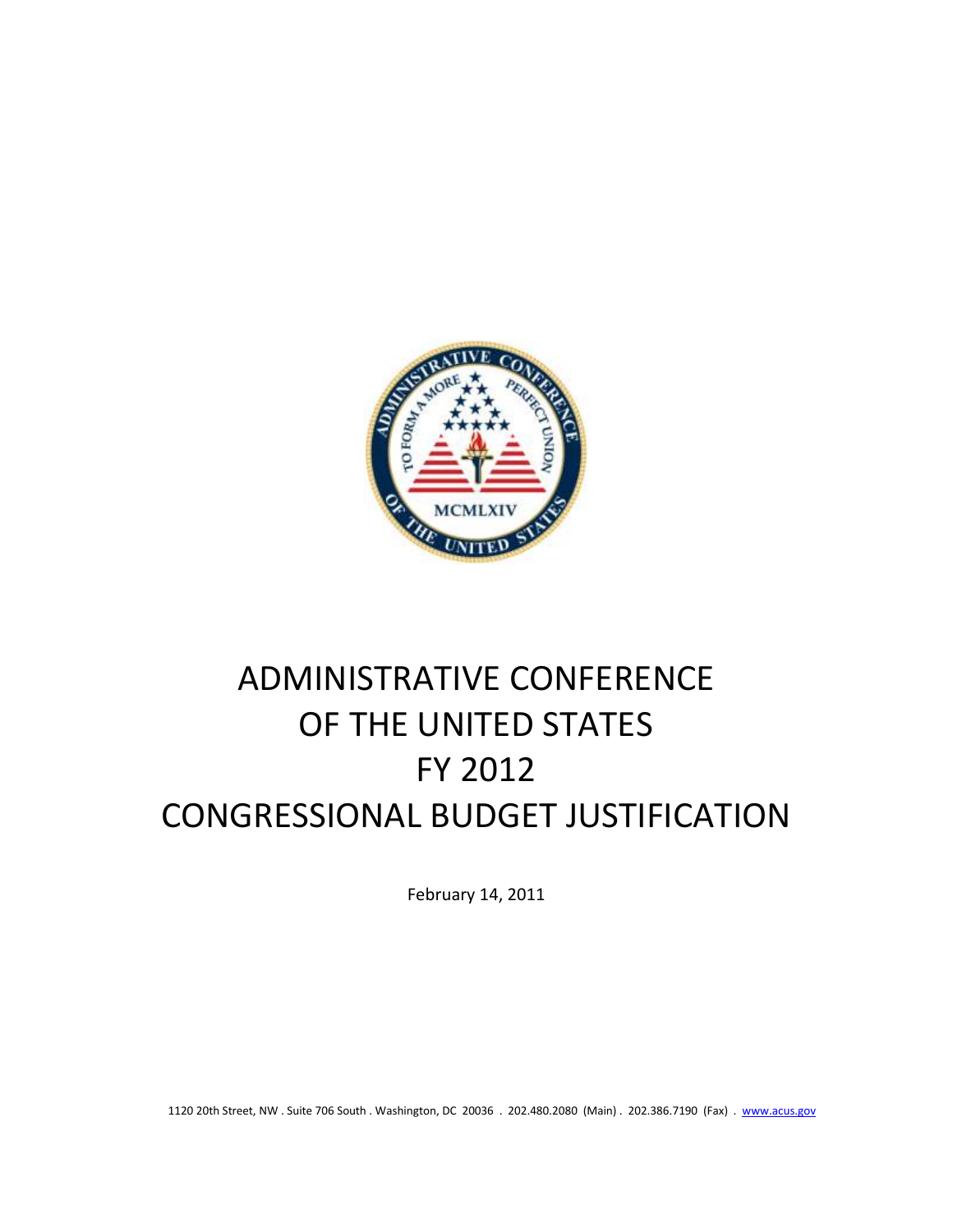# **Contents**

| L.                 |                    |  |  |  |  |
|--------------------|--------------------|--|--|--|--|
| II.                |                    |  |  |  |  |
| Α.                 |                    |  |  |  |  |
| <b>B.</b>          |                    |  |  |  |  |
|                    | 1.                 |  |  |  |  |
|                    | $\overline{2}$ .   |  |  |  |  |
|                    | 3.                 |  |  |  |  |
| C.                 |                    |  |  |  |  |
| D.                 |                    |  |  |  |  |
| Ш.                 |                    |  |  |  |  |
| Α.                 |                    |  |  |  |  |
| <b>B.</b>          |                    |  |  |  |  |
| C.                 |                    |  |  |  |  |
| D.                 |                    |  |  |  |  |
| IV.<br>Α.          |                    |  |  |  |  |
| <b>B.</b>          |                    |  |  |  |  |
| C.                 |                    |  |  |  |  |
| D.                 |                    |  |  |  |  |
| Ε.                 |                    |  |  |  |  |
| F.                 |                    |  |  |  |  |
| V.                 |                    |  |  |  |  |
| <b>Appendix A:</b> |                    |  |  |  |  |
| <b>Appendix B:</b> |                    |  |  |  |  |
| <b>Appendix C:</b> |                    |  |  |  |  |
|                    | <b>Appendix D:</b> |  |  |  |  |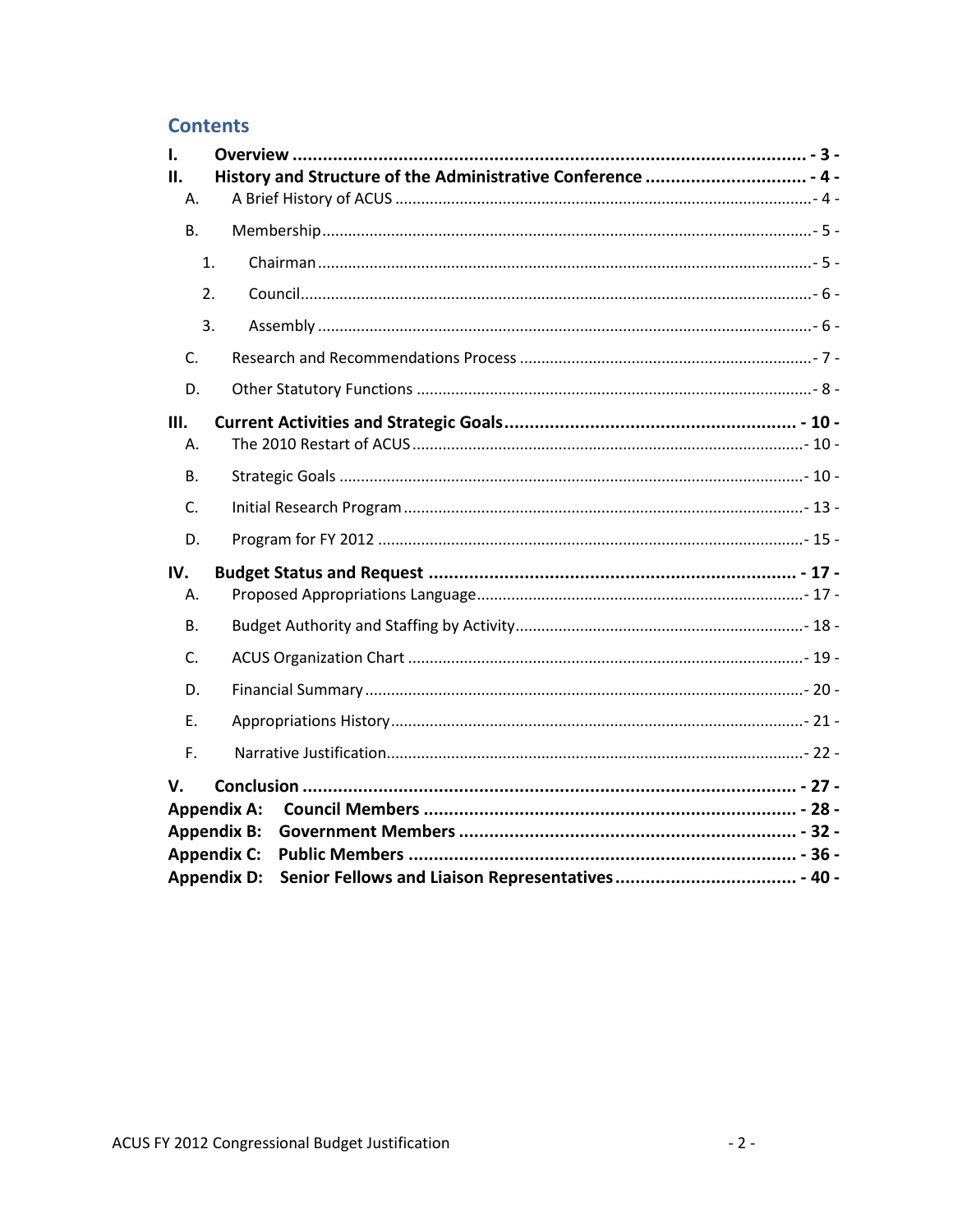## **I. Overview**

<span id="page-2-0"></span>The President's Budget for FY 2012 requests \$3.2 million for the Administrative Conference of the United States. This is level funding from the President's FY 2011 budget.

The Administrative Conference of the United States is a newly reauthorized independent agency that studies federal administrative procedures and processes to recommend improvements to Congress and agencies. ACUS is a public-private partnership that brings together senior government officials and private citizens with diverse views and backgrounds to provide nonpartisan expert advice.

After a 15-year hiatus, ACUS resumed operations in April 2010 upon the confirmation of the Chairman by the Senate. The latter half of FY 2010 was a startup period for the Conference. The President appointed 10 Council members and designated federal departments and agencies for membership, and the Chairman and the Council named the other statutory members of the Conference. The Administrative Conference also hired staff and secured office space, and commenced an initial program of research projects to carry out the authorizing statute's mission of improving administrative procedure. In FY 2011, the Conference commenced full operations. In December 2010, the Conference met in plenary session for the first time since 1995. At this session, the full membership adopted a recommendation to improve agency procedures for considering regulatory preemption of state law, which will provide greater transparency and reduce unnecessary litigation over preemption questions. The full membership of the Conference also discussed strategic goals for ACUS, which are described below.

The requested budget of \$3.2 million will enable ACUS to fund, supervise, and bring before the Conference members for their review a full program of research projects and other programs aimed at promoting the unique goals of the agency's enabling statute. These are (1) "to develop recommendations for action" by federal agencies designed to ensure that their responsibilities are "carried out expeditiously in the public interest," (2) to "promote more effective participation and efficiency in the rulemaking process," (3) "to reduce unnecessary litigation in the regulatory process," (4) "to improve the use of science" in that process, and (5) "to improve the effectiveness of laws applicable" to that process. 5 USC § 591. The request for FY 2012 assumes enactment of the FY 2011 request and carryover of unobligated balances.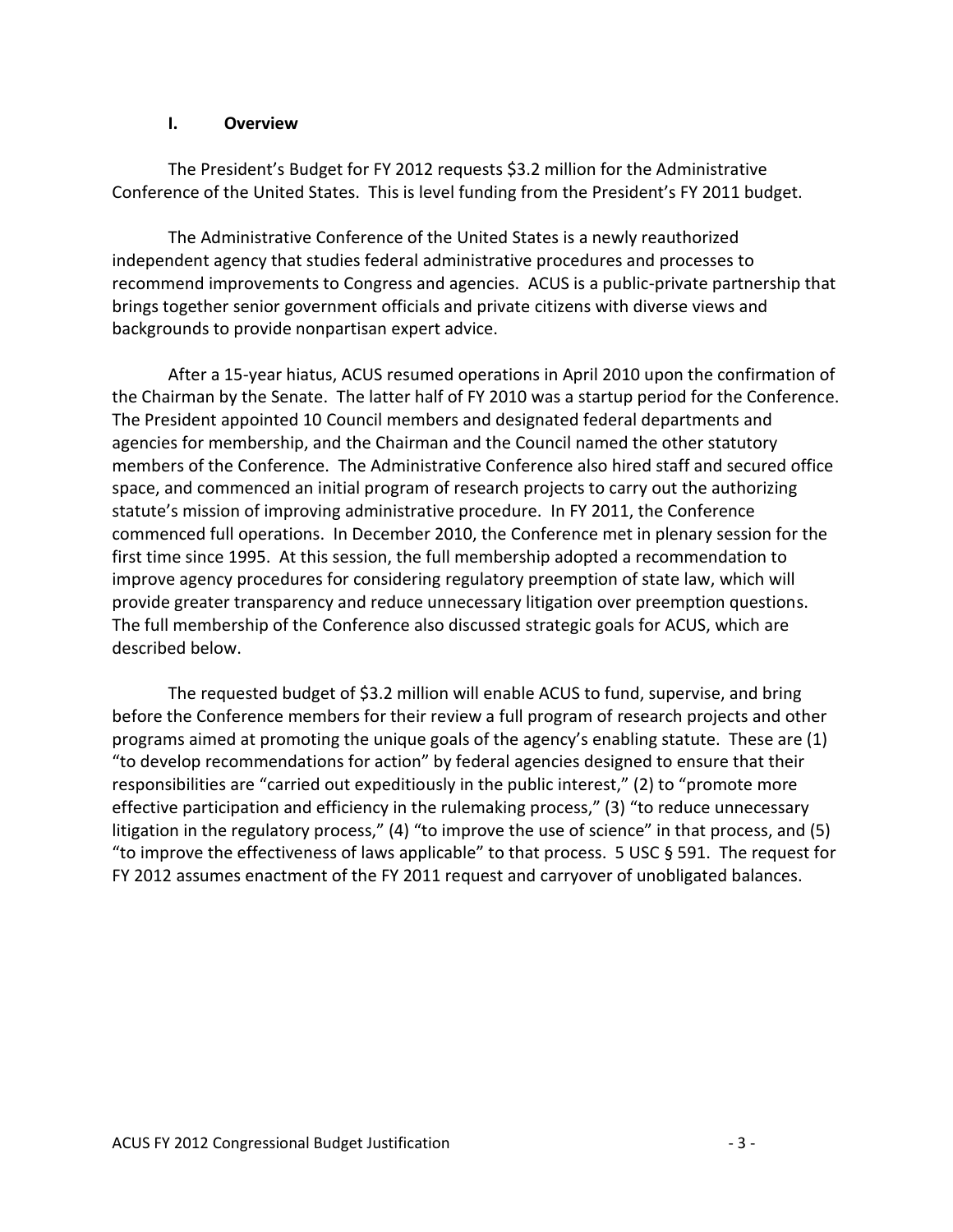# <span id="page-3-0"></span>**II. History and Structure of the Administrative Conference**

# **A. A Brief History of ACUS**

<span id="page-3-1"></span>Following bipartisan endorsement of the work of two temporary Administrative Conferences during the Eisenhower and Kennedy Administrations, Congress enacted the Administrative Conference Act of 1964, which placed the work of ACUS on a more permanent footing. The Act codified the prior structure for these conferences, which emphasized collaboration among a wide array of federal agencies, as well as experts in administrative law and regulation from the private sector and academia, reflecting a wide diversity of views – all of whom serve without any additional compensation. This collaborative effort is designed to produce consensus, nonpartisan recommendations for improvement in federal administrative processes, which, more than ever, affect every sector of our National economy and the lives of American citizens. Judge E. Barrett Prettyman, who had served as chairman of both temporary conferences, explained at ACUS' opening plenary session in 1968 that the members of the Conference "have the opportunity to make the administrative part of a democratic system of government work."<sup>1</sup>

From its beginning in 1968 until its defunding in 1995, ACUS adopted approximately 200 recommendations, based on careful study and the informed deliberations of its members in an open process that encouraged public input. A complete list of these recommendations was published at 60 Fed. Reg. 56312 (1995). Congress enacted a number of them into law, and agencies and courts have adopted or relied upon many others. ACUS also played a leading role in developing and securing legislation to promote, and provided training in, "alternative dispute resolution" (ADR) techniques for eliminating excessive litigation costs and long delays in Federal agency programs, as well as "negotiated rulemaking" processes for consensual resolution of disputes in rulemaking.

The work of ACUS has received consistent support from a wide range of outside sources. As the Congressional Research Service noted in 2007, ACUS provided "nonpartisan, nonbiased, comprehensive, and practical assessments and guidance with respect to a wide range of agency processes, procedures, and practices," based on "a meticulous vetting process, which gave its recommendations credence."<sup>2</sup> Justice Scalia (a former Chairman of ACUS) has viewed the agency as "a unique combination of talents from the academic world, from within the executive branch . . . and . . . from the private bar, especially lawyers particularly familiar with administrative law."<sup>3</sup> Similarly, Justice Breyer (a former liaison representative to ACUS from the Judicial Conference) has described the agency as "a unique organization, carrying out

 $\frac{1}{1}$ Administrative Conference of the United States, First Plenary Session, May 27, 1968, Tr. at 14.

<sup>2</sup> Statement of Morton Rosenberg Before the Subcomm. on Commercial and Administrative Law of the House Comm. on the Judiciary Concerning "Reauthorization of the Administrative Conference of the United States," Sept. 19, 2007, at 2-3.

<sup>3</sup> Reauthorization of the Administrative Conference of the United States: Hearing Before the Subcomm. on Commercial and Administrative Law of the House Comm. on the Judiciary,  $108^{th}$  Cong. 10 (2004).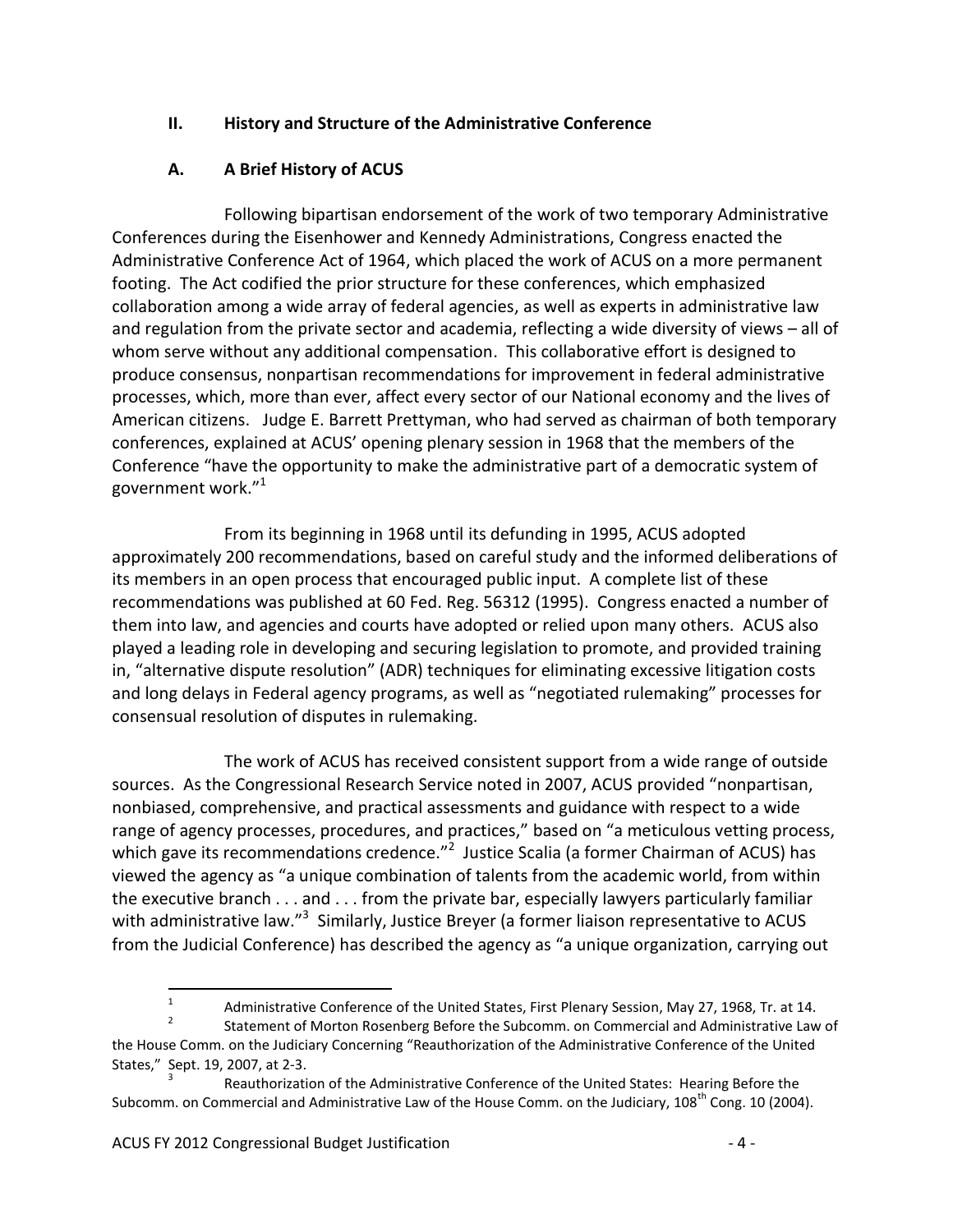work that is important and beneficial to the average American, at low cost," and that "can make it easier for citizens to understand what government agencies are doing to prevent arbitrary government actions that could cause harm."<sup>4</sup> In recently announcing his appointment of the members of the ACUS Council, President Obama emphasized the value of the "publicprivate partnership" reflected in the agency's enabling statute.<sup>5</sup>

Although ACUS lost its funding in 1995, Congress never repealed the Administrative Conference Act of 1964. In 2004, in response to continued bipartisan support for the prior work of the agency, Congress reauthorized ACUS, and it extended that reauthorization in 2008.<sup>6</sup> ACUS received a startup appropriation of \$1.5 million in both FY 2009 and FY 2010. Congress is currently considering a \$3.2 million appropriation for ACUS in FY 2011, as proposed in the President's budget.

# **B. Membership**

<span id="page-4-0"></span>The Administrative Conference of the United States has 101 members – a Chairman, 10 Council members, 50 government members representing federal departments and agencies, and 40 public members – private citizens with expertise in administrative procedure drawn from academia, the private bar, the corporate sector, public interest organizations, and other sources. The Chairman is the only member of the Conference who is employed full-time on Conference business. The public members serve without compensation and the government members participate in Conference business as a collateral duty to their regular federal positions.

# <span id="page-4-1"></span>1. Chairman

The Chairman is appointed by the President and confirmed by the Senate. Paul R. Verkuil, the tenth Chairman of the Administrative Conference of the United States, was sworn in by Vice President Biden on April 6, 2010. Mr. Verkuil is a well-known administrative law teacher and scholar who has coauthored a leading treatise, *Administrative Law and Process*, now in its fifth edition, several other books, and over 65 articles on the general topic of public law and regulation.

He is President Emeritus of the College of William & Mary, has been Dean of the Tulane and Cardozo Law Schools, and a faculty member at the University of North Carolina Law School. He is a graduate of William & Mary and the University of Virginia Law School and holds a JSD from New York University Law School. Among his career highlights is serving as Special Master in *New Jersey v. New York*, an original jurisdiction case in the Supreme Court, which determined sovereignty to Ellis Island.

 $\frac{1}{4}$ 

*Id.* at 15.

<sup>5</sup> Press Release, "President Obama Announces More Key Administration Posts," July 8, 2010, at 1. 6

Pub. L. 108-401, 118 Stat. 2255; Pub. L. 110-290, 122 Stat. 2914.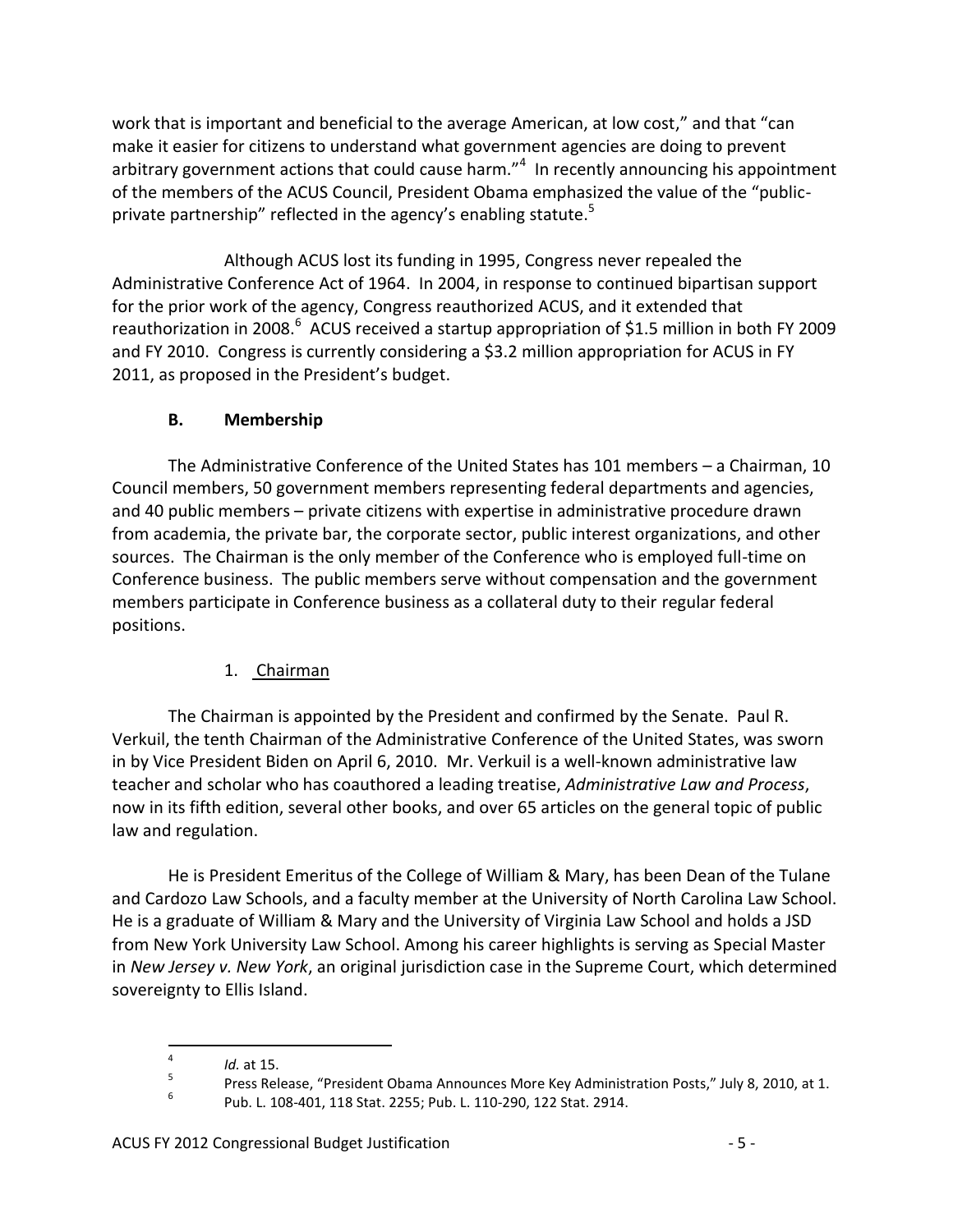## <span id="page-5-0"></span>2. Council

The Council comprises the Chairman and ten additional members appointed by the President – five government officials and five private citizens. The Council serves as the board of directors for ACUS and is bipartisan. On July 8, 2010, President Obama appointed the following members of the Council:

| <b>Government Members</b>     | <b>Public Members</b>      |
|-------------------------------|----------------------------|
| Preeta D. Bansal (Vice Chair) | Ronald A. Cass             |
| <b>Thomasina Rogers</b>       | Mariano-Florentino Cuéllar |
| Michael Fitzpatrick           | <b>Theodore Olson</b>      |
| Julius Genachowski            | Jane C. Sherburne          |
| <b>Thomas Perez</b>           | Patricia McGowan Wald      |
|                               |                            |

Biographies of Council members are attached in Appendix A.

## <span id="page-5-1"></span>3. Assembly

The 101-member Assembly of ACUS, which meets in plenary session twice a year, comprises the Chairman, Council, and 90 other members. Fifty of these members are government officials and 40 are drawn from outside government. The Assembly is chartered as an advisory committee under the Federal Advisory Committee Act.

The 50 federal agencies and departments with membership in the Administrative Conference consist of the 16 independent regulatory agencies plus departments and agencies designated by the President. The heads of these departments and agencies name the members who will represent them. The 50 government members include agency heads, agency general counsels, chiefs of staff, and other senior officials, who bring to the Conference's deliberations a vast experience in federal programs and processes. The list of government members and the agencies they represent is attached in Appendix B.

The government members are joined by 40 non-government "public members," appointed by the Chairman with the approval of the Council, from academia, the private bar, public interest organizations, and other sources of expertise on administrative procedure and management. In appointing these members, the Chairman and Council sought diversity in demographics, viewpoint, and experience. The current members represent broad views about the intersection of private enterprise and the administrative state; several previously served in government positions in both Democratic and Republican administrations. The list of public members and their current and previous affiliations is attached in Appendix C.

Beyond the formal membership, under provisions of the Conference's bylaws, deliberations of the Conference are further informed by the participation (without a vote) of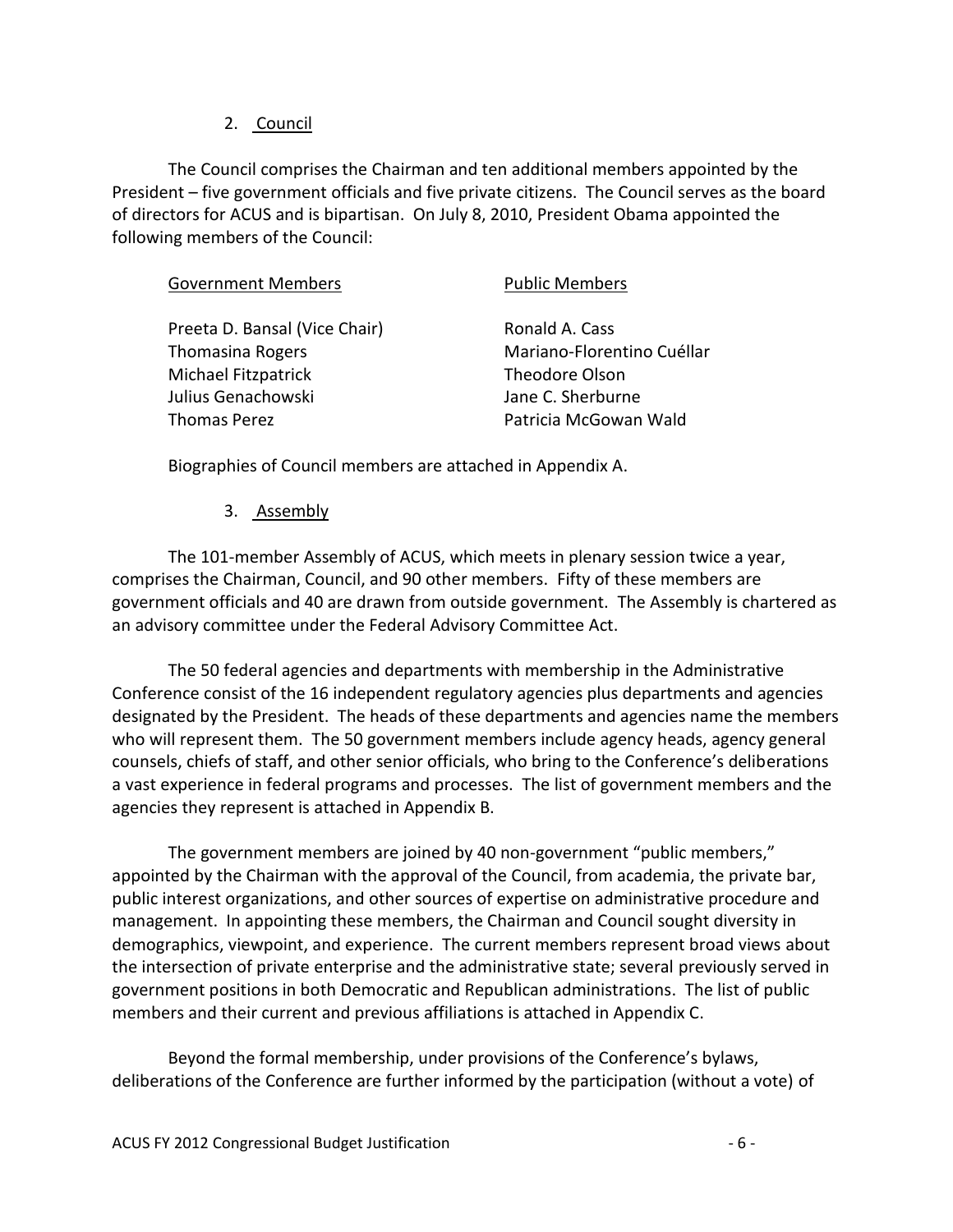"liaison representatives" from several additional federal agencies, the judiciary, and professional associations, and "senior fellows" who are former Chairmen and carefully selected former members. The lists of these liaison representatives and senior fellows are attached in Appendix D. Notably, two Associate Justices of the United States Supreme Court – Justice Antonin Scalia, a former ACUS Chair, and Justice Stephen Breyer, a former ACUS liaison representative – have agreed to participate in the Conference as senior fellows.

# **C. Research and Recommendations Process**

<span id="page-6-0"></span>Conference recommendations are based on research reports, typically prepared by academic or other experts under contract with ACUS. Research reports are reviewed by staff and by the Conference committee that will be charged with developing a recommendation for consideration by the entire Conference membership at its semi-annual plenary session. The steps involved in preparing a recommendation are as follows:

**1. Gather Ideas:** Ideas for Conference projects may come from Congress, other federal agencies, public interest or business organizations, academics and other experts, Conference staff or members of the public.

**2. Select Ideas:** The Chairman, the Director of Research and Policy, and other Conference staff select the best project ideas received, based on a number of factors, including the scope of a problem, its susceptibility to potential solutions, the costs and benefits associated with such solutions, and the quality of expertise available to provide advice and guidance.

**3. Council Approval of Projects:** For projects that will require funding for study by outside consultants, the Chairman seeks approval from the Council.

**4. Selecting a Researcher:** The Conference typically engages an expert consultant to do research and prepare a report and proposed recommendations on the topic. Some research projects are done by the Conference staff. In other cases, the Conference might use a report already prepared by a respected outside researcher or organization. Research solicitations are posted on the ACUS website and other pertinent places to encourage submissions.

**5. Committee Consideration:** The report is considered by a committee composed of members of the Administrative Conference, including liaison representatives and senior fellows. The committee debates the report and formulates a recommendation on the subject of the report, often using the researcher's proposed recommendations as a starting point. Depending on the topic, the recommendation may be directed to Congress (recommending new legislation); it may recommend that agencies adopt new rules; it may recommend that agencies change their practices or procedures without the need for rulemaking; it may recommend an Executive Order or a change in executive practices, or it may be directed to the judiciary in its judicial review function. In all cases, Conference recommendations are limited to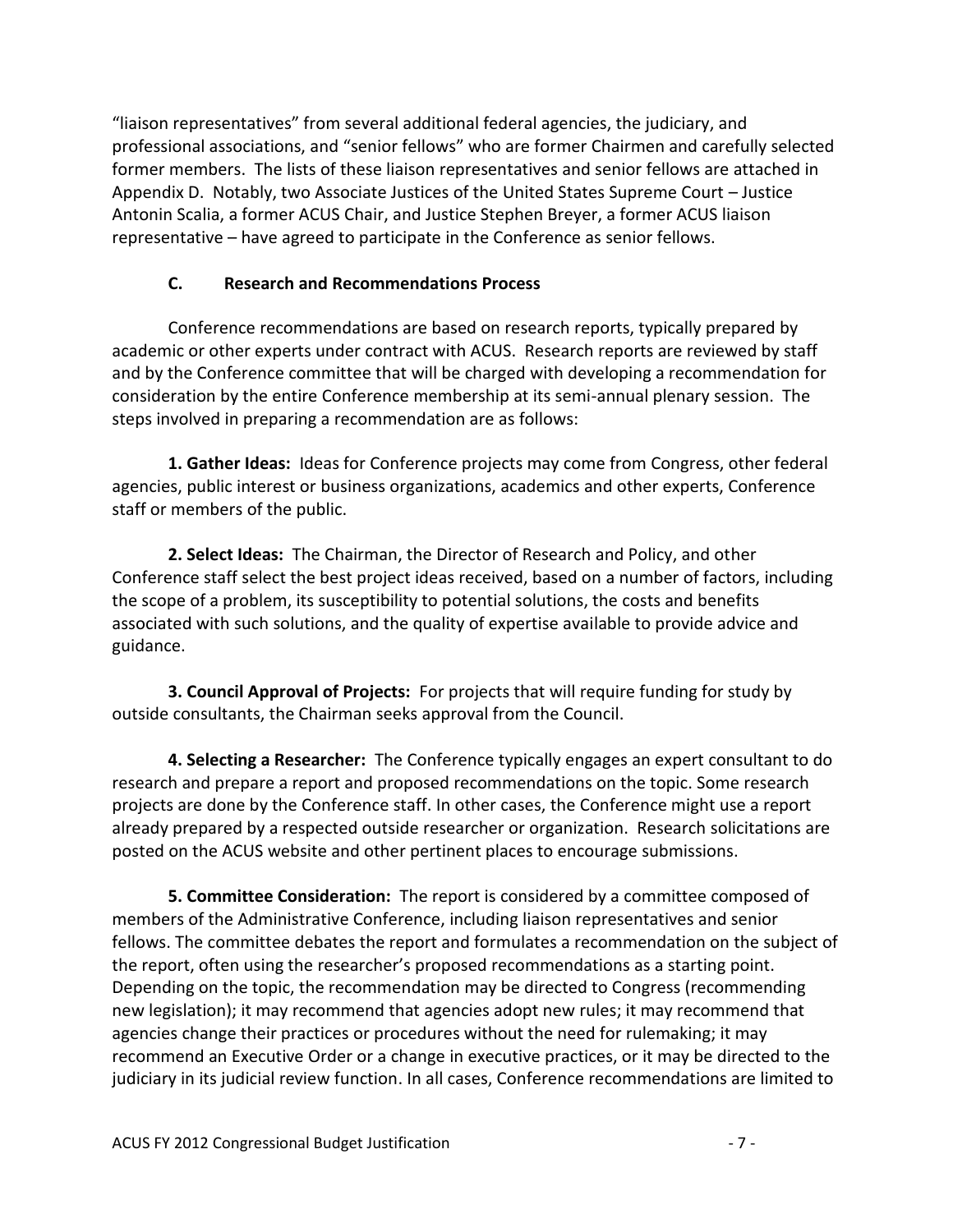procedural matters, including agency organization or management, and do not address substantive issues.

**6. Council Consideration of Recommendations:** The committee's recommendation is received and considered by the Council. The Council may add its own views before transmitting the recommendation to the full Conference membership for action.

**7. Consideration by the Assembly:** Twice a year, the full membership of the Administrative Conference meets in plenary session and considers and debates the recommendations received from Conference committees. If approved by vote of the full membership, a recommendation becomes an official recommendation of the Administrative Conference.

When a project is undertaken, the Director of Research and Policy assigns an attorney on the ACUS staff to work closely with the consultant to ensure that the report and accompanying recommendations are in appropriate form to be considered by one of the standing committees of the Conference. Each member of the Conference is assigned to one of these committees, which cover specific topics (e.g., adjudication, administration and management, collaborative governance, regulation, rulemaking, and judicial review). The staff attorney assigned to the project works with the committee chairman and members to ensure that any necessary revisions are incorporated in the report and recommendations.

The Council sets the agenda for each plenary session, including projects coming from committees that are ready for consideration by the full membership. The deliberations of the committees and the plenary sessions are all public.

The Administrative Conference cannot compel anyone to follow its recommendations. It relies on the power of persuasion to convince those to whom its recommendations are directed to adopt the recommendations. Members and staff of the Conference assist in getting the Conference's recommendations implemented. Historically, the Conference has had considerable influence and most of its recommendations have been adopted in whole or in part.

# **D. Other Statutory Functions**

<span id="page-7-0"></span>In addition to issuing formal recommendations, the Administrative Conference and its Chairman perform other statutory functions. For example, the Act authorizes the Chairman to encourage federal agencies to adopt the recommendations of the Conference. The Conference is required to transmit to the President and to Congress an annual report and such interim reports as the Chairman considers desirable concerning the activities of the Conference, including reports on the implementation of its recommendations. The Conference also may collect information and statistics from departments and agencies and publish such reports as it considers useful for evaluating and improving administrative processes or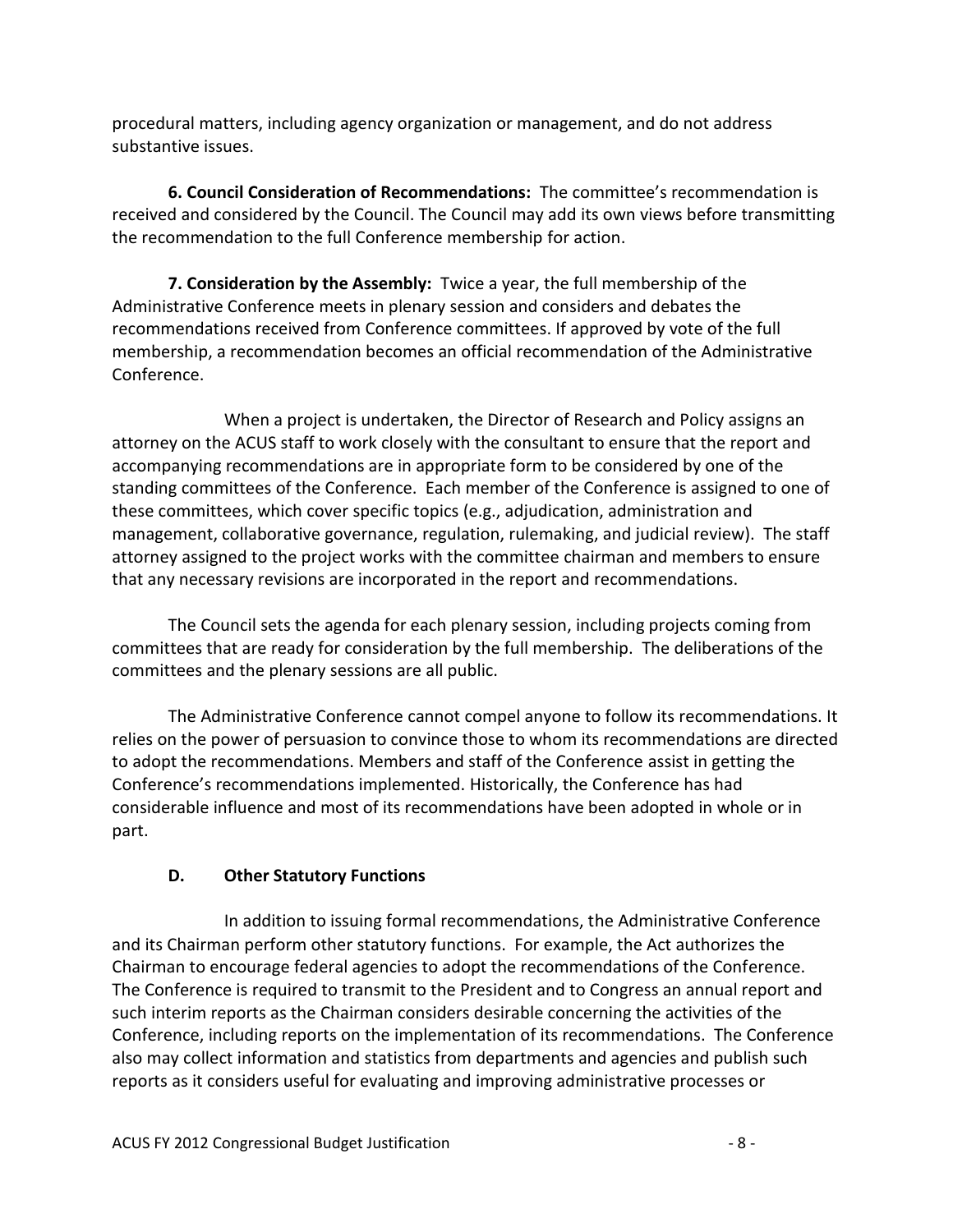summarizing developments in the implementation of statutes applicable to agencies generally (such as the Administrative Procedure Act, the Paperwork Reduction Act, the Federal Advisory Committee Act, and the Congressional Review Act). Finally, the Conference serves as a forum for the interchange among departments and agencies of information that may be useful in improving administrative practices and procedures and holds public forums, sometimes with other entities, to discuss matters of public interest. These forums often lead to the implementation of "best practices" among agencies once common administrative problems are revealed.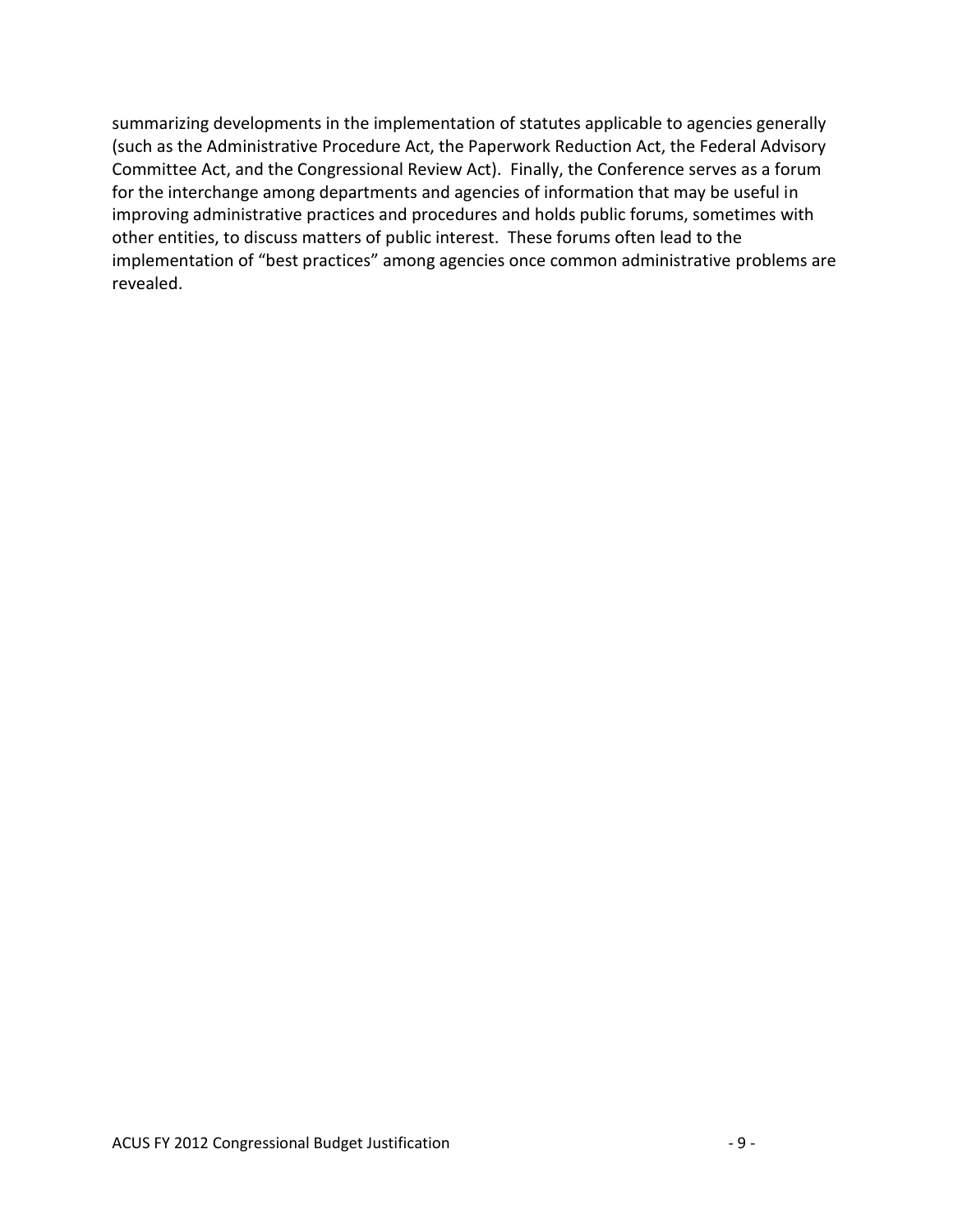# <span id="page-9-0"></span>**III. Current Activities and Strategic Goals**

# **A. The 2010 Restart of ACUS**

<span id="page-9-1"></span>Although Congress initially appropriated FY 2009 funds for the restart of ACUS, the Senate did not confirm the Chairman until March 2010. In July 2010, the President appointed ten members to the Council of ACUS, which serves essentially as a board of directors for the agency. The Council held its first meeting on August 30, 2010. ACUS moved into its new office space at the end of August 2010. By the end of FY 2010, the agency hired its initial staff and recruited almost all of the 90 other government agency and private sector members of the Conference.

In September 2010, the Conference announced an initial set of research projects designed to lead to improvements of the administrative process government-wide and invited experts on those topics to submit proposals. ACUS also moved quickly to establish an evolving presence on the Internet, using new media to inform the public about the Conference's activities and to foster the participation of both experts and the general public in the work of the Conference.

The Conference held its 53<sup>rd</sup> Plenary Session on December 9-10, 2010, the first such event after the re-establishment of the agency. Highlights of the plenary session included adoption of an important recommendation on federal regulatory preemption and extensive discussion by the membership directed toward identifying procedural issues for possible study by the Conference or other appropriate Conference follow-up. Recommendation 2010-1, Agency Procedures for Considering Preemption of State Law, provides guidance to federal agencies regarding consultation with state and local governments and consideration of state interests in rulemakings that may result in the preemption of state law.

Also at the plenary session in December 2010, the members of the Conference met in breakout sessions and an all-member meeting to discuss the strategic goals for the Administrative Conference and specific projects the Conference should undertake.

# **B. Strategic Goals**

<span id="page-9-2"></span>Throughout the first year, the Chairman and staff worked to develop a strategic direction for the Administrative Conference that would fulfill its statutory mission of improving administrative procedure and meet the expectations of Congress. Of particular importance in developing these strategic goals is the Report of the Administrative Law, Process, and Procedure Project for the  $21<sup>st</sup>$  Century, published by the House Committee on the Judiciary in December 2006, which guided Congress' decision to reauthorize and fund the Administrative Conference.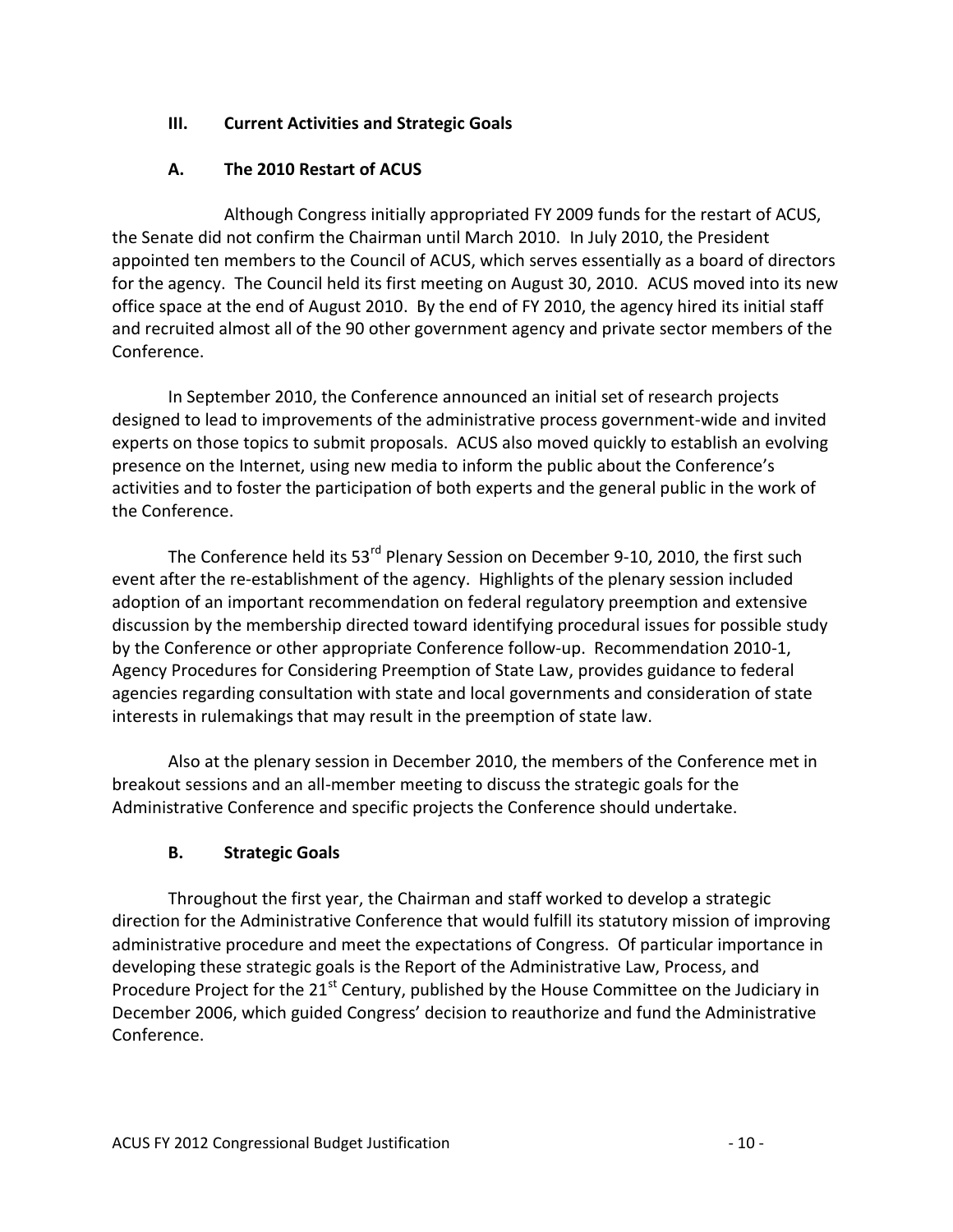In setting direction, the Chairman and staff met with a wide variety of government agencies, bar association members, and private sector and non-profit groups to identify areas of needed reform of federal rulemaking, adjudication, and other administrative processes.

Based on this information, the Chairman and staff developed proposed goals and priorities for the Administrative Conference, which were presented to the full membership at the December 2010 plenary session. Members provided feedback and suggested additional goals, and the Chairman has identified the following mission and strategic goals to guide the Administrative Conference based on these discussions:

#### **ACUS Mission Statement**

The Administrative Conference of the United States is a public-private partnership whose membership develops formal recommendations and innovative solutions that make our government work better.

#### **ACUS Vision and Values**

The Administrative Conference is given the power to "study the efficiency, adequacy, and fairness of administrative procedure…" 5 USC § 594. The work of the Conference is guided by these procedural values, which reflect legal and social science measures of performance. The fairness value derives from law and employs principles imbedded in the Administrative Procedure Act and the due process clause of the Constitution. The efficiency value derives from economics and looks at how procedures employed by the agency achieve the public purposes the regulations are intended to serve. The question is whether the agency procedures and management techniques reflect optimum resource allocations, not whether the benefits of the underlying substantive regulations exceed their costs. The adequacy value borrows from the disciplines of psychology and political science and looks at the effectiveness of regulatory techniques from the public's perspective, including such factors as trust, transparency, and participation. In many situations, these values must be balanced by the Conference in crafting recommendations, but in no case will they be ignored.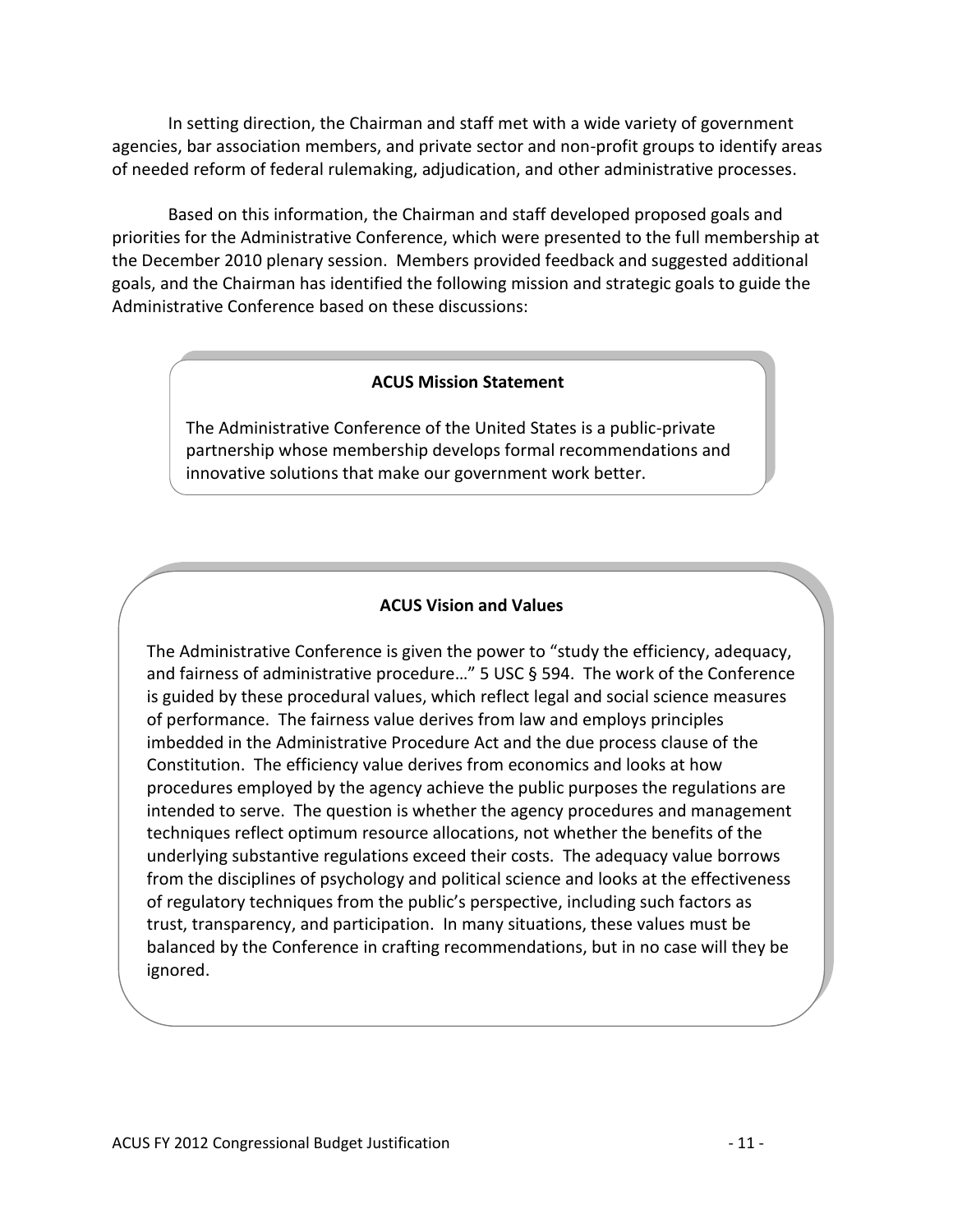#### **ACUS Strategic Goals**

**Participation:** ACUS will expand citizen participation in the regulatory process through increased use of interactive communications technology and creative means of outreach, in order to provide essential information to government officials and to inform the public.

**Collaboration:** ACUS will study and promote the most responsive and efficient means of sharing authority and responsibility among the federal government, state and local governments, contractors, grantees, and citizens. This will include exploration of new models of collaborative governance as well as a more effective division of responsibility between government and the private sector.

**Innovation:** ACUS will seek new ideas that advance the core values of fairness and efficiency, and will study existing government programs to identify what works, what doesn't, and what's promising. Research will address the use of science, ensuring data quality, and performance evaluation.

**Education:** ACUS will bring together senior federal officials and outside experts to identify best practices and will advise agencies on revising their rulemaking and hearing processes, technology, and management systems to deliver better results. The Conference will be a central resource for agencies by compiling and publishing data and guidance on solving mutual problems.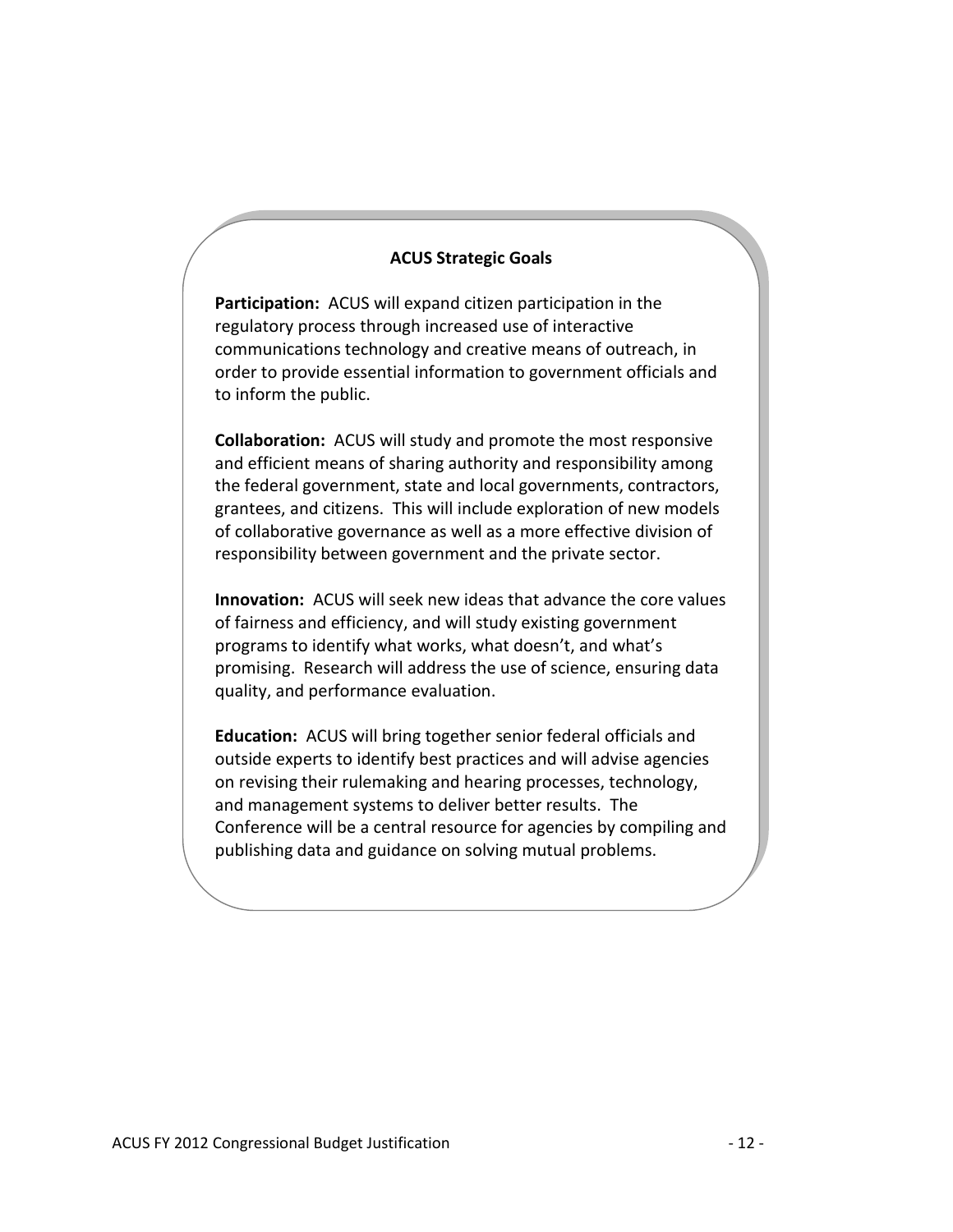# **C. Initial Research Program**

<span id="page-12-0"></span>In the eleven months since the Senate confirmed the Chairman, ACUS has initiated several research projects, with the approval of the bipartisan, public-private Council appointed by the President in July 2010. These projects will comprise much of the work of the Conference over the course of FY 2011 and beyond, including work in monitoring the implementation of any recommendations by the Conference in these areas. The first project listed below has already led to adoption of a Conference recommendation at the December 2010 plenary session:

- **Regulatory Preemption.** An examination of best practices by federal agencies in implementing the requirements of Executive Order 13132 and the President's May 2009 memorandum governing agency preemption of state law, including procedures for securing meaningful participation by state and local government officials in the process of considering questions of federal preemption*. Recommendation 2010-1, Agency Procedures for Considering Preemption of State Law*, based on this research, provides guidance to federal agencies regarding consultation with state and local governments and consideration of state interests in rulemakings that may result in the preemption of state law. (Strategic Goal: Collaboration)
- **Government Contractor Ethics.** An examination of whether and how the principles underlying government ethics regulations that apply to federal employees should apply to federal contractors, who currently perform many analogous functions. (Strategic Goal: Collaboration)
- **E-Rulemaking.** Two separate projects involving the growing importance of electronic rulemaking, whereby agencies are relying upon the Internet to promote public participation in the rulemaking process. (Strategic Goals: Participation/Innovation)
	- $\circ$  The first of these projects would address legal issues associated with e-rulemaking and recommend best practices in dealing with them. These include whether agencies can require electronic filing, how they should address copyright and privacy concerns, whether and under what framework they can solicit comments through social media, and whether any amendments to the Administrative Procedure Act would be appropriate to address such issues.
	- $\circ$  The second project would be a study of innovations and experiments in erulemaking in Executive and independent agencies to identify best practices that might be incorporated into the Federal Docket Management System and regulations.gov or otherwise be made available for general use.
- **FACA in the 21st Century.** An examination of the Federal Advisory Committee Act to determine whether new technologies and governance methods may require an update and whether the Act could be improved in other respects. (Strategic Goals: Participation/Innovation)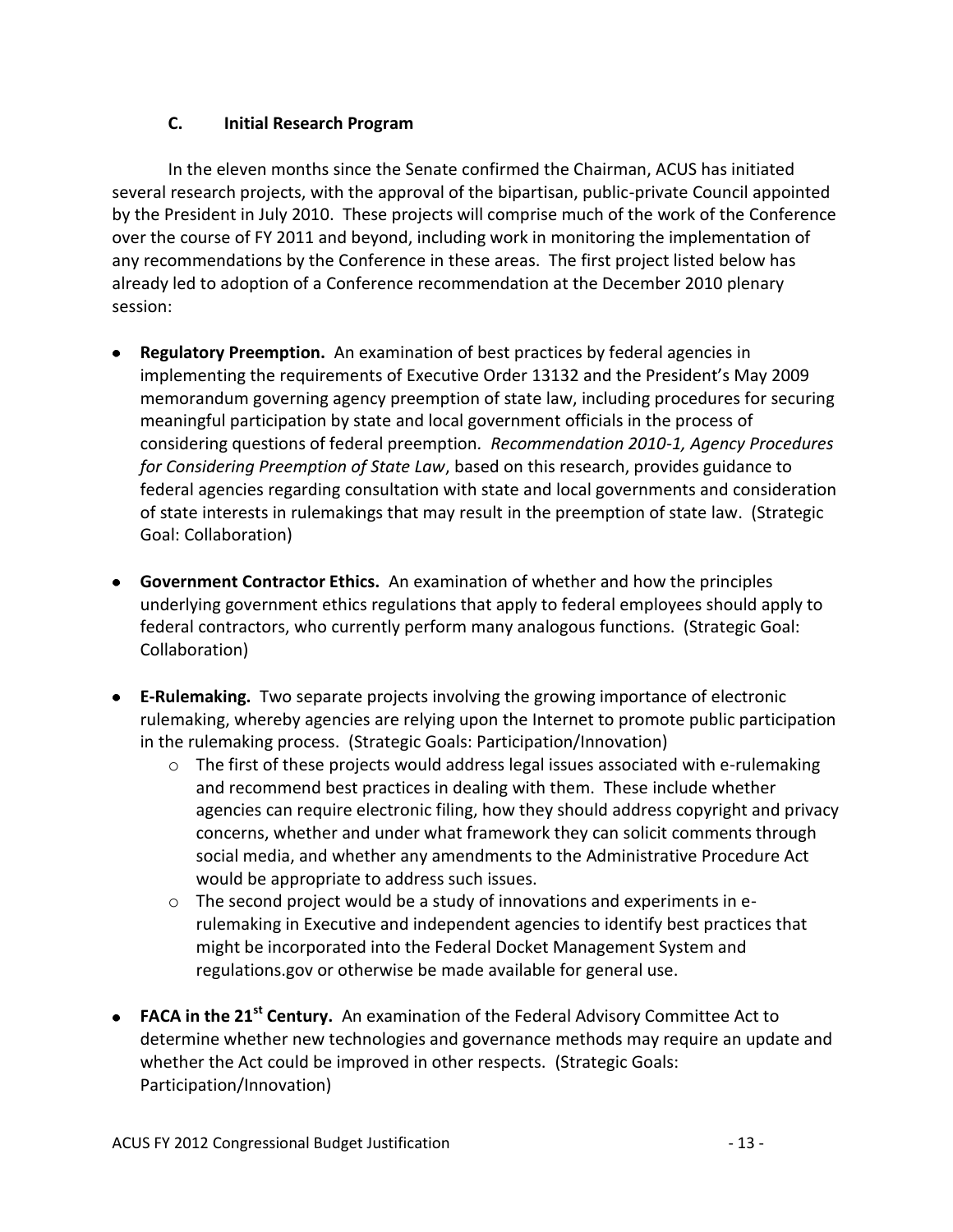- **Rulemaking Comments.** A review of the "comment" aspect of traditional notice-andcomment rulemaking under the Administrative Procedure Act. In particular, the House Judiciary Committee's Subcommittee on Commercial and Administrative Law has raised questions about a possible minimum time period for comments, standards for extension of the comment period, availability of comments to the public and provision for reply comments, the question whether agency delay may require updated comment periods, and the circumstances warranting confidentiality of material filed in public comments. (Strategic Goals: Participation/Innovation)
- **Immigration Adjudication.** A review of the system of processing immigration cases to examine potential barriers to representation, possible improvements in case management practices at the Executive Office for Immigration Review, and the potential for video conferencing to enhance efficiency in adjudicating these disputes. (Strategic Goal: Innovation)
- **Science in the Regulatory Process.** A study of potential improvements in the use of science by administrative agencies, to include selection and use of science advisory panels, the operation of the Information Quality Act in practice, best practices in complying with OMB's Peer Review Bulletin, and the effect of judicial standards in civil litigation on the work of administrative agencies. (Strategic Goal: Collaboration)
- **Procedural Traps for the Unwary.** A study aimed at identifying and recommending ways to eliminate purposeless procedural rules that result in the non-merits-based dismissal of claims by or against the federal government. (Strategic Goals: Innovation/Education)
- **Methods of Collaborative Governance.** A review of the state of alternative dispute resolution (ADR), negotiated rulemaking, and other "collaborative governance" approaches and techniques following 1995, when ACUS ceased performing its statutory facilitation role for these efforts to streamline agency decision-making. Recent research indicates that the number of negotiated rulemaking committees, for example, has decreased substantially.<sup>7</sup> (Strategic Goal: Collaboration)
- **Government in the Sunshine Act.** A reexamination of potential reforms to the Government in the Sunshine Act, 5 USC 552b, identified in a 1995 report of an ACUS committee, but left unaddressed because of the elimination of funding for the agency. The question is whether the Act has had the unintended effect of discouraging collaborative deliberations and encouraging escape devices (such as "notation voting") by multimember boards and commissions, and, if so, whether there are mechanisms that might effectively address these

<sup>-&</sup>lt;br>7 Lubbers, *Achieving Policymaking Consensus: The (Unfortunate) Waning of Negotiated Rulemaking,* 49 S. Tex. L. Rev. 987 (2008).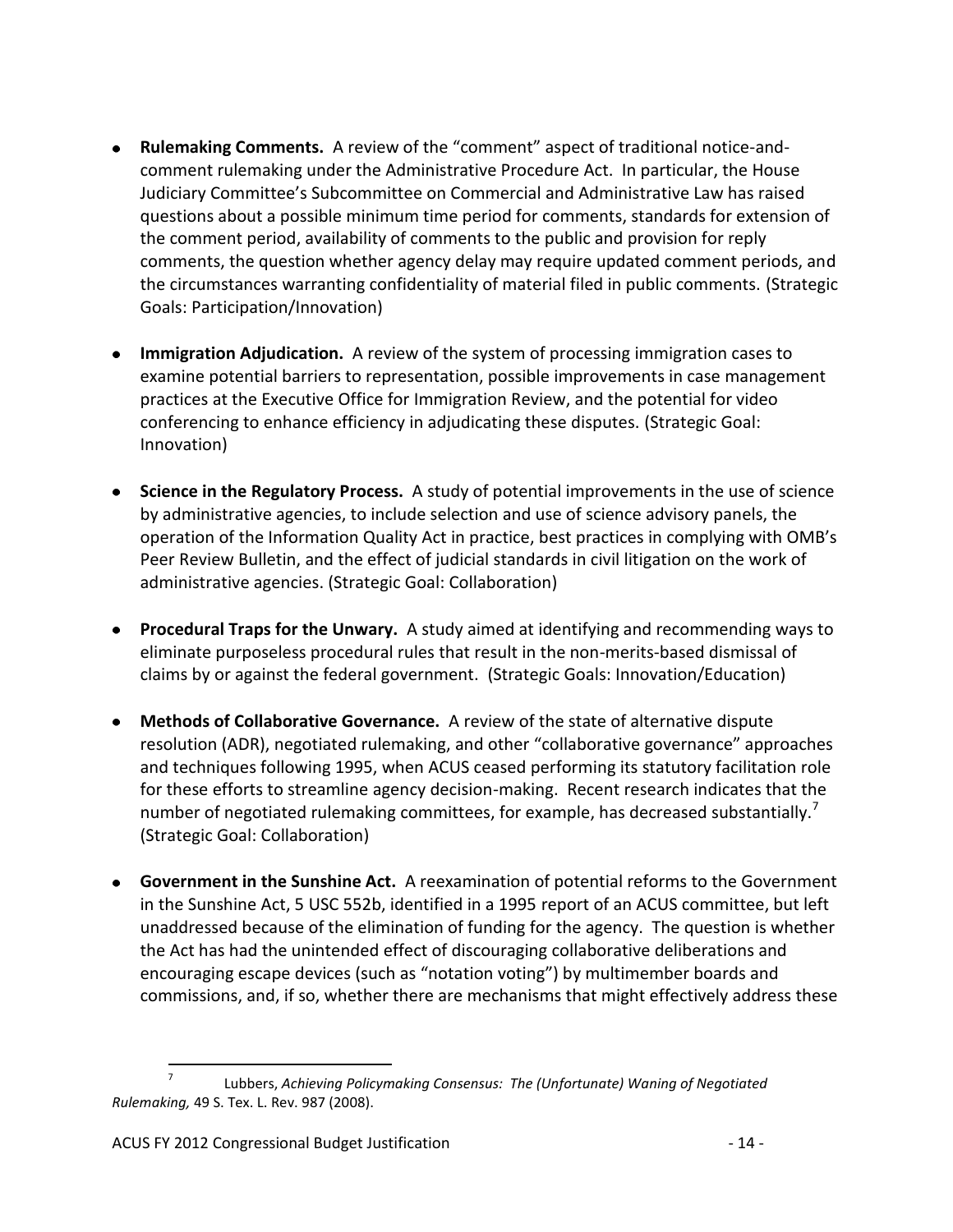problems while preserving the transparency goals of the statute. (Strategic Goal: Participation)

# **Information Exchange Activities**

- **"Best Practices" Forums.** Hosting "Best Practices" forums or workshops, highlighting at each session a useful agency practice that may warrant use at other agencies. The first such session took place in November 2010, addressing the "Use of Technology in the Management of High-Volume Caseloads." It was co-sponsored by the National Archives and Records Administration's Office of Government Information Services (OGIS). (Strategic Goals: Innovation/Education)
- **Council of Independent Regulatory Agencies (CIRA).** In September 2010, the Chairman invited the chairs of all independent regulatory agencies to participate in a periodic informal meeting, as a forum for exchange of ideas about best practices in addressing issues unique to such multi-member independent agencies. CIRA, which was initially established by ACUS in the 1980s, now meets on a bi-monthly basis. (Strategic Goal: Education)

# **D. Program for FY 2012**

<span id="page-14-0"></span>The principal program activity for the Administrative Conference's second full year of operations in FY 2012 will include continuation of research projects undertaken in the preceding year and development of additional areas for study. With the approval of the Council, ACUS will initiate other projects designed to improve the fairness and effectiveness of procedures by which federal agencies administer regulatory, benefit, and other government programs. In past years, ACUS issued an average of 8 to 10 recommendations each year, and at any one time had pending from 20 to 30 separate research projects. After adoption of recommendations, Conference staff will work with agencies, Congressional staff and others, as appropriate, to achieve their implementation.

Because ACUS has only recently resumed operations, research planning has been concentrated on identifying and undertaking projects that could be started relatively quickly, as resources become available. During FY 2011, a list of additional research studies for FY 2012 will be identified and submitted to the Council for approval. Among the potential topics under consideration for further study in FY 2012 are the following:

- In coordination with OGIS and the Department of Justice, examining the possibilities of reducing backlogs of FOIA requests by reliance on ADR techniques, perhaps enhanced by interactive Internet communications between agencies and requesters.
- Exploring the potential for video trials to alleviate delays common to mass justice adjudications (e.g., social security, immigration, and veterans' benefits disputes).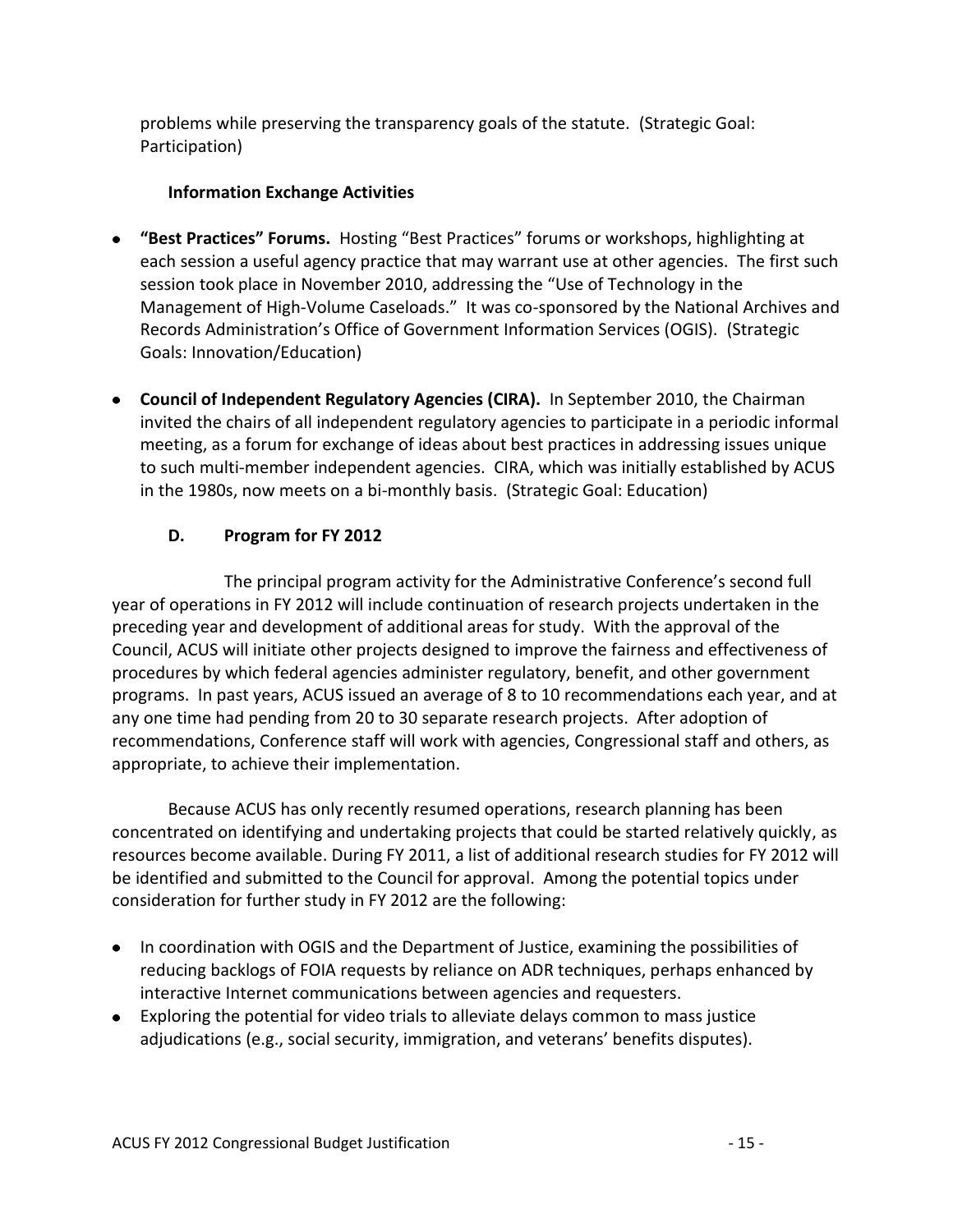- Studying the possibility for improvements in relationships between federal and state agencies, pursuant to programs of "cooperative federalism" by which states administer federal programs (e.g., Medicare).
- Identifying best practices by federal agencies in implementing the President's directive with respect to open government.
- Assisting federal agencies in their implementation of recent major legislative reforms in the health care and financial services areas, in ways that promote fairness and public participation, while avoiding unnecessary delays and expense.
- Reviewing the possible new role of ACUS in connection with other statutory programs for which Congress previously assigned specific responsibilities to ACUS (e.g., the Congressional Accountability Act of 1995, the Equal Access to Justice Act, the Administrative Dispute Resolution Act and the Negotiated Rulemaking Act).
- Providing testimony to Congress about proposals for legislation involving reforms of administrative procedure, organizing additional roundtables and forums for the benefit of federal agency personnel, and publishing reports that highlight the operation of federal statutes applicable generally to such agencies (e.g., the Administrative Procedure Act, Paperwork Reduction Act, Sunshine Act, and Federal Advisory Committee Act).
- Exploring the use of "audited self-regulation" as an approach to regulation.
- Exploring the creation of agencies and functions in recent legislation and identifying model practices for the 21<sup>st</sup> century.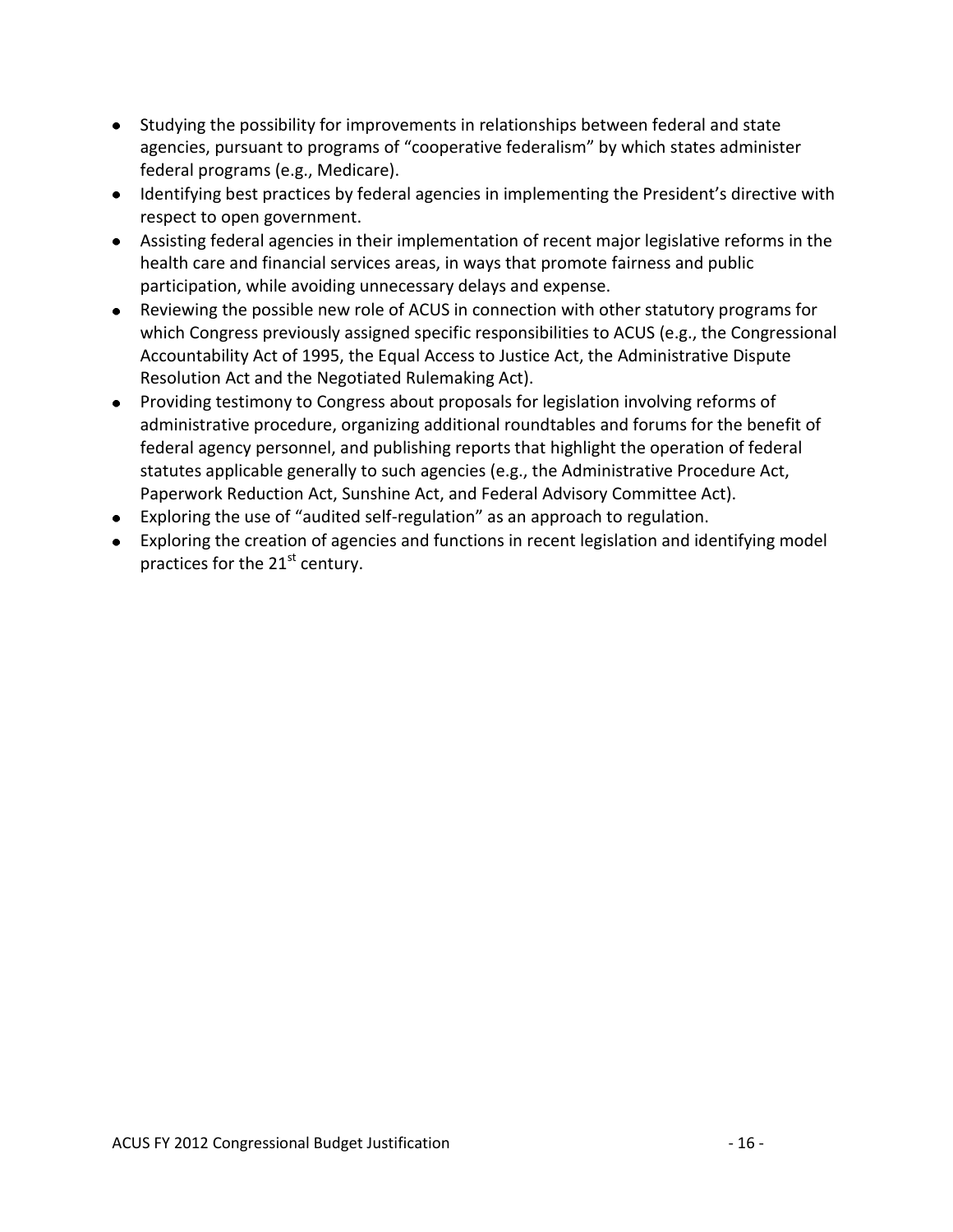## <span id="page-16-1"></span><span id="page-16-0"></span>**IV. Budget Status and Request**

## **A. Proposed Appropriations Language**

## **Administrative Conference of the United States**

## **Salaries and Expenses**

For necessary expenses of the Administrative Conference of the United States, authorized by 5 U.S.C. 591 et seq., \$3,200,000, of which not to exceed \$1,000 is for official reception and representation expenses.

# **Analysis of Appropriations Language**

During its startup years, because of the uncertainty as to when the agency would actually be able to obtain space, hire staff, and initiate operations, two-year funding was appropriate. For FY 2012, only one-year funding has been requested.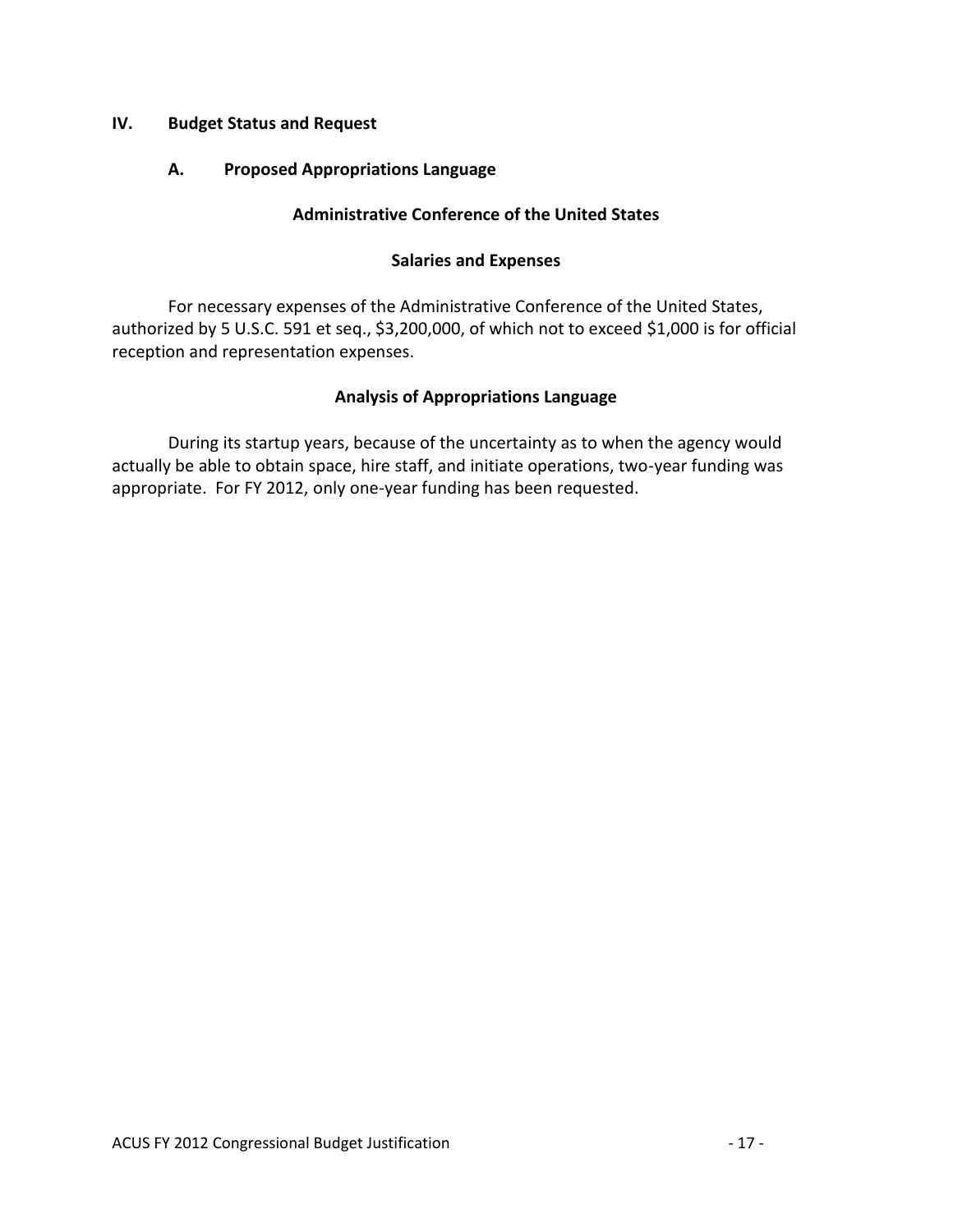<span id="page-17-0"></span>**B. Budget Authority and Staffing by Activity**

# **Salaries and Expenses**

|                         | FY 2010     | FY 2011     | FY 2012     |  |  |
|-------------------------|-------------|-------------|-------------|--|--|
|                         | Enacted     | Requested   | Requested   |  |  |
| <b>Budget Authority</b> | \$1,500,000 | \$3,200,000 | \$3,200,000 |  |  |
| FTE.                    | 18          | 18          | 18          |  |  |
| <b>Positions FTP</b>    | 18          | 18          | 18          |  |  |

# **Available for Obligation**

|                         | FY 2011<br>President's Budget | FY 2012<br>Requested | Net Change |
|-------------------------|-------------------------------|----------------------|------------|
| <b>Budget Authority</b> | \$3,200,000                   | \$3,200,000          | 50         |
| FTE.                    | 18                            | 18                   |            |
| <b>Positions FTP</b>    | 18                            | 18                   |            |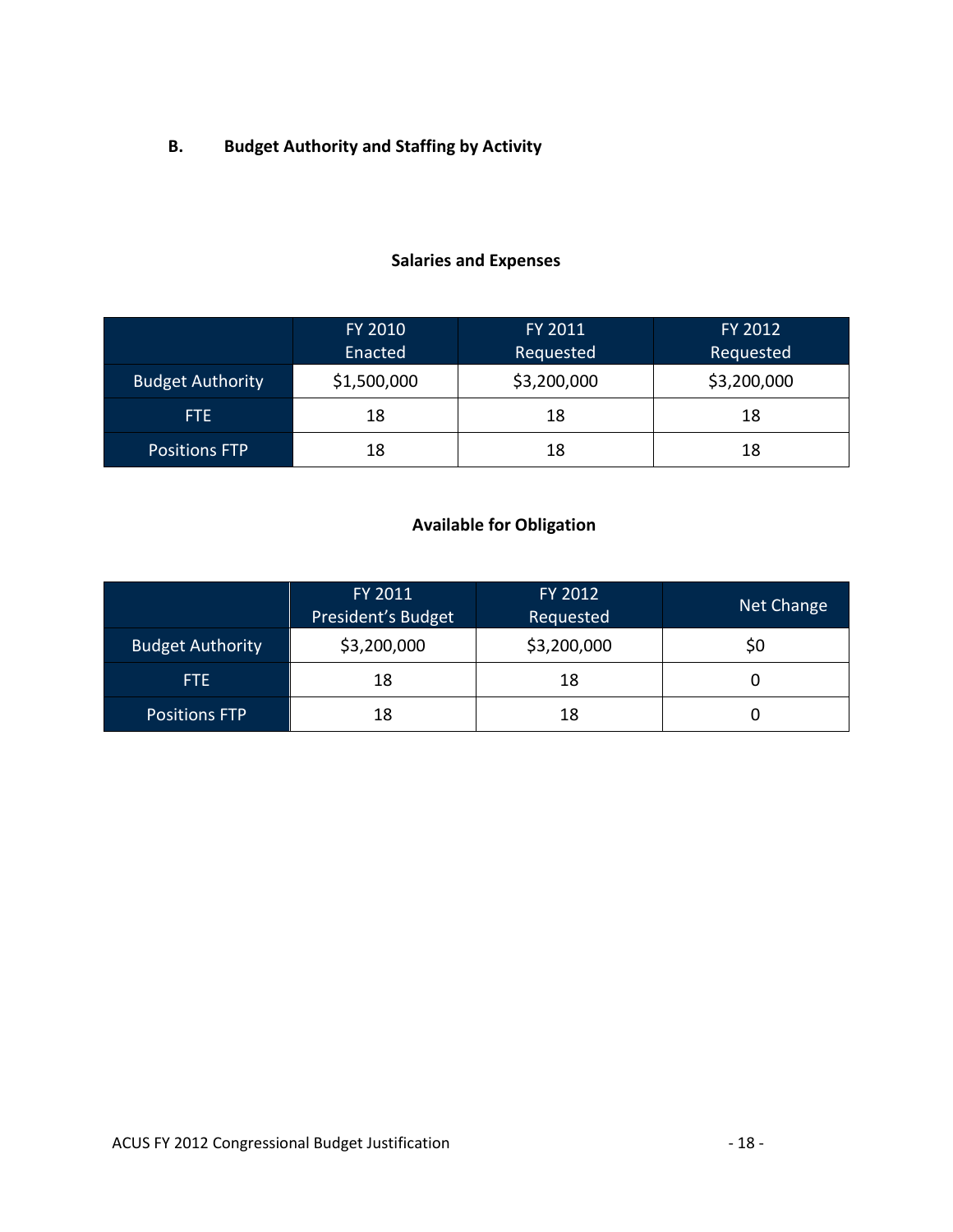# <span id="page-18-0"></span>**C. ACUS Organization Chart**



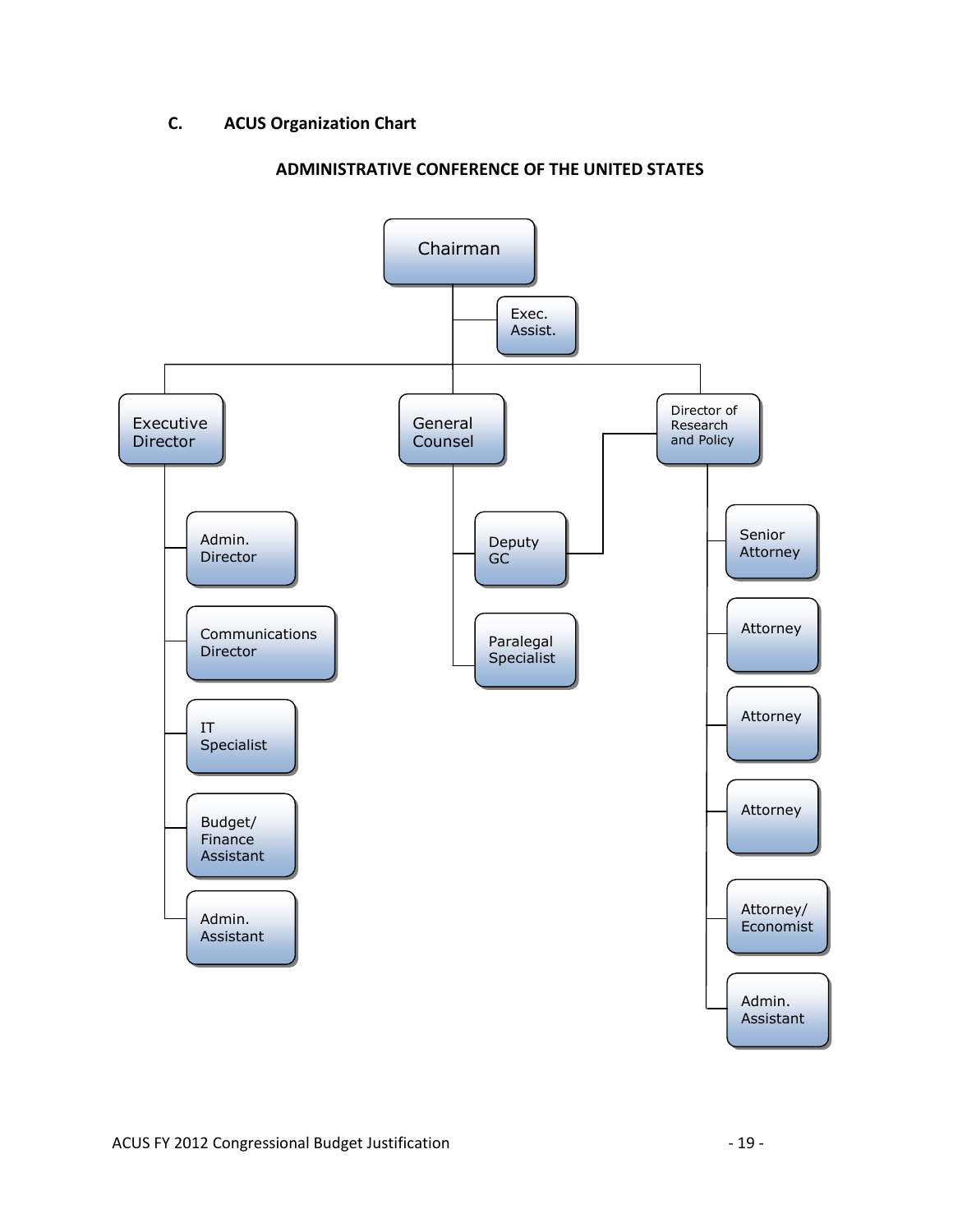# <span id="page-19-0"></span>**D. Financial Summary**

|                                 |    | FY 2010                   |    | FY 2011                 |    | <b>FY 2012</b>         |  |
|---------------------------------|----|---------------------------|----|-------------------------|----|------------------------|--|
|                                 |    | <b>OBLIGATIONS ACTUAL</b> |    | <b>REQUESTED BUDGET</b> |    | <b>PROPOSED BUDGET</b> |  |
| Appropriation                   |    | 1,500,000                 | \$ | 2,750,000               | \$ | 3,200,000              |  |
| Carry Forward                   | \$ | 750,000                   | \$ | 970,438                 | \$ | 372,503                |  |
| <b>Net Appropriation</b>        |    | 2,250,000                 | \$ | 3,720,438               | \$ | 3,572,503              |  |
|                                 |    |                           |    |                         |    |                        |  |
| <b>Obligations/Expenses</b>     |    |                           |    |                         |    |                        |  |
| Salaries, Full Time             | \$ | 155,006                   | \$ | 1,625,971               | \$ | 1,658,490              |  |
| <b>Benefits</b>                 | \$ | 39,445                    | \$ | 450,394                 | \$ | 459,402                |  |
| <b>Subtotal, Salaries and</b>   |    |                           |    |                         |    |                        |  |
| <b>Benefits</b>                 | \$ | 194,451                   | \$ | 2,076,365               | \$ | 2,117,892              |  |
|                                 |    |                           |    |                         |    |                        |  |
| Travel                          |    | 1,481                     | \$ | 100,000                 | \$ | 150,000                |  |
| Rent                            |    | 5,833                     | \$ | 284,463                 | \$ | 287,455                |  |
| Communications                  |    | 43,728                    | \$ | 20,625                  | \$ | 21,038                 |  |
| Printing/Reproduction           |    | 26                        | \$ | 26,520                  | \$ | 27,050                 |  |
| Contracts                       |    |                           |    |                         |    |                        |  |
| <b>Research Contracts</b>       |    | 35,232                    | \$ | 225,000                 | \$ | 400,000                |  |
| <b>Administrative Contracts</b> |    | 898,822                   | \$ | 594,562                 | \$ | 548,260                |  |
| <b>Supplies</b>                 |    | 12,566                    | \$ | 20,400                  | \$ | 20,808                 |  |
|                                 |    |                           |    |                         |    |                        |  |
| Equipment                       |    | 331,988                   | \$ |                         | \$ |                        |  |
| <b>Worksheet Adjustments</b>    |    | (244, 565)                |    |                         |    |                        |  |
| <b>Total</b>                    |    |                           |    |                         |    |                        |  |
| <b>Obligation/Expenses</b>      | \$ | 1,279,562                 | \$ | 3,347,935               | \$ | 3,572,503              |  |
| <b>Unobligated Balances</b>     |    | 970,438                   | \$ | 372,503                 | \$ | $\mathbf 0$            |  |

Note: President's FY 2011 Budget Request was for \$3,200,000. Due to carryover balance from FY 2010, the most recent appropriations action was for \$2,750,000 to permit operation at budget level of \$3,200,000.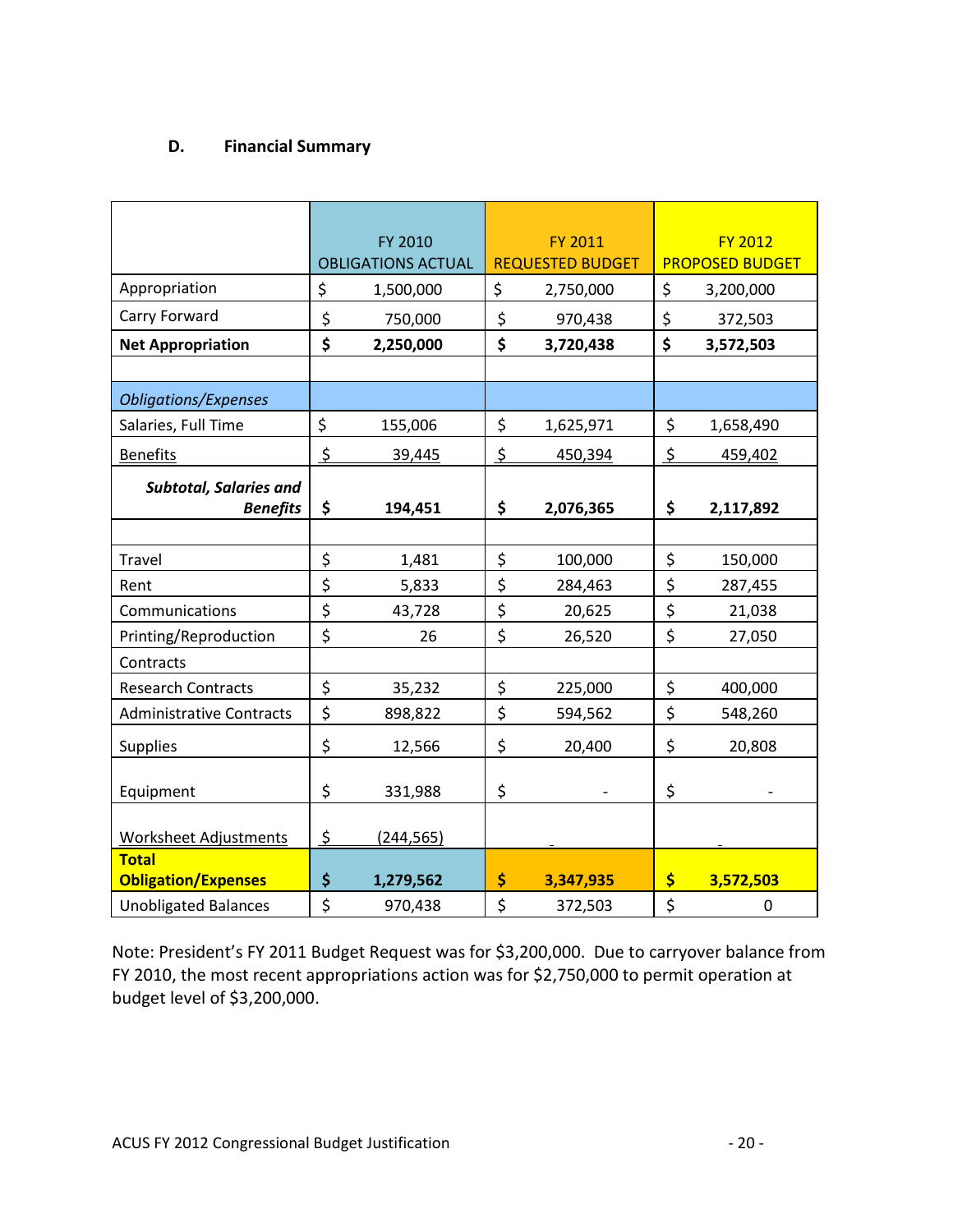## <span id="page-20-0"></span>**E. Appropriations History**

## Salaries and Expense Account (Amounts in thousands of dollars)

| <b>Fiscal Year</b> | <b>Budget Authority</b> |
|--------------------|-------------------------|
| 2009               | 1,500                   |
| 2010               | 1,500                   |
| 2011               | 3,200 (requested)       |
| 2012               | 3,200 (requested)       |

After the Administrative Conference was reauthorized in 2008, initial funding of \$1.5 million was provided in FY 2009 for startup operations. The agency could not begin operations in FY 2009 because the Chairman had not been confirmed. For this reason, in FY 2010 ACUS again received an appropriation of \$1.5 million, to remain available through FY 2011. Upon commencing operations in April 2010, ACUS requested and received authority to carry over \$750,000 in unexpended funds from FY 2009 to FY 2010. This provided total resources for FY 2010 of \$2.25 million as the agency began operations, with the authority to carry over unexpended funds to FY 2011.

In FY 2011, the President's budget requested \$3.2 million to support a full year of operations, which is the authorized level. Both the House and Senate subcommittees recommended \$3.2 million. In September 2010, in response to inquiries from the appropriations committees on the status of operations and unobligated balances, ACUS advised that an FY 2011 appropriation of \$2.734 million, in addition to use of available carryover funds, would enable ACUS to operate at the budget level of \$3.2 million in FY 2011. Accordingly, the House-passed year-long continuing resolution funded ACUS at \$2.75 million and the omnibus bill introduced in the Senate funded ACUS at \$2.8 million. As of this submission, the final funding level for FY 2011 remains undecided.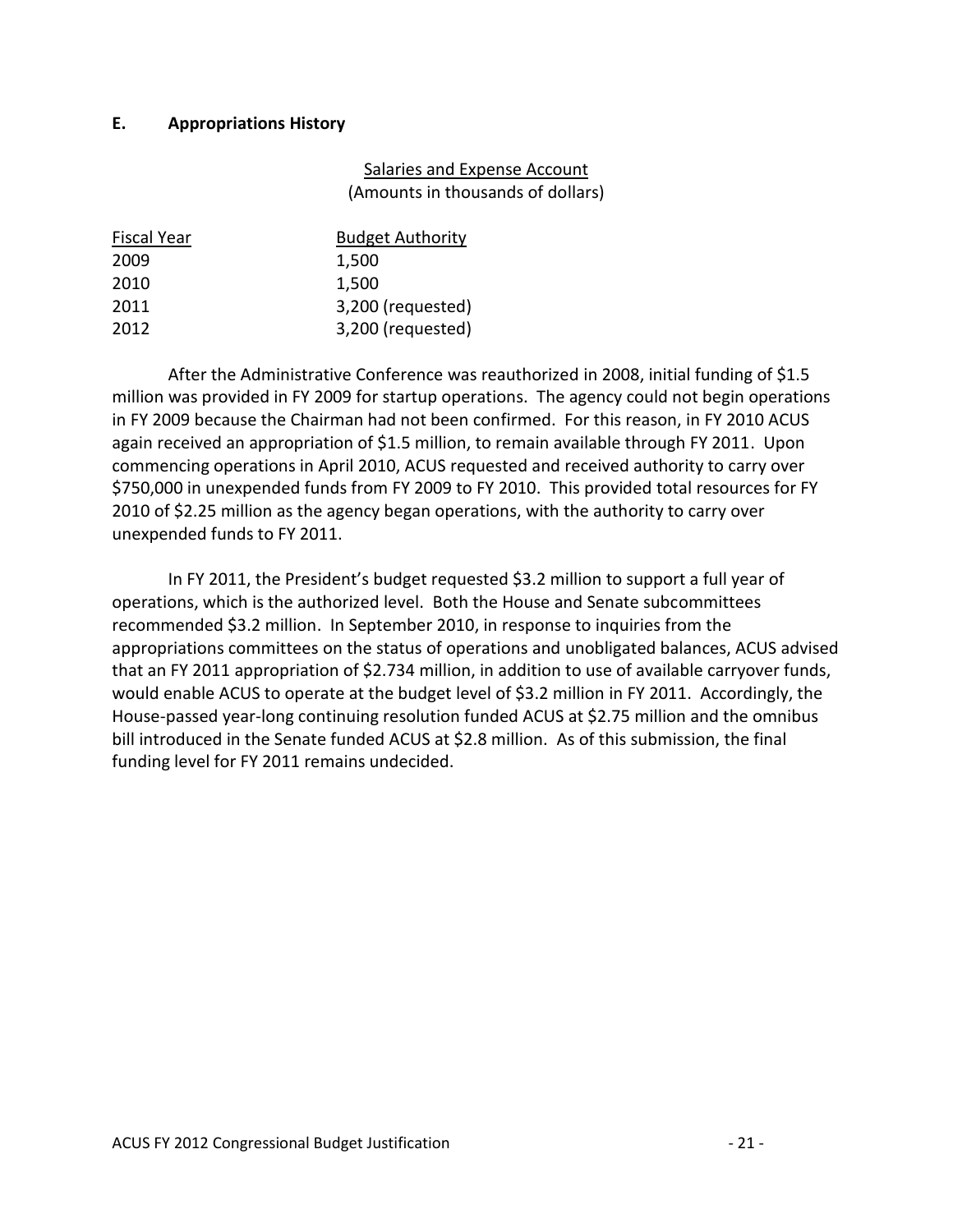#### **F. Narrative Justification**

<span id="page-21-0"></span>The appropriation request for the Administrative Conference of the United States for FY 2012 is **\$3,200,000**.

# **AGENCY PERSONNEL (Object Codes 11 and 13)**

For FY 2012, ACUS requests 18.0 FTEs (see Organization Chart). This request includes 17 full-time employees and the Chairman. As of February 2011, 12 positions are filled by full-time employees and one position is filled through an Intergovernmental Personnel Act contract. The staff of the Administrative Conference supports the 101 Members of the Conference.

The Executive Director provides executive leadership, planning, direction, and coordination for all ACUS operations and administrative activities, including recruiting and managing the ACUS staff and administering the daily operations of ACUS. The Executive Director provides managerial expertise and staff support to the ACUS Chairman and Council in developing the agency's strategic planning and direction and implementing activities essential to ensuring that ACUS continues to meet its statutory mission. The Executive Director develops performance, financial and organizational staffing plans, in accordance with applicable legislation and regulations. The Executive Director provides managerial oversight for ACUS publications and products, including the ACUS website, and administers congressional, public and media communications and strategies for ACUS. The Executive Director assesses the overall effectiveness, efficiency, and productivity of ACUS operations.

The General Counsel serves as the chief legal officer for ACUS and provides legal advice and counsel to the agency and its staff on a wide variety of legal matters. The General Counsel is responsible for ensuring that ACUS meets all federal legal and regulatory requirements, including compliance with the Administrative Conference Act and the Federal Advisory Committee Act, which govern operations of the ACUS Assembly and its committees, as well as all other federal statutes governing the operation of Executive Branch agencies. These include federal conflict of interest statutes and other standards of conduct for government employees, financial disclosure requirements for staff and Conference members pursuant to the Ethics in Government Act of 1978, Freedom of Information Act obligations, and Federal Records Act responsibilities. The General Counsel provides guidance to staff, including review of agency rules, contracts, and cooperative agreements to ensure compliance and to protect the interests of the agency. The General Counsel reviews and comments on proposed legislation and responds to congressional inquiries and requests to ACUS. The General Counsel is a member of the ACUS management team, assists with strategic planning, and may represent the interests of ACUS in meetings of bar associations and other organizations engaged in activities that will enhance the agency's research and implementation programs.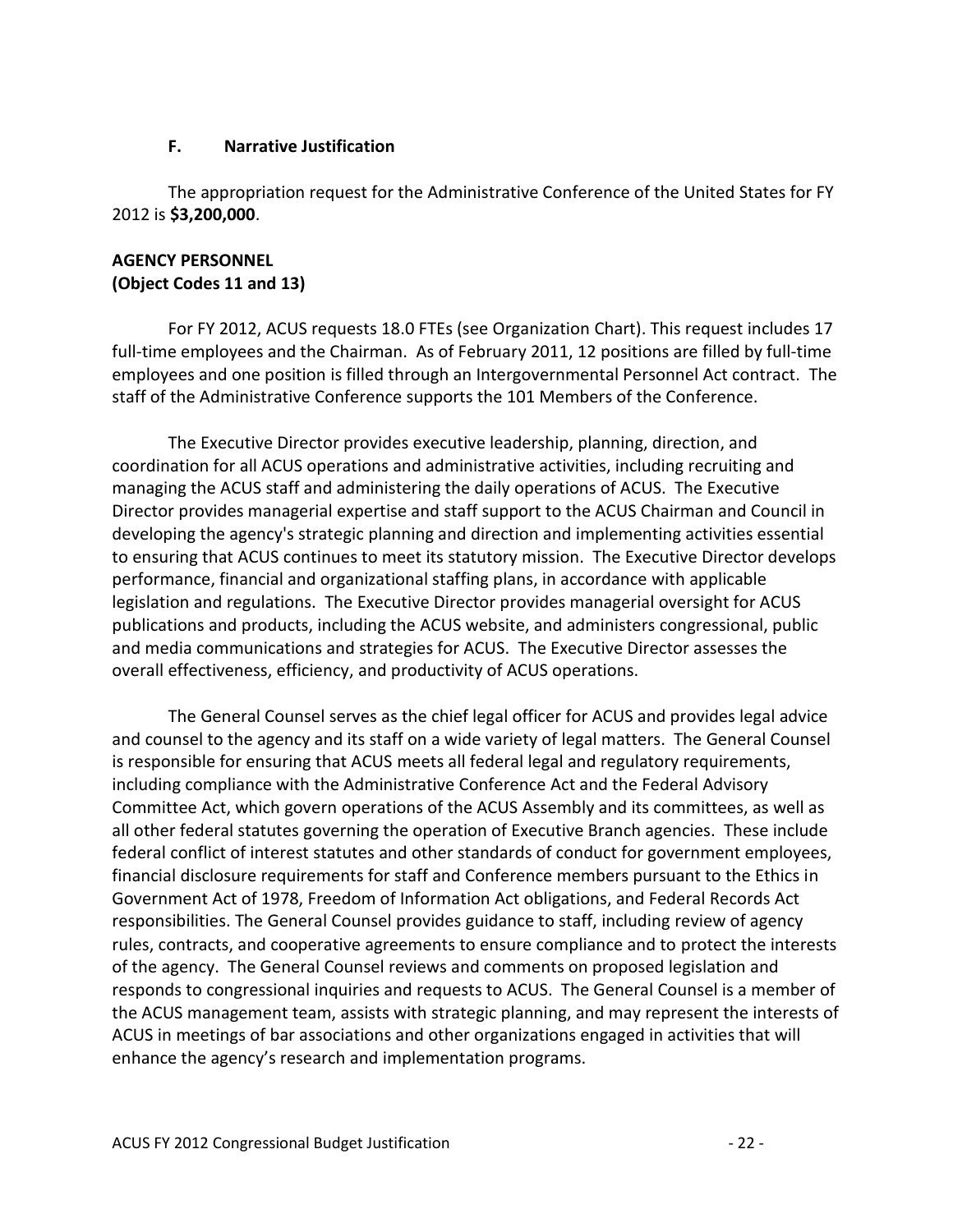The Director of Research and Policy is responsible for running ACUS's research program and developing the agency's policy recommendations. This includes keeping abreast of issues and developments in administrative law and practice, identifying and prioritizing issues to be studied, obtaining consultants to carry out the research, and reviewing research reports to ensure that the work is accurate, thorough, and meets the highest quality standards. The Director manages the work of ACUS staff attorneys and has general oversight of the work carried out by ACUS committees to develop recommendations based on consultants' reports. The Director presents recommendations and plans for research topics and reports to the ACUS Chairman and Council, and works with them to identify areas for potential study. In coordination with the Executive Director and the Communications Director, the Director develops background and briefing materials that serve as resources for ACUS communications with all three branches of the Federal Government, the media, and other ACUS stakeholders. This position is currently filled under the Intergovernmental Personnel Act with a law professor from George Washington University, and is budgeted as an administrative contract rather than an FTE.

Together with the Deputy General Counsel, who provides support to both the General Counsel and the Director of Research and Policy, five Attorney-Advisor positions will comprise the majority of ACUS's professional staff. Staff attorneys are responsible for managing the work of committees composed of ACUS members, in the process of developing recommendations for consideration by the full membership of ACUS. This includes reviewing research studies for projects assigned to the committees, assisting the committee chairmen and the Director of Research and Policy in drafting proposed recommendations, responding to requests for information about committee activities, reviewing and summarizing public comments and, in general, providing procedural and legal oversight for the work of the committees. Staff attorneys may also participate substantially in helping to achieve implementation of ACUS recommendations, and provide assistance as needed for the work of the General Counsel. Currently, four of these Attorney-Advisor positions are filled with full time permanent employees. The vacancy for the fifth position may be filled by a detailee from another federal agency, Presidential Management Fellow, or attorney or social scientist on leave from an academic institution.

The Communications Director is responsible for managing the agency's communications program, including development of its use of new media and evolving technologies (such as cloud computing) for more effective involvement of both the ACUS government and public members and the public in the work of the Conference. The Communications Director is responsible for the Conference's publications program and serves as the main point of contact for a wide variety of media to ensure that agency activities and viewpoints and recommendations adopted by the Conference are communicated clearly and positively. An Information Technology Specialist is also funded to support both internal and external communications, including technical support, Website development and maintenance, and teleconferencing.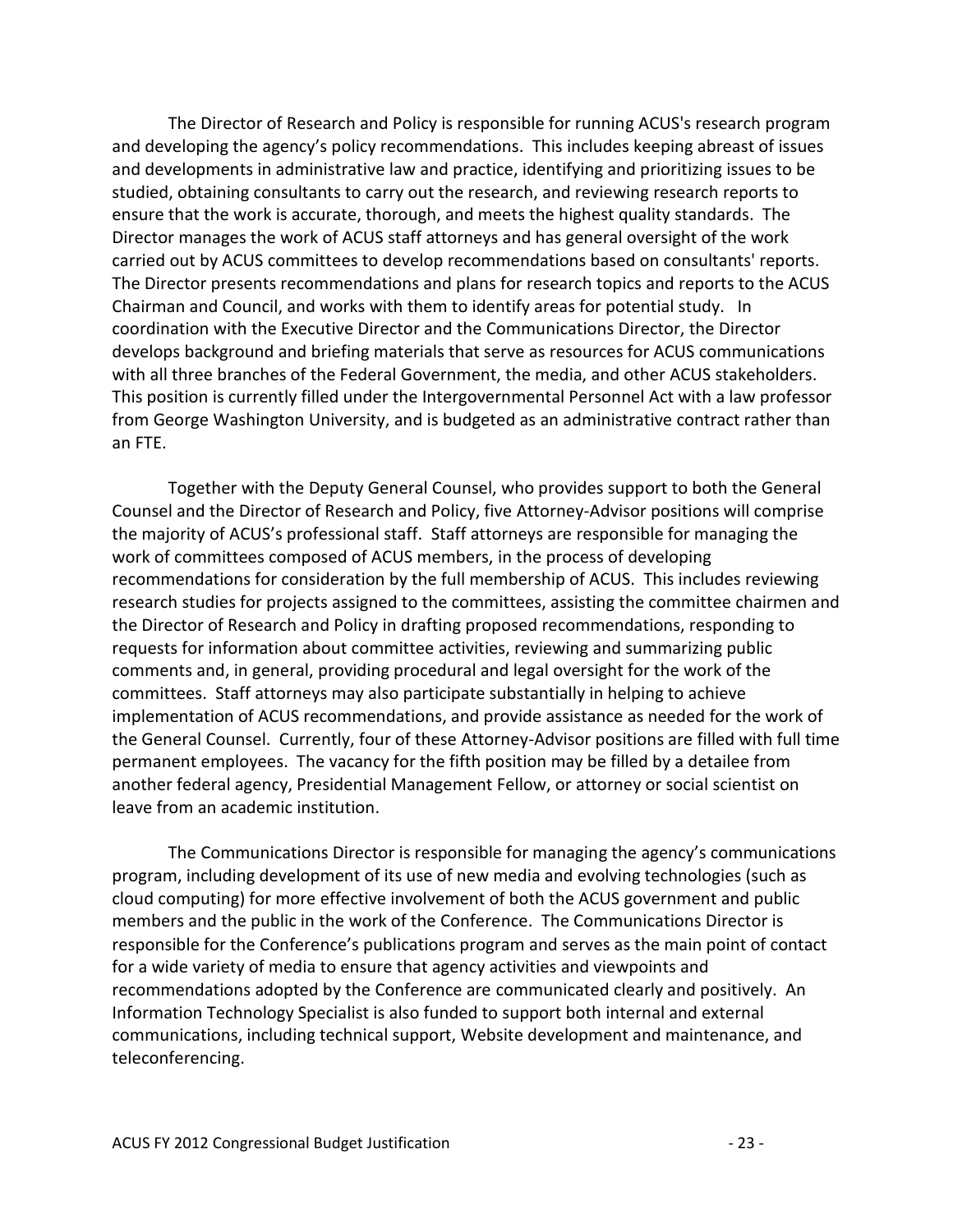The Administrative Director oversees and coordinates all administrative and operational management and support services for ACUS and serves as an advisor and assistant to the management staff on administrative policy and procedural matters. This work includes management analysis, budgeting, financial management, procurement and contracting, and other related administrative and operational activities.

The authorized staff also includes an Executive Assistant supporting the Chairman, a Budget/Finance Assistant, a Paralegal Specialist, and two Administrative Assistants supporting the Conference members and staff. The responsibilities of ACUS support staff include processing member and staff travel expense claims, travel and hotel reservations, typing, filing, editing reports, providing mail services, answering telephones and directing callers to the appropriate staff, as well as record-keeping and administrative support across all areas of ACUS. These staff provide support for the Conference activities of the 45 Conference members from outside the government, who serve ACUS without compensation.

For FY 2012, ACUS requests a budget of **\$1,658,490** for salary expenses associated with full-time employees (Object Class 11). This amount represents the projected cost for a total of 16 full-time permanent positions.

Two additional full-time positions are currently reflected elsewhere in this budget (under the category of Administrative Contracts). The position of Director of Research and Policy is currently being filled pursuant to the terms of an Intergovernmental Personnel Agreement with George Washington University. There is also a vacant position for an Attorney-Advisor or a Social Scientist, which may be filled by contract to give the agency the flexibility to recruit experts from academia, the private sector, or other federal agencies to join ACUS on rotations of six months to one year to meet current project needs.

A total of **\$459,402** is budgeted for personnel benefits during FY 2012 (Object Class 12). Personnel benefits are a direct function of the amount of budgeted salary/wages and inclusive of transit subsidy.

# **RESEARCH, CONSULTING, AND PROFESSIONAL SERVICES (Object Class 25)**

As discussed in the introductory section above, the research and policy work of the Administrative Conference is most frequently pursued through contracts with law professors or other experts to study a particular problem in depth and report back to ACUS and its committees on their findings, which serve as the basis on which ACUS members develop recommendations for procedural improvements. ACUS's research activities are at the core of the agency's ability to analyze issues and develop proposed recommendations through the ACUS committee consensus process, with the ultimate aim of improving the fairness and effectiveness of the rulemaking, adjudication, licensing, and investigative functions by which federal agencies carry out their programs. The Administrative Conference uses acquisition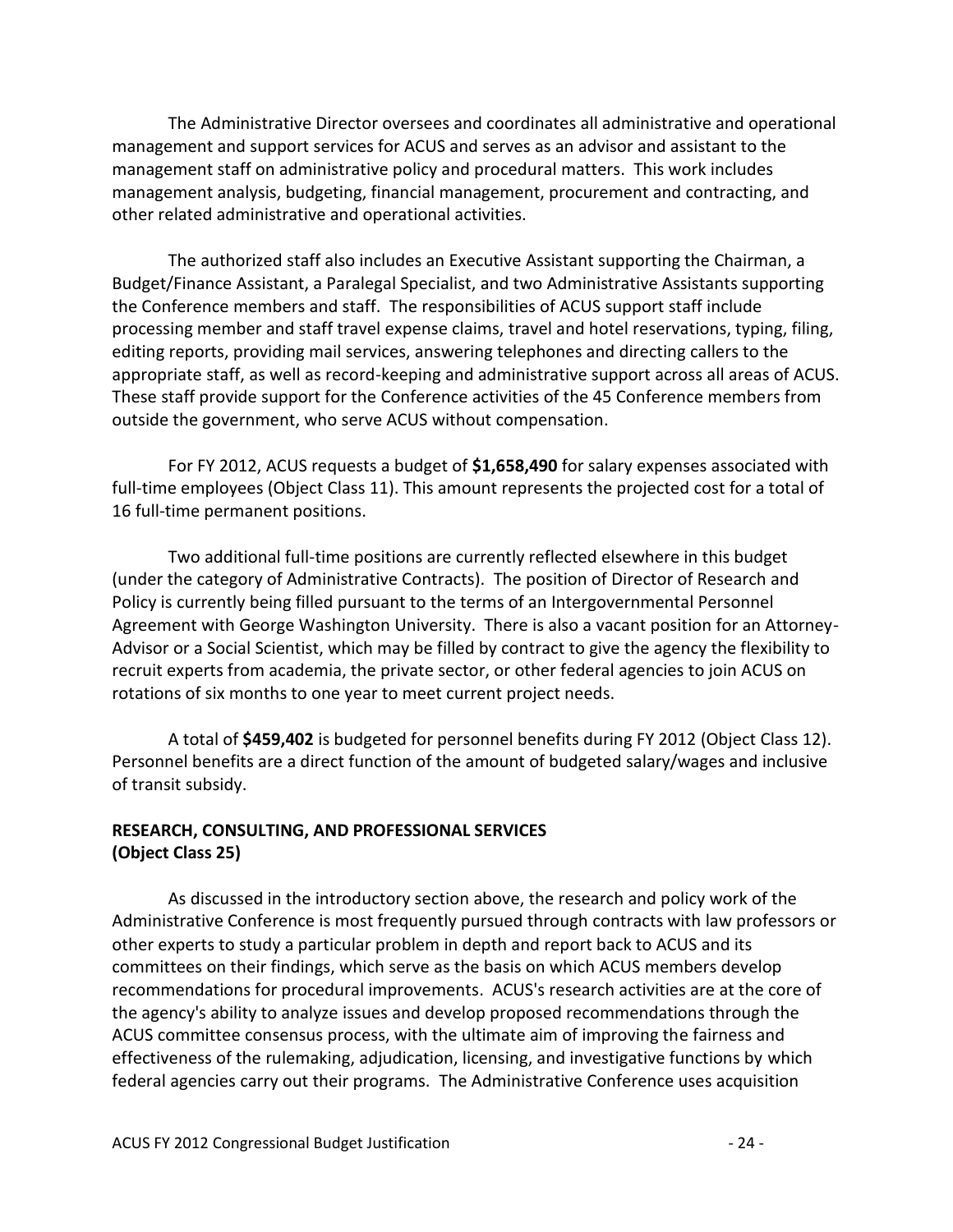procedures that provide high value and low risk to the government. ACUS research contracts are generally competitive, fixed-price contracts with recognized experts in their respective fields.

The typical research contract awarded by ACUS, including expenses for research assistance and consultant travel, is approximately \$20,000. These relatively modest contracts allow the federal government to call on the expertise of experts in academia and the private bar, many of whom would bill private clients at several multiples of the effective hourly rate the government is paying.

In FY 2012, ACUS is requesting **\$400,000** in funding for research contracts (Object Class 25). This funding will allow ACUS to undertake a full research program of 20 new projects directed toward the Conference's statutory mission to study and cooperatively seek solutions to issues and problems arising in the administration of federal agency programs. This number of projects is consistent with the historical activity level of the Conference and will enable the Conference to pursue the projects described in the performance section above, including projects undertaken at the request of Congress.

In addition to research contracts, ACUS requests **\$548,260** for administrative support contracts. Of this amount, \$343,750 is for contract personnel and professional services, and \$204,510 is for external administrative support.

As discussed above in the section on personnel, ACUS funds two positions as contract positions instead of full time permanent employees. This gives the agency flexibility to match expertise with current projects and rotate experts from academia, nonprofits, or other federal agencies to provide fresh and innovative thinking to the Conference. In FY 2012 ACUS is requesting \$343,750 for these two positions under contract personnel and professional services. This will fund full time salary and benefits of one senior-level expert and one mid-level attorney or social scientist.

As a small agency, ACUS must contract with multiple agencies or private vendors for many of the services typically performed in-house by staff at larger agencies. These contracts cover items such as personnel, payroll, finance, accounting, information technology, web hosting, mailing services and auditing. For FY 2012, ACUS requests \$204,510 for external administrative support. As part of the Conference's start-up operations, ACUS is reviewing the most cost-effective strategies for contracting for administrative support, including using reimbursable services offered by other federal agencies, GSA schedules, and cloud computing solutions.

As a small agency, the Conference is seeking low-cost and flexible administrative support contracts by exploring teaming agreements with other small agencies to obtain such services on a shared basis, use of reimbursable services provided by larger federal agencies such as GSA, and cost-saving technologies such as videoconferencing.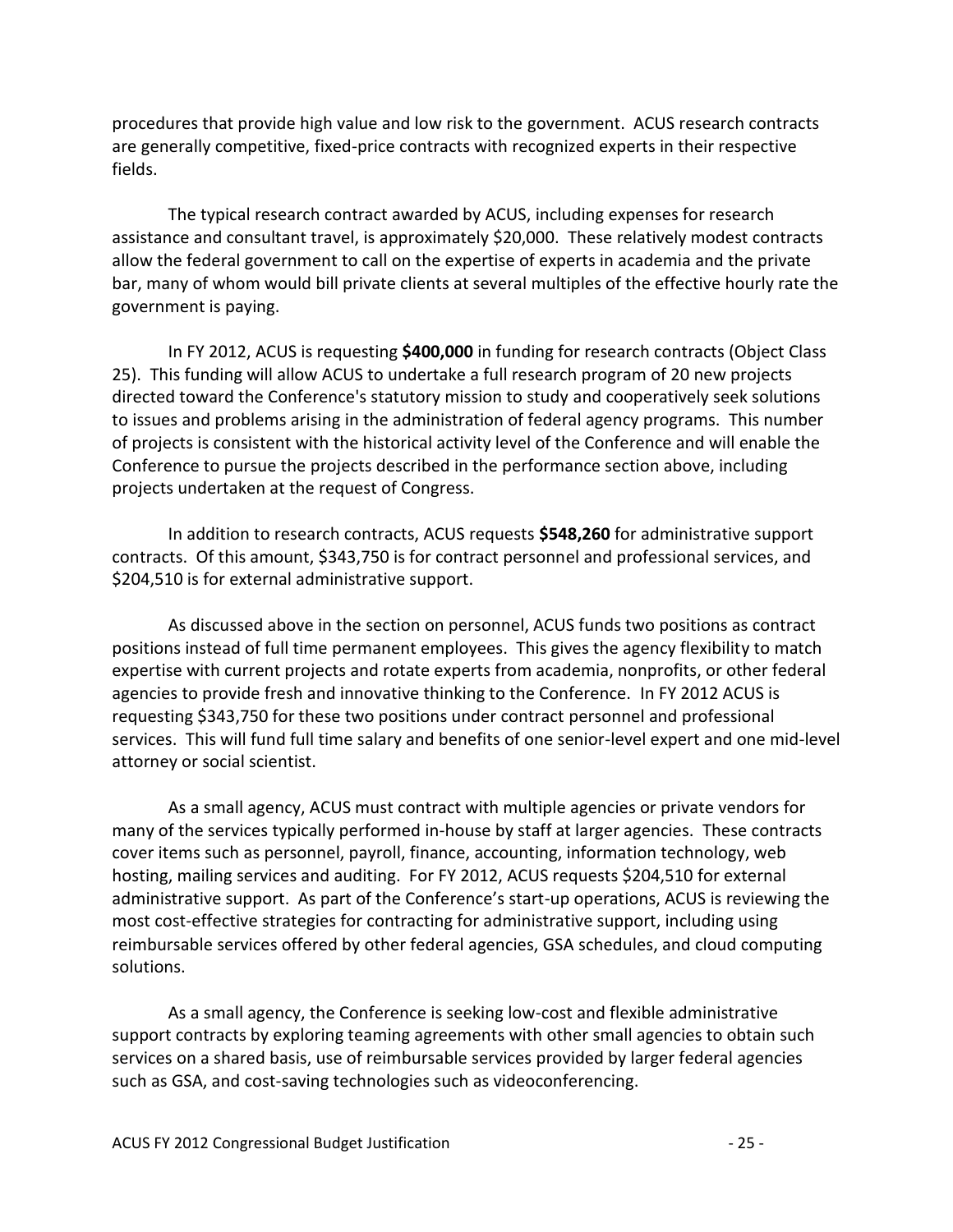## **SUPPORT AND INFRASTRUCTURE (Object Classes 21, 23, 24 and 26)**

Travel by Conference members and staff is budgeted at **\$150,000** for FY 2012 (Object Class 21). Most of these travel expenses involve the travel of out-of-town members of the Conference to Council, committee, and plenary session meetings. Conference members, other than the Chairman, serve without pay and are only reimbursed for travel and per diem, pursuant to 5 USC 593(c) and 5 USC 5703. To the extent practicable, the Conference will use videoconferencing and Web 2.0 technologies to minimize travel expenses for Conference members at the committee meetings. In addition, some staff members will travel to conduct research or, as required, participate in various professional meetings and conferences.

ACUS has negotiated a lease to occupy office space at 1120 20th Street, NW, Suite 706 South, Washington, D.C. 20036. Leasing arrangements are coordinated for ACUS through the Building Services Division of the General Services Administration. During FY 2012 ACUS will be responsible for **\$287,455** in rental payments through its lease, based on estimates set forth in the agency's Occupancy Agreement with GSA (Object Class 23).

ACUS's budget includes an estimated **\$21,038** for electronic communications expenses, including telephone service and website hosting during FY 2012 (Object Class 23). This estimate is based on historical data from similar size agencies as well as costs associated with ACUS's need to maintain responsibility for its total telephone expenditures. This amount also includes the cost of conference calls for Council and other meetings, which is a much more cost-effective method for conducting interim business than face-to-face meetings.

ACUS has budgeted **\$27,050** in FY 2012 for printing costs (Object Class 24). These costs include preparing and printing annual and interim reports to Congress and the President, reports, newsletters and other necessary publications.

ACUS's budget includes **\$20,808** for the purchase of supplies, materials and publications for FY 2012 (Object Class 26). The amount includes supplies for mailing, copying, and ordinary office supplies such as paper, pens, and pencils. Also budgeted are funds for the purchase of computer software, library materials, and for subscriptions to relevant technical, and policyoriented publications.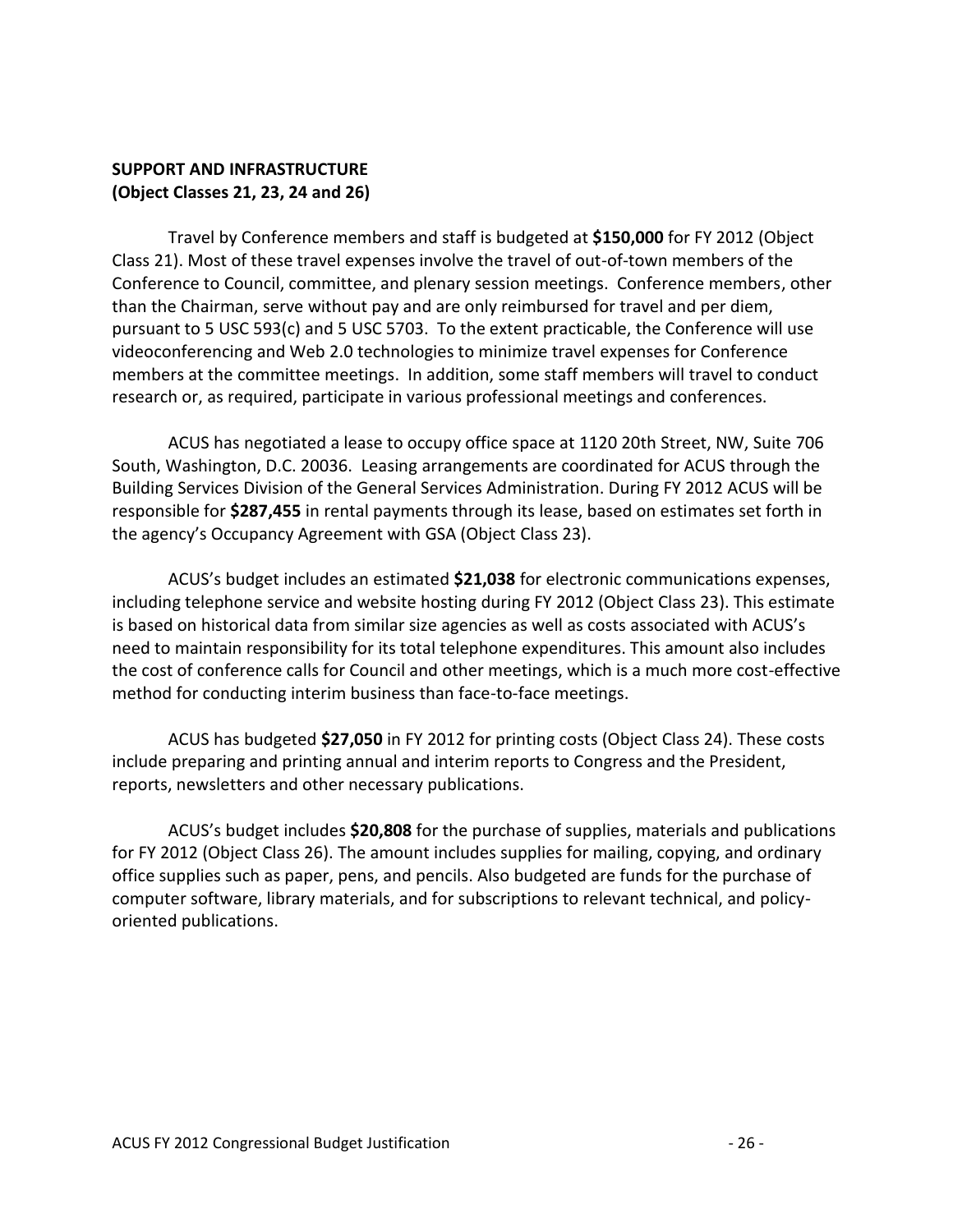## <span id="page-26-0"></span>**V. Conclusion**

For FY 2012, the Administrative Conference of the United States (ACUS) is requesting an appropriation of \$3,200,000. This request assumes enactment of FY 2011 appropriations and carryover of unobligated balances. The level of funding requested will allow ACUS to continue in its second full year of resumed operations to pursue a full program of research projects and other programs to carry out the agency's statutory responsibility to develop recommendations for improvements in administrative procedures. Such reforms will be designed to enhance fairness, efficiency, expedition, and public participation in the work of the federal government, given the substantial impact of its activities on all sectors of the National economy and on the lives of all of our citizens.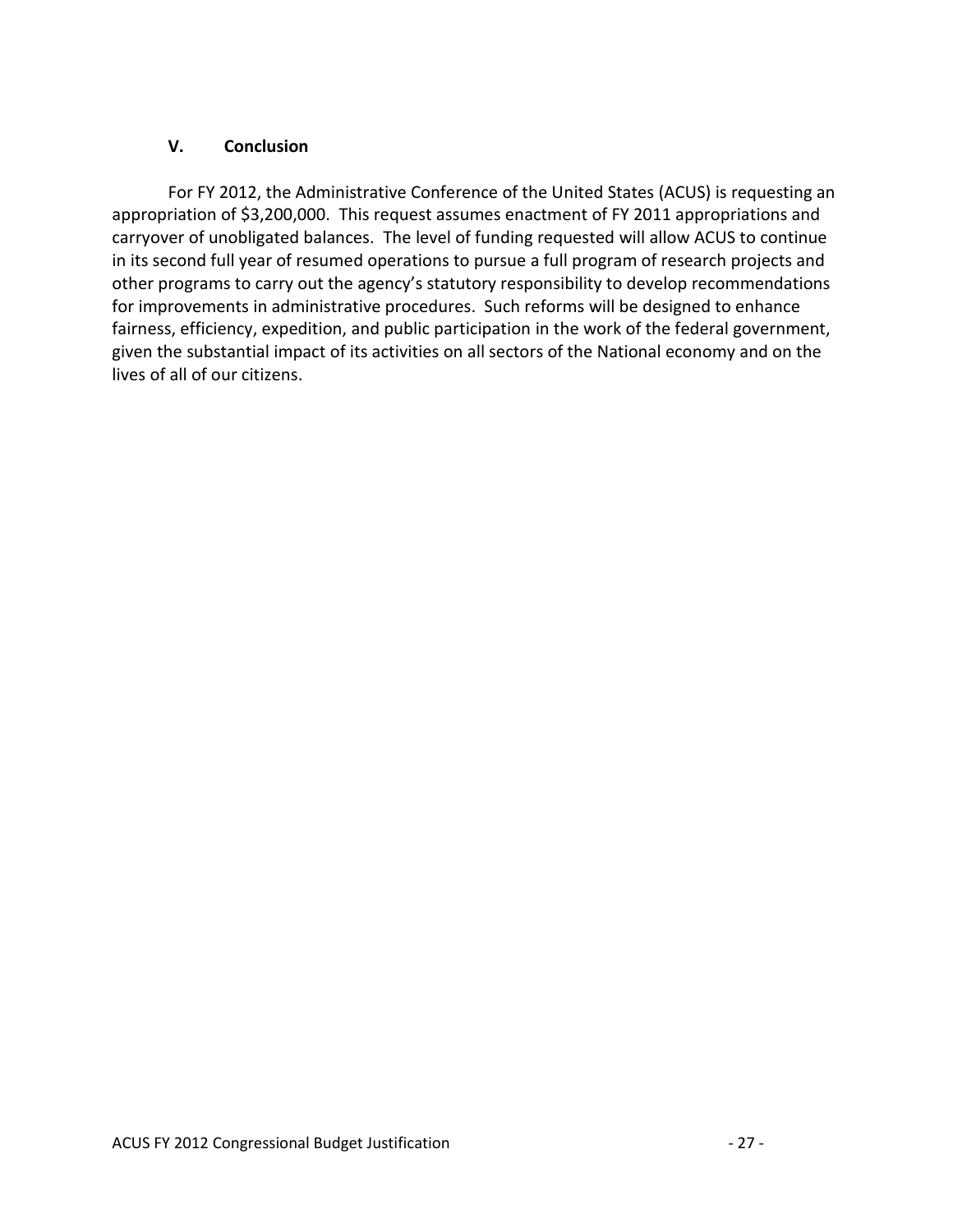#### <span id="page-27-0"></span>**Appendix A: Council Members**

#### Preeta D. Bansal (Vice Chair)

Preeta Bansal is currently the General Counsel and Senior Policy Advisor for the Office of Management and Budget. Prior to joining the Obama Administration, Bansal was a Partner and Head of the Appellate Litigation Practice at Skadden, Arps, Slate, Meagher and Flom LLP in New York City. She also served as the Solicitor General of the State of New York from 1999-2001, where she helped supervise 600 attorneys in the New York Attorney General's office. While in private practice from 2003-2009, Bansal served as a Commissioner of the bipartisan United States Commission on International Religious Freedom, serving as Chair in 2004-2005. Raised in Lincoln, Nebraska, Bansal was a Visiting Professor of constitutional law and federalism at the University of Nebraska College of Law in 2002-2003. Earlier in her career, Bansal was a law clerk to Justice John Paul Stevens of the United States Supreme Court, counselor in the United States Department of Justice, and a Special Counsel in the Office of the White House Counsel. Bansal received a J.D., magna cum laude, from Harvard Law School, where she was Supervising Editor of the Harvard Law Review, and an A.B., magna cum laude and Phi Beta Kappa, from Harvard-Radcliffe College.

#### Thomasina Rogers

Thomasina Rogers is the Chair of the Occupational Safety and Health Review Commission. She was first appointed to the Review Commission by President Clinton in 1998 and served as Chairman from 1999 to 2002; she was then reappointed to the Review Commission in 2003 and 2009. Ms. Rogers previously served as Chairman of the Administrative Conference of the United States from 1994 to 1995. Rogers also served for seven years in the Federal Government's Senior Executive Service (SES). During her time in the SES, she served as Legal Counsel to the Equal Employment Opportunity Commission where she had primary responsibility for managing the development of the Americans With Disabilities Act employment regulations. She is a member of the American Bar Association and the National Bar Association. Ms. Rogers is a graduate of the Northwestern University School of Journalism and the Columbia University School of Law.

#### Michael Fitzpatrick

Michael Fitzpatrick currently serves as the Associate Administrator of the Office of Management and Budget's Office of Information and Regulatory Affairs, where he helps to lead the development of regulatory policy and White House review of significant Executive Branch regulatory actions. He serves as the Executive Branch liaison to the ABA's Administrative Law Section and has led several U.S. delegations abroad for meetings with the European Union and Canada. During the Presidential Transition, Mr. Fitzpatrick served as deputy lead of the Executive Office of the President and Government Operations Agency Review Teams. From 2001 to 2009, Mr. Fitzpatrick was in the Washington, DC office of Akin Gump Strauss Hauer &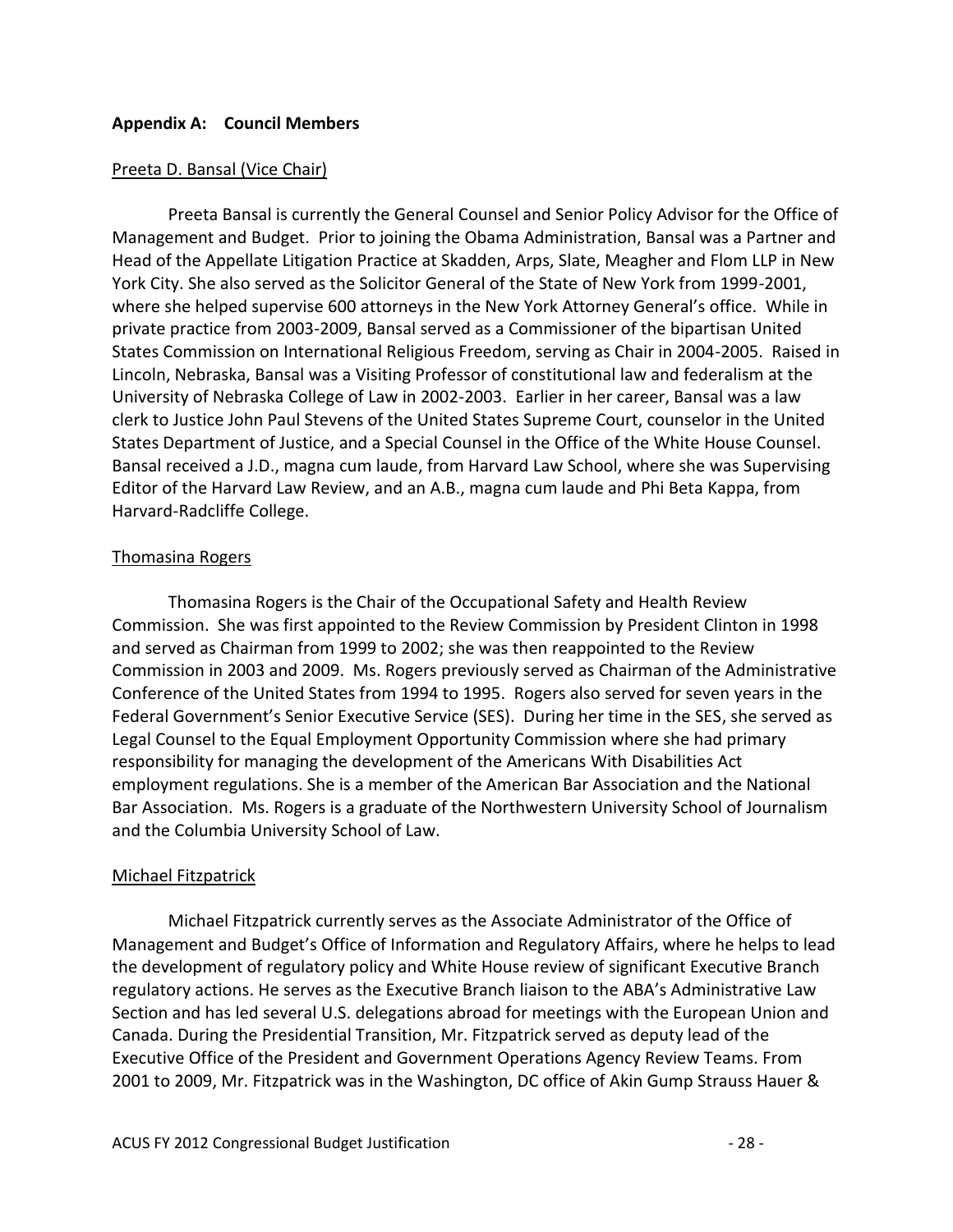Feld LLP, where he was a partner in the Litigation Practice Group, specializing in white collar, complex civil, and regulatory matters. Before joining Akin Gump, Mr. Fitzpatrick served as an Assistant United States Attorney in Washington, DC and as a Senior Advisor to the Administrator of the Office of Information and Regulatory Affairs at the Office of Management and Budget. Mr. Fitzpatrick clerked for Judge William Norris on the U.S. Court of Appeals for the Ninth Circuit after graduating from Stanford Law School.

## Ronald A. Cass

Ronald A. Cass has been the President of Cass & Associates since 2004. He is also Dean Emeritus of Boston University School of Law where he served as Dean from 1990-2004. Cass was a law professor at the University of Virginia School of Law from 1976-1981 and at Boston University from 1981-2004. Outside of his professional activities, he has also served as Vice Chairman of the U.S. International Trade Commission (1988-1990), U.S. Representative to the World Bank Panel of Conciliators (2009-Present), advisor to the American Law Institute, Chairman of the Federalist Society Practice Group on Administrative Law, Past Chair of the American Bar Association Administrative Law Section, and President of the American Law Deans Association. Cass received his B.A. with high distinction from the University of Virginia and J.D. with honors from the University of Chicago Law School in 1973.

#### Mariano-Florentino Cuéllar

Mariano-Florentino (Tino) Cuéllar is Professor of Law and the Deane F. Johnson Faculty Scholar at Stanford Law School. His teaching and research focus on how organizations manage complex regulatory, criminal justice and international security problems. From 2009 to 2010, he was on leave from Stanford to serve as Special Assistant to the President for Justice and Regulatory Policy at the White House Domestic Policy Council, with responsibility for public health and safety, regulatory reform, and civil rights. Before joining the Stanford faculty in 2001, he served for several years as Senior Advisor to the U.S. Treasury Department's Under Secretary for Enforcement, and clerked for Chief Judge Mary M. Schroeder of the U.S. Court of Appeals for the Ninth Circuit. While at Treasury, he worked on countering financial crime, improving border coordination, and enhancing anti-corruption measures. He has served on the Executive Committee of the Stanford Center for International Security and Cooperation and the Silicon Valley Blue Ribbon Task Force on Aviation Security. A member of the American Law Institute, he received a Ph.D. in political science from Stanford University, a J.D. from Yale Law School, and an A.B. from Harvard University.

# Julius Genachowski

Julius Genachowski is the Chairman of the Federal Communications Commission. Chairman Genachowski has two decades of experience in the private sector and public service. Prior to his appointment, he spent more than 10 years working in the technology industry as an executive and entrepreneur. He co-founded LaunchBox Digital and Rock Creek Ventures, where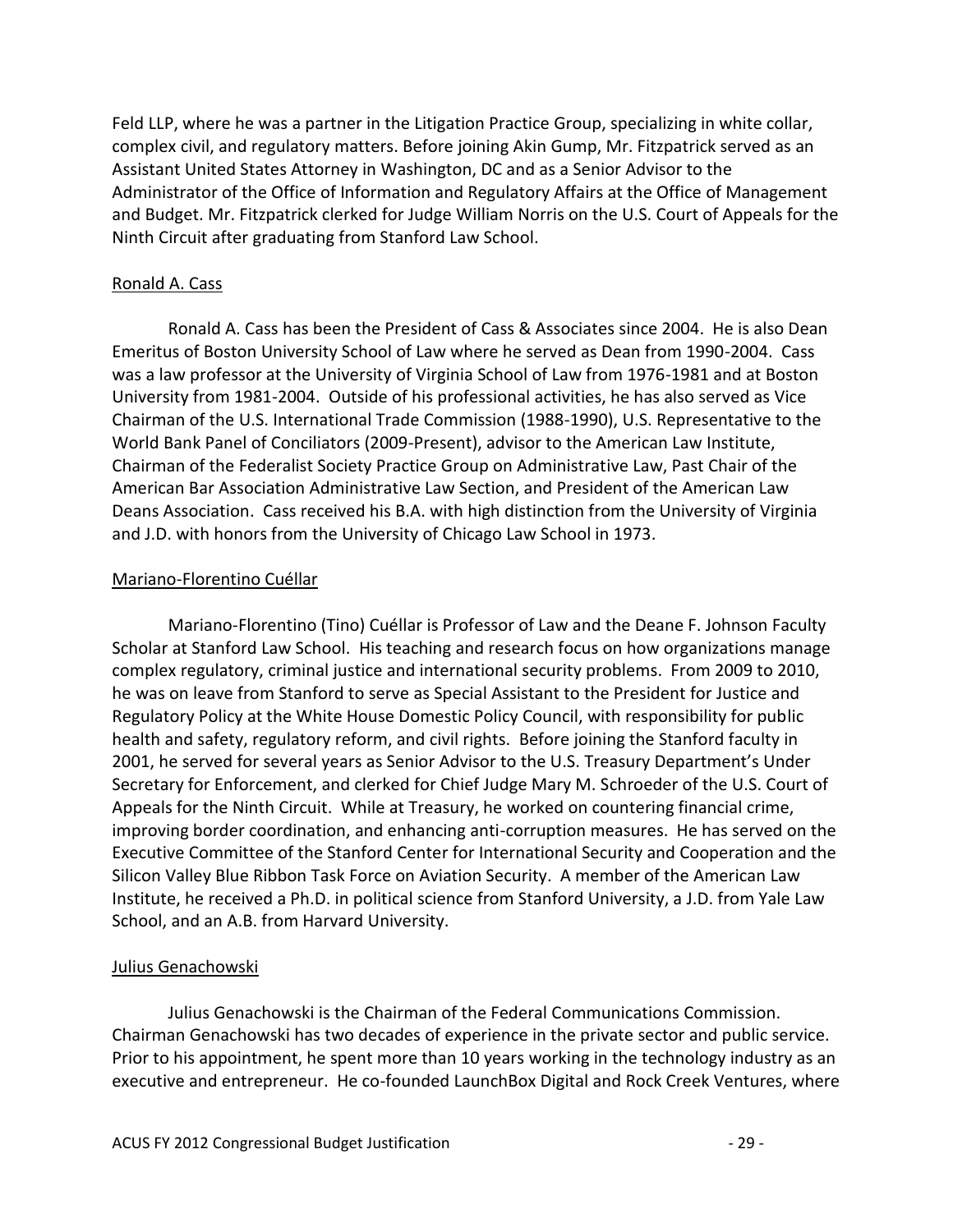he served as Managing Director, and he was a Special Advisor at General Atlantic, a global private equity firm based in New York. In these capacities, he worked to start, accelerate, and invest in early- and mid-stage technology companies. From 1997-2005, he was a senior executive at IAC/InterActiveCorp, a Fortune 500 company, where his positions included Chief of Business Operations and General Counsel. Chairman Genachowski's confirmation as FCC Chairman returned him to the agency where, from 1994 until 1997, he served as Chief Counsel to FCC Chairman Reed Hundt, and, before that, as Special Counsel to then-FCC General Counsel (later Chairman) William Kennard. Previously, he was a law clerk at the U.S. Supreme Court for Justice David Souter and Justice William J. Brennan, Jr., and at the U.S. Court of Appeals for the D.C. Circuit for Chief Judge Abner Mikva. Chairman Genachowski also worked in Congress for then-U.S. Representative (now Senator) Charles E. Schumer (D-N.Y.), and on the staff of the House select committee investigating the Iran-Contra Affair. He received a J.D, magna cum laude, from Harvard Law School, where he was co-Notes Editor of the Harvard Law Review, and his B.A., magna cum laude, from Columbia College.

#### Theodore Olson

Theodore B. Olson is a partner in Gibson, Dunn & Crutcher's Washington, D.C. office and a member of the firm's Executive Committee, Co-Chair of the Appellate and Constitutional Law Group and the firm's Crisis Management Team. Previously, he served as the 42nd Solicitor General of the United States from 2001-2004. Mr. Olson also served as Assistant Attorney General for the Office of Legal Counsel from 1981 to 1984. Except for those two intervals, he has been a lawyer with Gibson, Dunn & Crutcher in Los Angeles and Washington, D.C. since 1965. Throughout his career, Mr. Olson has argued numerous cases before the Supreme Court of the United States. Mr. Olson is a Fellow of both the American College of Trial Lawyers and the American Academy of Appellate Lawyers. He has written and lectured extensively on appellate advocacy, oral advocacy in the courtroom and constitutional law. He received his bachelor's degree cum laude from the University of the Pacific in Stockton, California, where he received awards as the outstanding graduating student in both journalism and forensics, and his law degree from the University of California at Berkeley (Boalt Hall), where he was a member of the California Law Review and Order of the Coif.

#### Thomas Perez

Thomas Perez is currently the Assistant Attorney General for Civil Rights at the U.S. Department of Justice. He previously served as the Secretary of Maryland's Department of Labor, Licensing and Regulation. From 2002 until 2006, Perez was a member of the Montgomery County Council. He was the first Latino ever elected to the Council, and served as Council President in 2005. Earlier in his career, Perez spent 12 years in federal public service. As a federal prosecutor for the Civil Rights Division of the Department of Justice, he prosecuted and supervised the prosecution of some of the Department's most high profile civil rights cases. Perez later served as Deputy Assistant Attorney General for Civil Rights under Attorney General Janet Reno. Perez also previously served as Special Counsel to Senator Edward Kennedy, and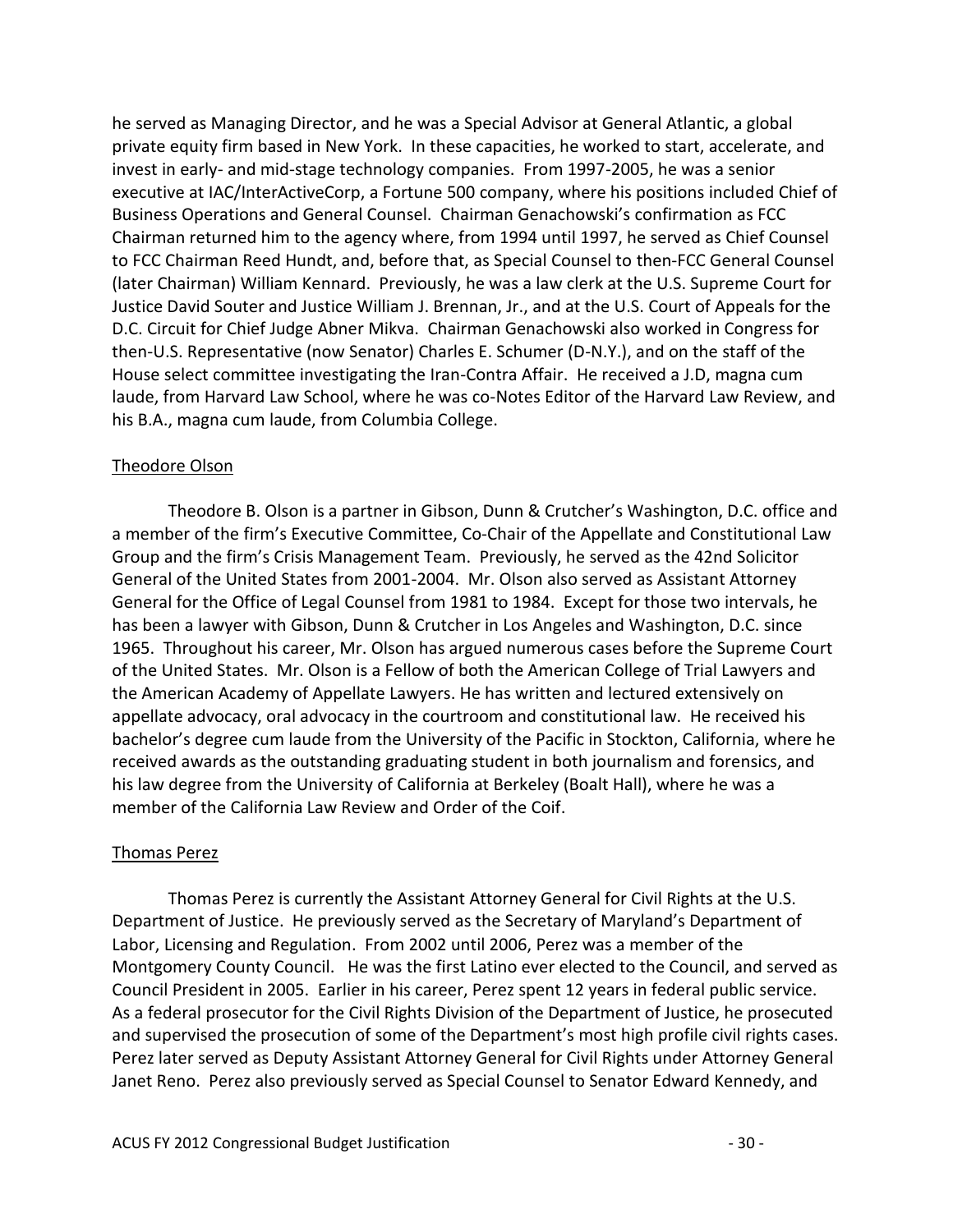was Senator Kennedy's principal adviser on civil rights, criminal justice and constitutional issues. For the final two years of the Clinton administration, Perez served as the Director of the Office for Civil Rights at the United States Department of Health and Human Services. Perez was a law professor for six years at University of Maryland School of Law and later as a part-time professor at the George Washington School of Public Health. He is a graduate of Brown University, Harvard Law School and the John F. Kennedy School of Government.

## Jane C. Sherburne

Jane C. Sherburne is Senior Executive Vice President and General Counsel of BNY Mellon. She was formerly principal in her own law firm, and prior to that, Senior Executive Vice President and General Counsel Of Wachovia Corporation. Before Joining Wachovia in mid-2008, she served as Deputy General Counsel and Senior Deputy General Counsel of Citigroup, and General Counsel of Citigroup's Global Consumer Group. Sherburne was previously a Partner at Wilmer, Cutler & Pickering, where she practiced litigation, representing clients in matters requiring crisis management, including matters involving Congressional investigations, internal government and corporate investigations, and complex civil litigation. She has also served as Special Counsel to the President during the Clinton Administration, Chief of Staff and Executive Assistant to the Commissioner of Social Security in the Carter Administration, and as a Legislative Assistant to Congressman Donald Fraser (D-MN). Sherburne is a trustee of the Lawyers' Committee for Civil Rights Under Law and the National Women's Law Center. She is also an executive committee member of the New York City Bar. She received her B.A. and M.S.W. from the University of Minnesota in 1974 and 1976, respectively, and her J.D. from Georgetown University Law Center in 1983.

#### Patricia McGowan Wald

The Honorable Patricia Wald served for twenty years on the U.S. Court of Appeals for the District of Columbia, from 1979-1999, including five years as Chief Judge. Since that time she has served in various capacities including as a Judge on the International Criminal Tribunal for the former Yugoslavia and a Member on the President's Commission on the Intelligence Capabilities of the U.S. Regarding Weapons of Mass Destruction. Prior to serving on the U.S. Court of Appeals for the District of Columbia Circuit, Judge Wald was the Assistant Attorney General for Legislative Affairs at the Department of Justice. She also previously served as an attorney with the Mental Health Law Project, an attorney with the Center for Law and Social Policy, co-director of the Ford Foundation Drug Abuse Research Project, an attorney with the Neighborhood Legal Services Program, and an attorney with the Office of Criminal Justice at the Department of Justice. She is a member of the American Law Institute. Judge Wald is also a member of the American Philosophical Society, and serves on the Open Society Institute's Justice Initiative Board, including two years as chair (2002-2004). Judge Wald clerked for the Honorable Jerome Frank on the U.S. Court of Appeals for the Second Circuit, and received her B.A. from the Connecticut College for Women and her J.D. from Yale Law School.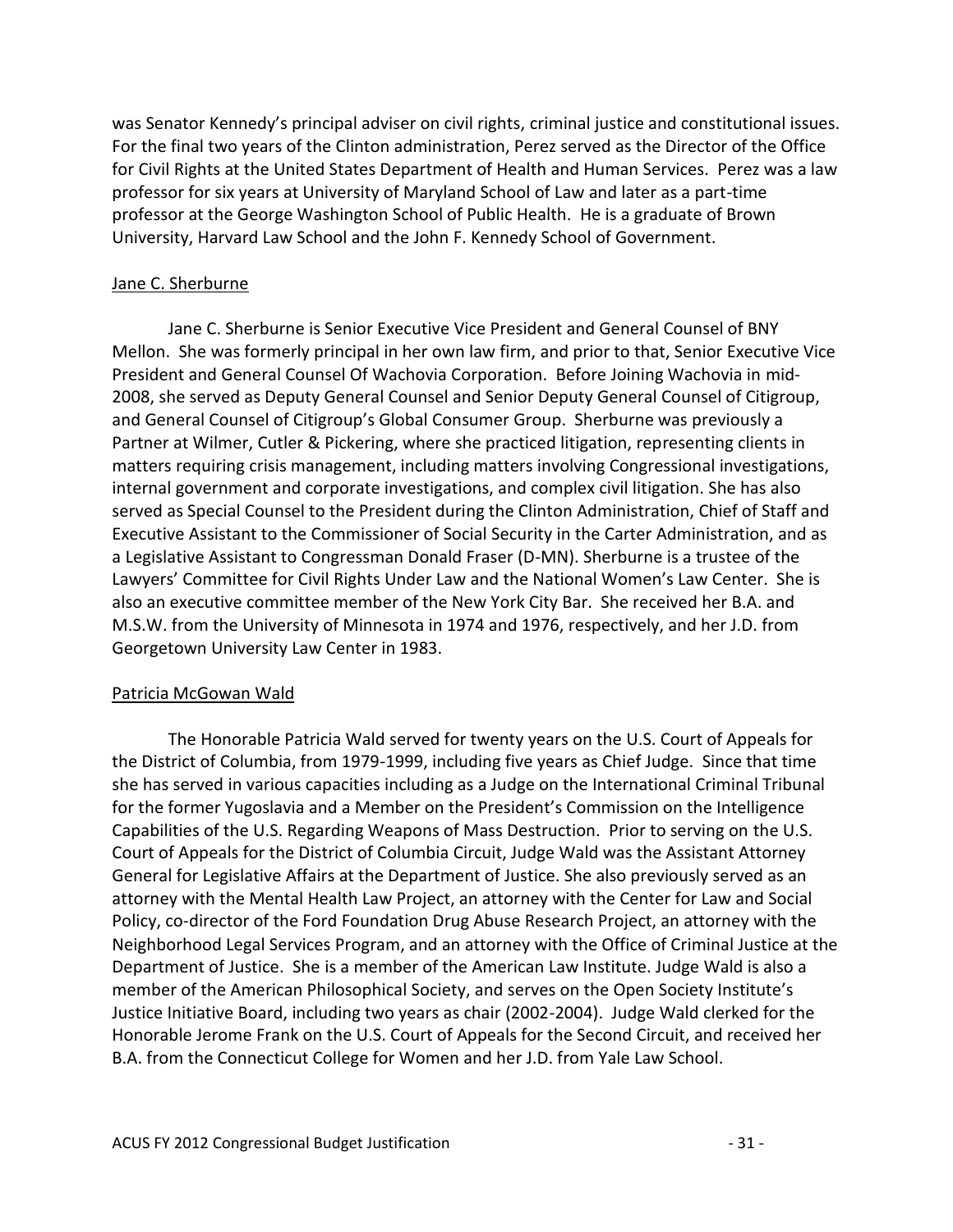#### <span id="page-31-0"></span>**Appendix B: Government Members**

Department of Agriculture Steven C. Silverman, Acting General Counsel

Department of Commerce Cameron F. Kerry, General Counsel

Department of Defense Robert S. Taylor, Principal Deputy General Counsel

Department of Education Elizabeth A. M. McFadden, Assistant General Counsel for Regulatory Services

Department of Energy Scott Blake Harris, General Counsel

Department of Health and Human Services David Horowitz, Deputy General Counsel

Food and Drug Administration Ralph Tyler, Associate General Counsel, OGC's Food and Drug Division

Centers for Medicare and Medicaid Services Mark Polston, Deputy Associate General Counsel for Litigation

Department of Homeland Security Ivan K. Fong, General Counsel

Department of Housing and Urban Development Kevin M. Simpson, Principal Deputy General Counsel

Department of the Interior Arthur E. Gary, Deputy Solicitor

Department of Justice Christopher H. Schroeder, Assistant Attorney General, Office of Legal Policy

Department of Labor Robert A. Shapiro, Associate Solicitor

Occupational Safety and Health Administration David M. Michaels, Assistant Secretary

ACUS FY 2012 Congressional Budget Justification  $-32$  -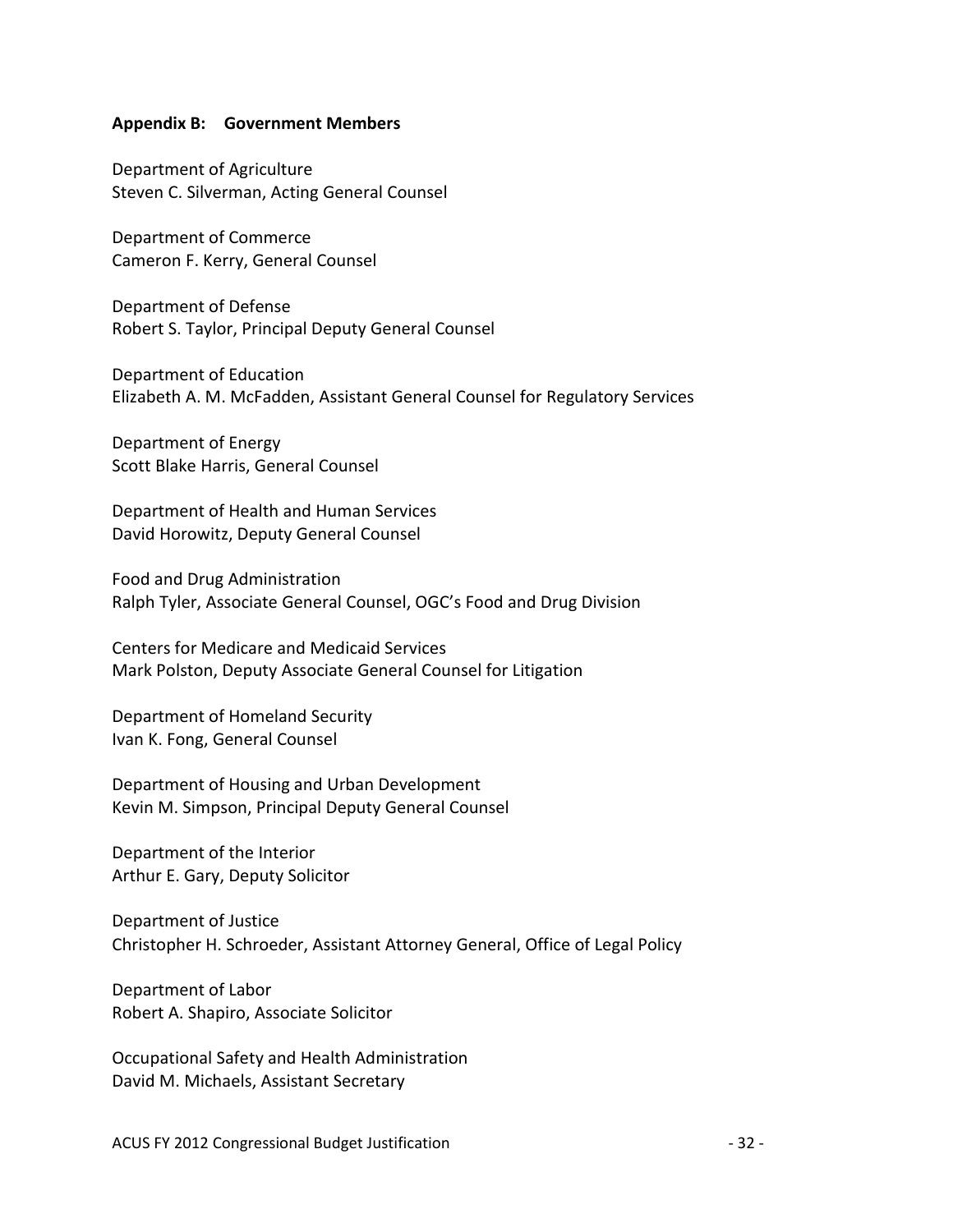Department of State Harold Hongju Koh, Legal Advisor

Department of Transportation Robert S. Rivkin, General Counsel

Department of the Treasury George W. Madison, General Counsel

Office of the Comptroller of the Currency Julie L. Williams, First Senior Deputy Comptroller and Chief Counsel

Internal Revenue Service Lon Smith, National Counsel (Special Projects) to the IRS Chief Counsel

Department of Veterans Affairs Will A. Gunn, General Counsel

Bureau of Consumer Financial Protection Vacant

Commodity Futures Trading Commission Gary Gensler, Chairman

Consumer Product Safety Commission Cheryl A. Falvey, General Counsel

Environmental Protection Agency Carol Ann Siciliano, Associate General Counsel

Equal Employment Opportunity Commission Patrick Patterson, Senior Counsel to the Chair

Federal Communications Commission Edward P. Lazarus, Chief of Staff

Federal Deposit Insurance Corporation Richard Osterman, Deputy General Counsel

Federal Election Commission Christopher Hughley, Acting General Counsel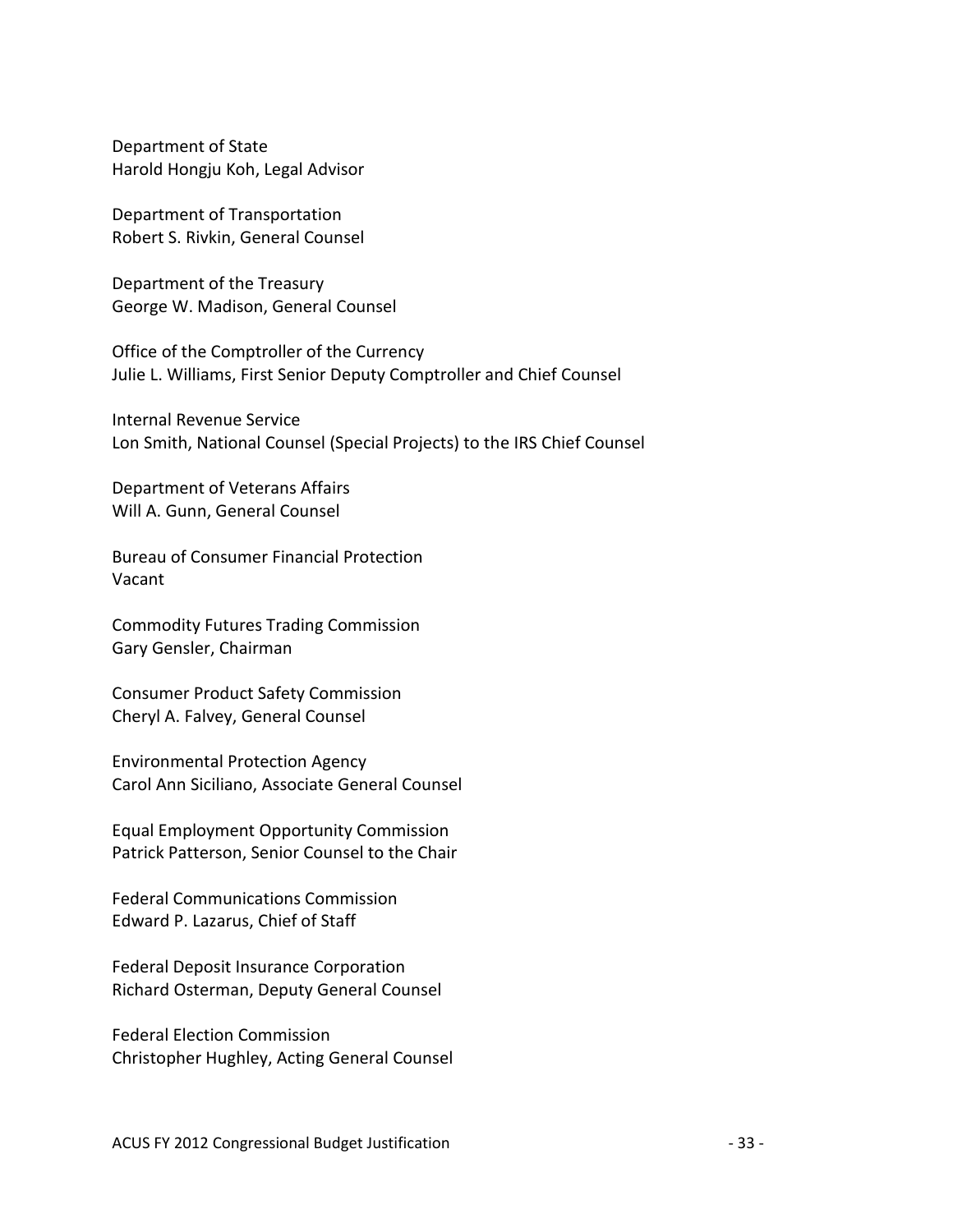Federal Energy Regulatory Commission Michael Bardee, General Counsel

Federal Housing Finance Agency Sandy Comenetz, Executive Advisor to the Acting Director

Federal Maritime Commission Rebecca A. Fenneman, General Counsel

Federal Mine Safety and Health Review Commission Robert Lesnick, Chief Administrative Law Judge

Federal Reserve Board Scott G. Alvarez, General Counsel

Federal Trade Commission Willard K. Tom, General Counsel

General Services Administration Martha N. Johnson, Administrator

Merit Systems Protection Board Susan Tsui Grundmann, Chairman

National Archives and Records Administration Miriam M. Nisbet, Director, Office of Government Information Services

National Labor Relations Board Arlene Fine Klepper, Chief of Staff

Nuclear Regulatory Commission Stephen Burns, General Counsel

Occupational Safety and Health Review Commission Nadine N. Mancini, General Counsel

Office of Government Ethics Robert I. Cusick, Director

Office of Management and Budget Daniel Werfel, Controller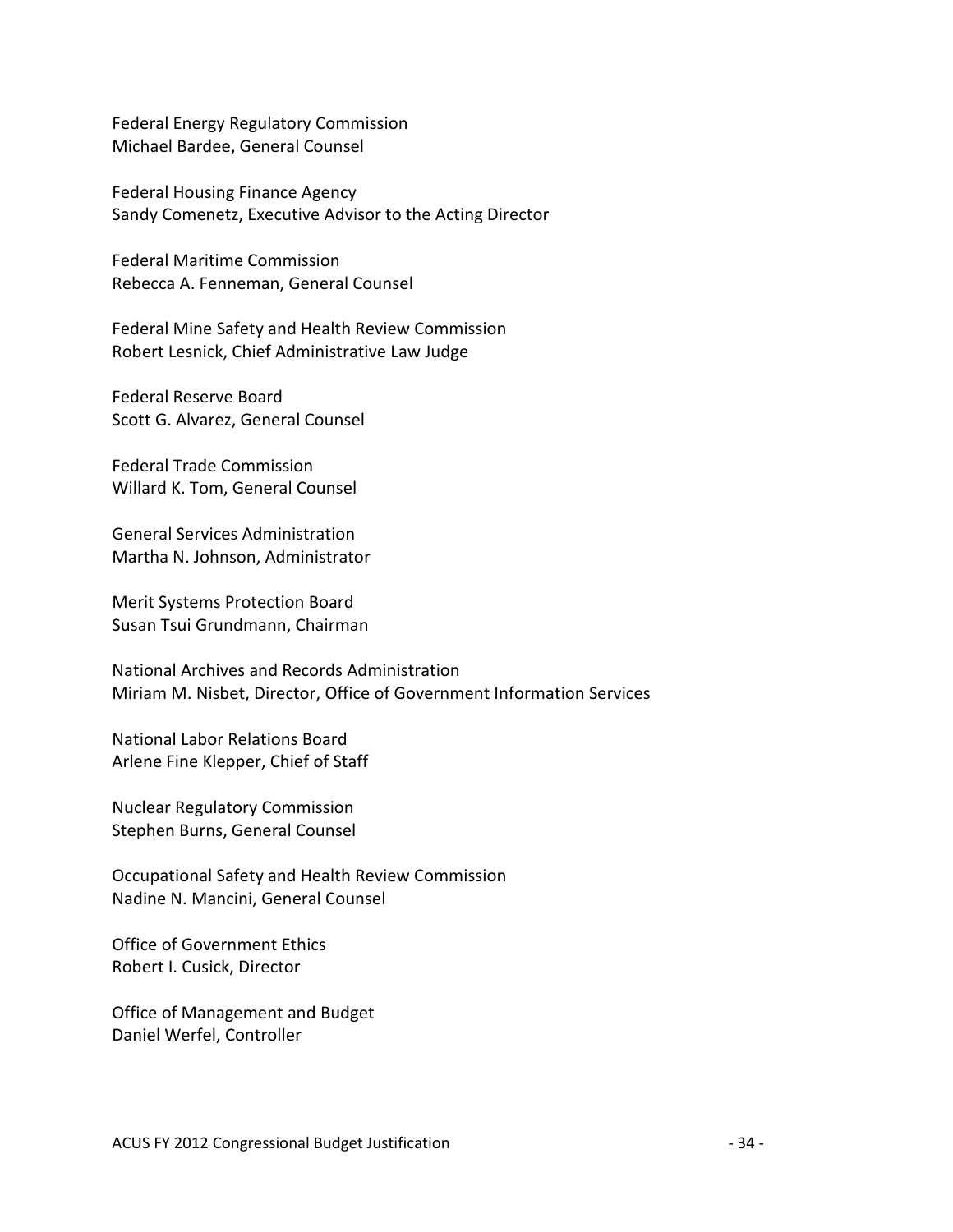Office of Personnel Management Elaine Kaplan, General Counsel

Office of Science and Technology Policy Vacant

Postal Regulatory Commission Michael J. Ravnitzky, Chief Counsel

Securities and Exchange Commission David M. Becker, General Counsel

Surface Transportation Board Daniel R. Elliott, Chairman

Small Business Administration Martin Conrey, Assistant General Counsel for Leg. and Approp.

Social Security Administration Glenn E. Sklar, Deputy Commissioner for Disability Adjudication and Review

United States International Trade Commission Paul R. Bardos, Assistant General Counsel for Administration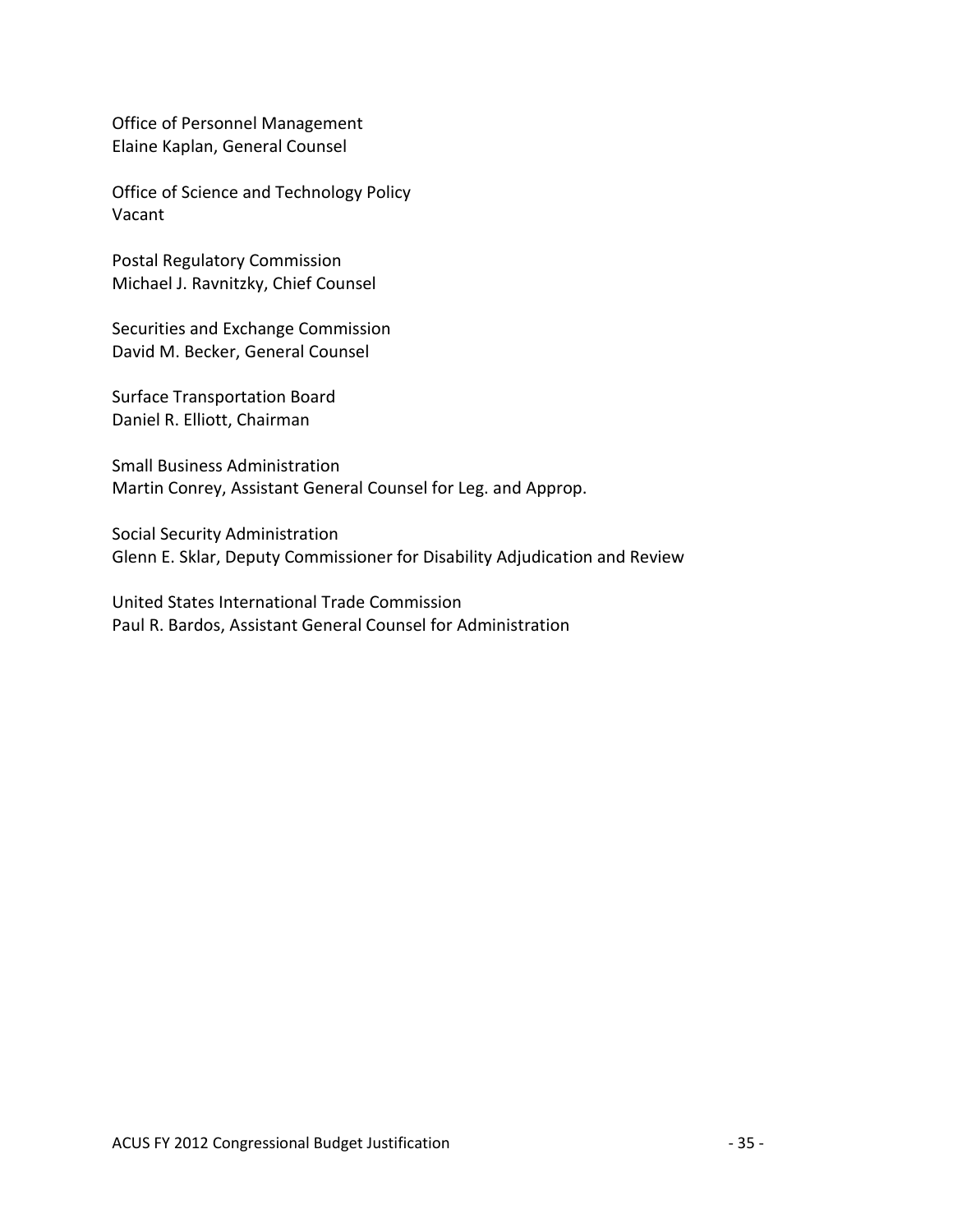#### <span id="page-35-0"></span>**Appendix C: Public Members**

Fred W. Alvarez Partner, Wilson Sonsini Goodrich & Rosati, San Francisco, CA Assistant Secretary of Labor (1987-89) and EEOC Commissioner (1984-87)

Jodie Z. Bernstein Of Counsel, Kelley Drye & Warren LLP, Washington, DC Director, FTC Bureau of Consumer Protection (1995-2001) General Counsel, EPA (1977-79) and Department of Health and Human Services (1979-80)

James Ming Chen Dean and Professor of Law, Louis D. Brandeis School of Law, University of Louisville

John F. Cooney Partner, Venable LLP, Washington, DC Assistant and Deputy General Counsel for Litigation and Regulatory Affairs, OMB (1982-87)

Walter Dellinger Partner, O'Melveny & Myers LLP, Washington, DC Acting Solicitor General (1996-97); Assistant Attorney General, Office of Legal Counsel (1993- 96)

Susan E. Dudley Research Professor, Trachtenberg School of Public Policy and Public Administration The George Washington University Administrator, OMB Office of Information and Regulatory Affairs (2007-09)

Christopher Edley, Jr. William H. Orrick Jr. Distinguished Chair and Dean, UC Berkeley School of Law Associate Director, Office of Management and Budget (1993-95)

Cynthia R. Farina Professor, Cornell Law School Principal Researcher, e-Rulemaking Initiative

David C. Frederick Partner, Kellogg, Huber, Hansen, Todd, Evans & Figel, Washington, DC Assistant to the Solicitor General (1996-2001)

Jody Freeman Archibald Cox Professor of Law, Harvard Law School White House Counselor for Energy and Climate Change (2009-10)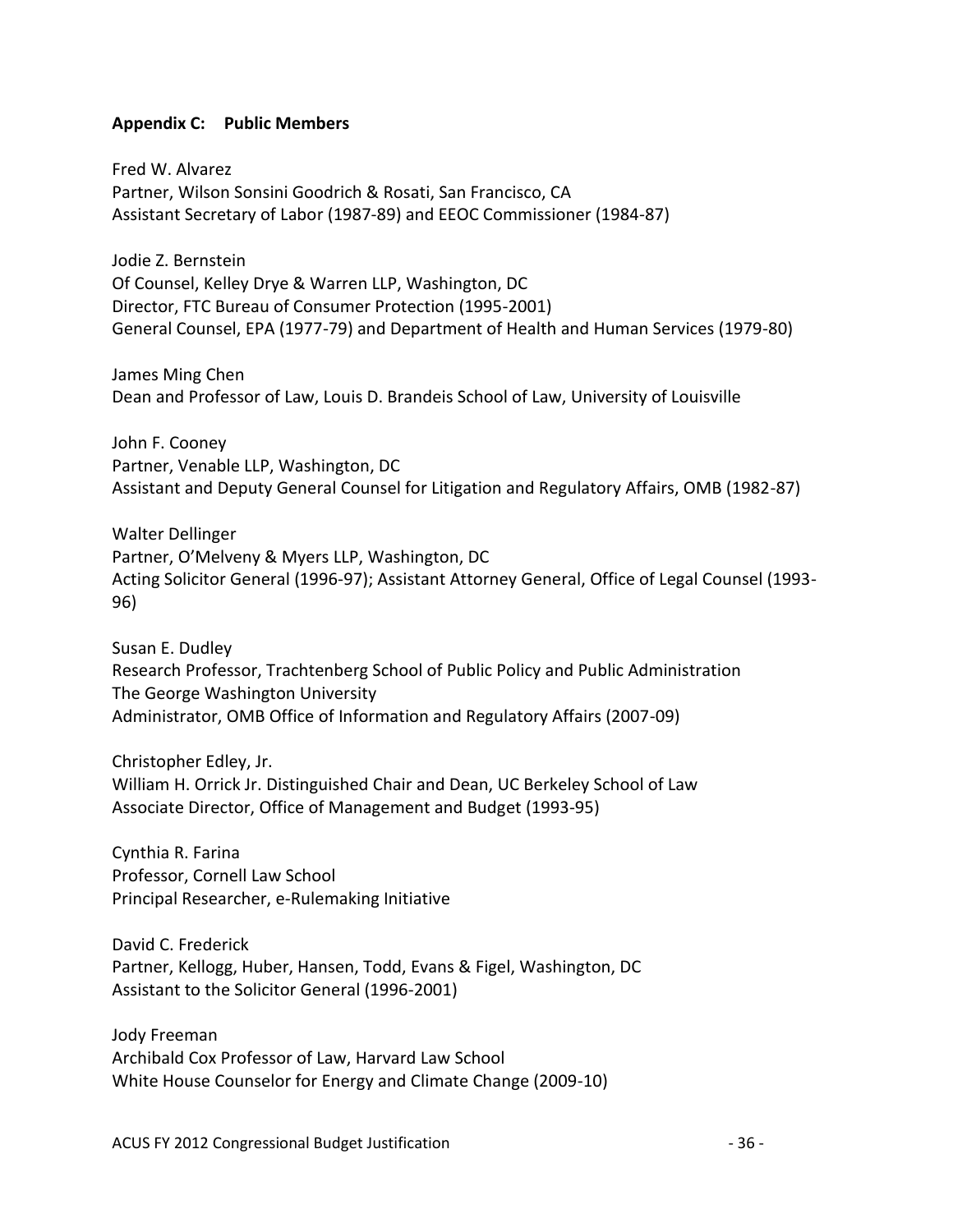H. Russell Frisby, Jr. Partner, Stinson Morrison Hecker LLP, Washington, DC Former Chair, ABA Section of Administrative Law and Regulatory Practice

Patti Goldman Vice President for Litigation, Earthjustice

Philip J. Harter Professor of Law Emeritus, University of Missouri Former Chair, ABA Section of Administrative Law and Regulatory Practice Senior Staff Attorney, Administrative Conference of the United States (1975-77)

Michael E. Herz Professor of Law, Benjamin N. Cardozo School of Law Chair Elect, ABA Section of Administrative Law and Regulatory Practice

James E. Johnson Partner, Debevoise & Plimpton, New York, NY Under Secretary of the Treasury for Enforcement (1998-2001)

John M. Kamensky Senior Fellow, IBM Center for the Business of Government Former Deputy Director, National Partnership for Reinventing Government

Peter D. Keisler Partner, Sidley Austin, Washington, DC Acting Attorney General (2007); Assistant Attorney General, Civil Division (2003-07)

Simon Lazarus Public Policy Counsel, National Senior Citizens Law Center Associate Director, White House Domestic Policy Staff (1977-81)

Ronald M. Levin Henry Hitchcock Professor of Law, Washington University School of Law Former Chair, ABA Section of Administrative Law and Regulatory Practice

Carl Malamud President and Founder, Public.Resource.Org

Jerry L. Mashaw Sterling Professor of Law, Yale Law School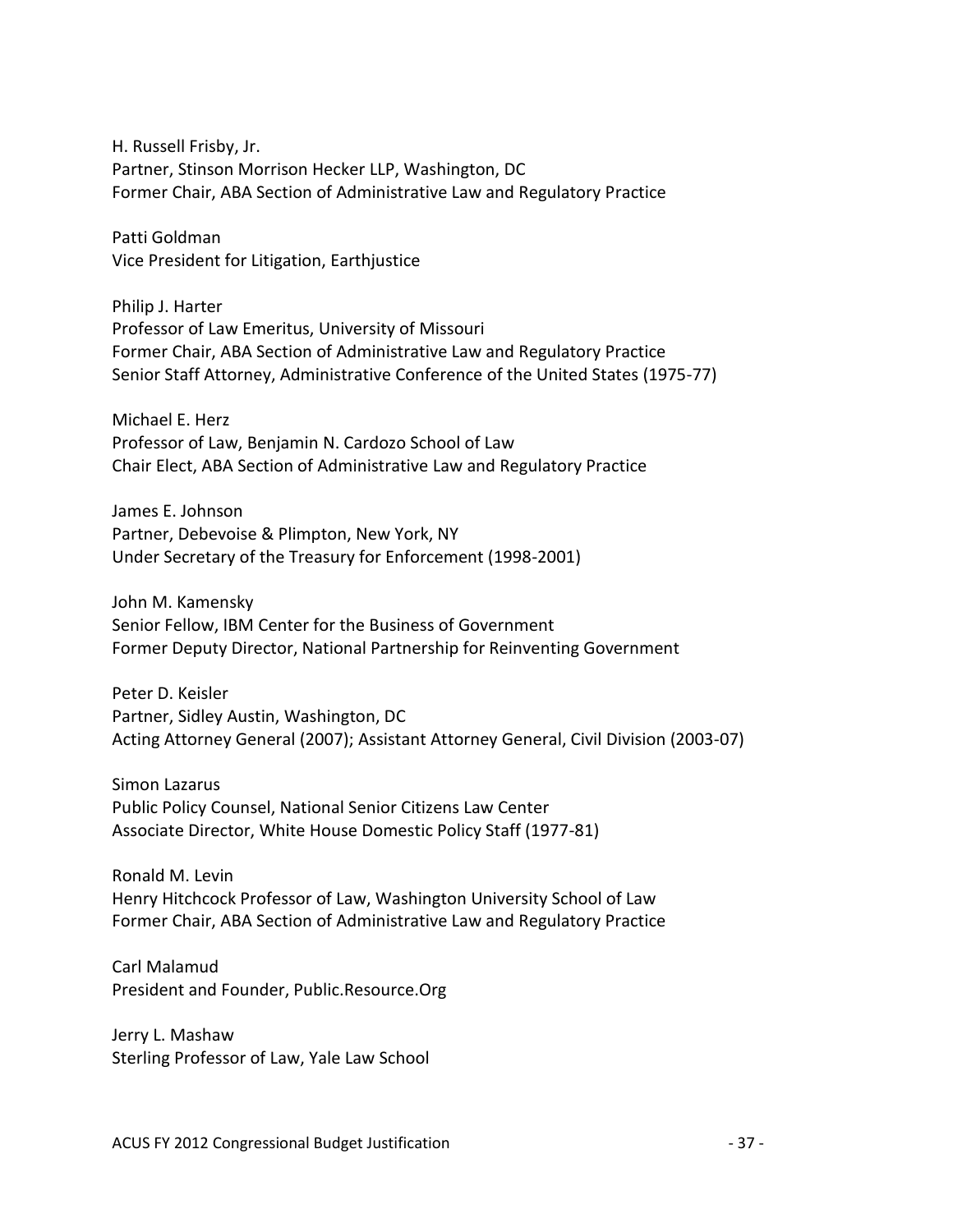Randolph J. May President, Free State Foundation Former Chair, ABA Section of Administrative Law and Regulatory Practice

Doris Meissner Senior Fellow and Director, US Immigration Policy Program, Migration Policy Institute Commissioner, Immigration and Naturalization Service (1993-2000)

Nina Mendelson Professor of Law, University of Michigan Law School

Gillian E. Metzger Professor of Law, Columbia Law School

David W. Ogden Partner, Wilmer Cutler Pickering Hale and Dorr Deputy Attorney General (2009-10); Assistant Attorney General, Civil Division (1999-2001)

John A. Payton President and Director-Counsel, NAACP Legal Defense and Educational Fund, Inc. Former President, D.C. Bar

Richard J. Pierce, Jr. Lyle T. Alverson Professor of Law, The George Washington University Law School

Michael K. Powell Senior Advisor, Providence Equity Partners Commissioner and Chairman, Federal Communications Commission (1997-2005)

Saikrishna B. Prakash Sullivan & Cromwell Professor of Law, University of Virginia Law School

Richard L. Revesz Dean and Lawrence King Professor of Law, New York University School of Law

Alasdair S. Roberts Rappaport Professor of Law and Public Policy, Suffolk University Law School Fellow, National Academy of Public Administration

Teresa Wynn Roseborough Deputy General Counsel, Metropolitan Life Insurance Company Deputy Assistant Attorney General, Office of Legal Counsel (1994-96)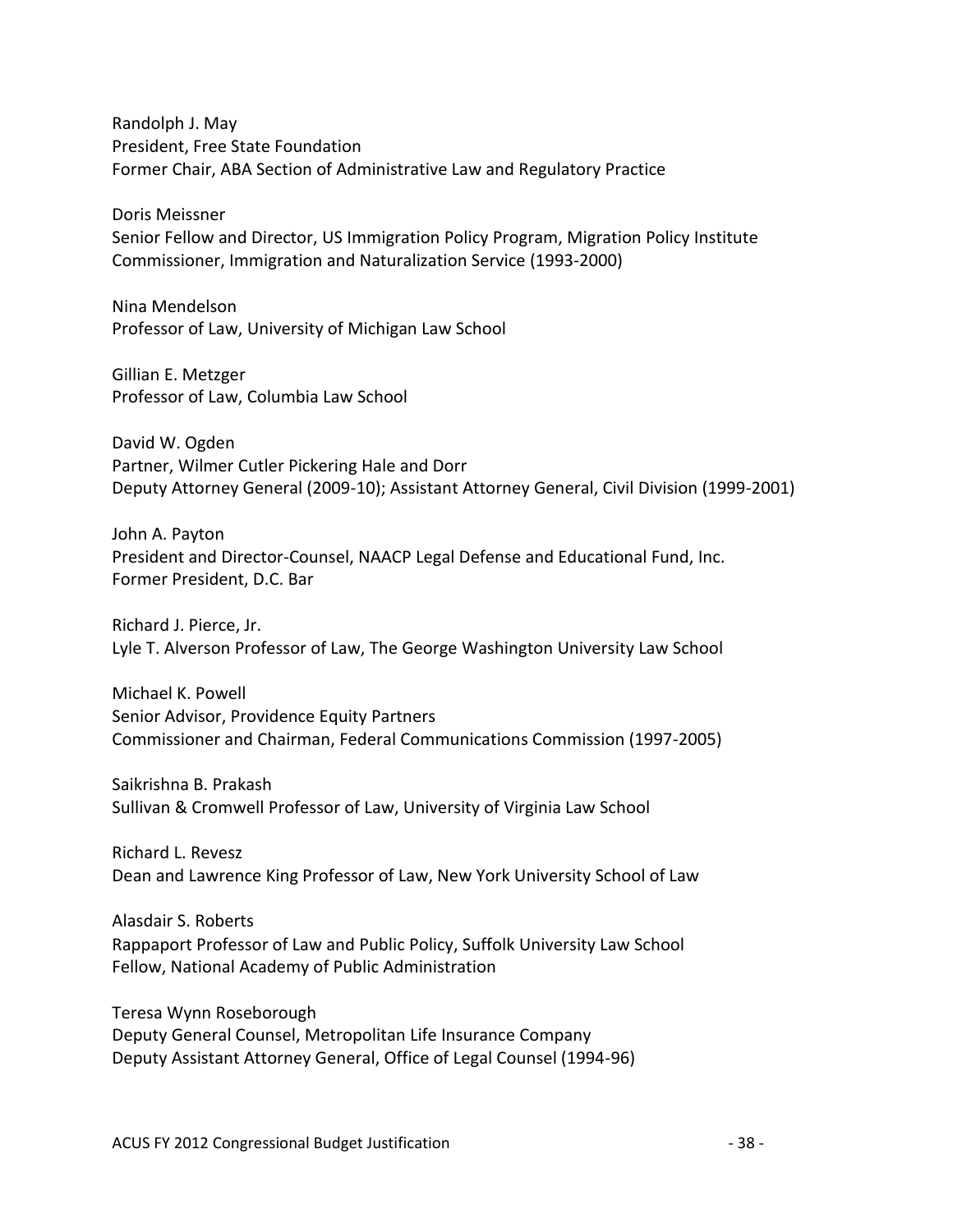Lisa Schultz Bressman Associate Dean for Academic Affairs and Professor of Law, Vanderbilt University Law School

Max Stier President and CEO, Partnership for Public Service Deputy General Counsel, Department of Housing and Urban Development (1999-2001) Fellow, National Academy of Public Administration

Larry D. Thompson Senior Vice President and General Counsel, Pepsico Deputy Attorney General (2001-03)

James J. Tozzi Member, Board of Directors, Center for Regulatory Effectiveness Assistant Director, Office of Management and Budget (1977-80) Deputy Administrator, OMB Office of Information and Regulatory Affairs (1980-83)

John Vittone Chief Administrative Law Judge, Department of Labor (Retired) Administrative Law Section Delegate, ABA Board of Governors

Helgi C. Walker Wiley Rein, Washington, DC Associate Counsel to the President (2001-03)

Allison M. Zieve Director, Public Citizen Litigation Group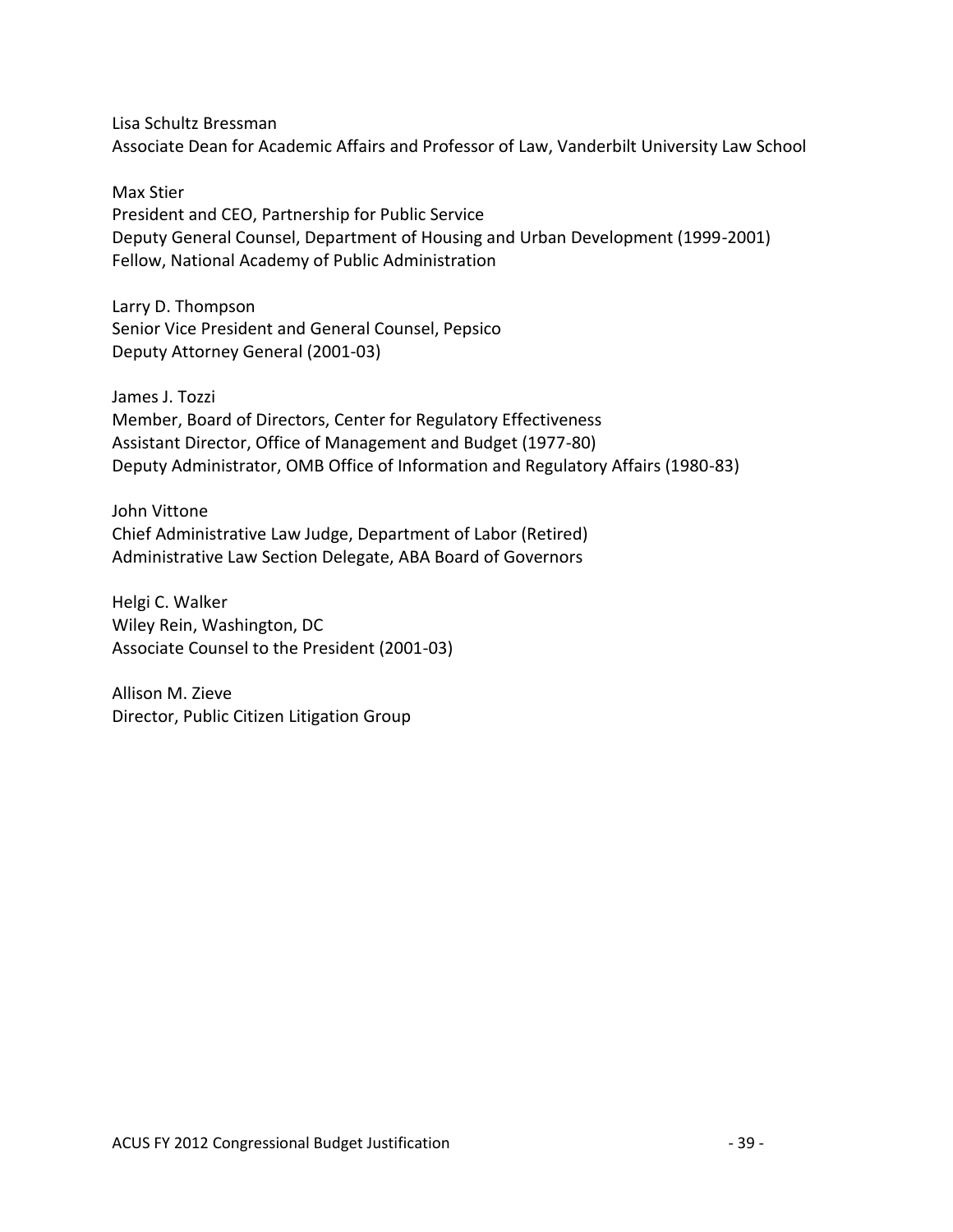#### <span id="page-39-0"></span>**Appendix D: Senior Fellows and Liaison Representatives**

#### Senior Fellows

William H. Allen Retired Partner, Covington and Burling LLP Senior Fellow (1982-95)

Robert A. Anthony George Mason University Foundation Professor Emeritus, George Mason University School of Law Chairman (1974-79), Senior Fellow (1982-95)

Warren Belmar Chairman of the Board, Clean Economy Network Education Fund Public Member (1986-95), Senior Fellow (1995)

Marshall J. Breger Professor of Law, Catholic University Columbus School of Law Chairman (1985-91), Senior Fellow (1991-95)

The Honorable Stephen Breyer Associate Justice, United States Supreme Court Liaison Representative (1981-1994)

Betty Jo Christian Partner, Steptoe & Johnson LLP Senior Fellow (1989-95)

Neil R. Eisner Assistant General Counsel, United States Department of Transportation Government Member (1982-95)

Brian C. Griffin Chairman of the Board, Clean Energy Systems Inc. Chairman (1992-93), Senior Fellow (1993-95)

Paul D. Kamenar Senior Fellow (1990-95)

Sally Katzen Consultant and Visiting Professor, New York University School of Law Public Member (1988-93), Vice Chairman (1993), Acting Chairman (1993-94)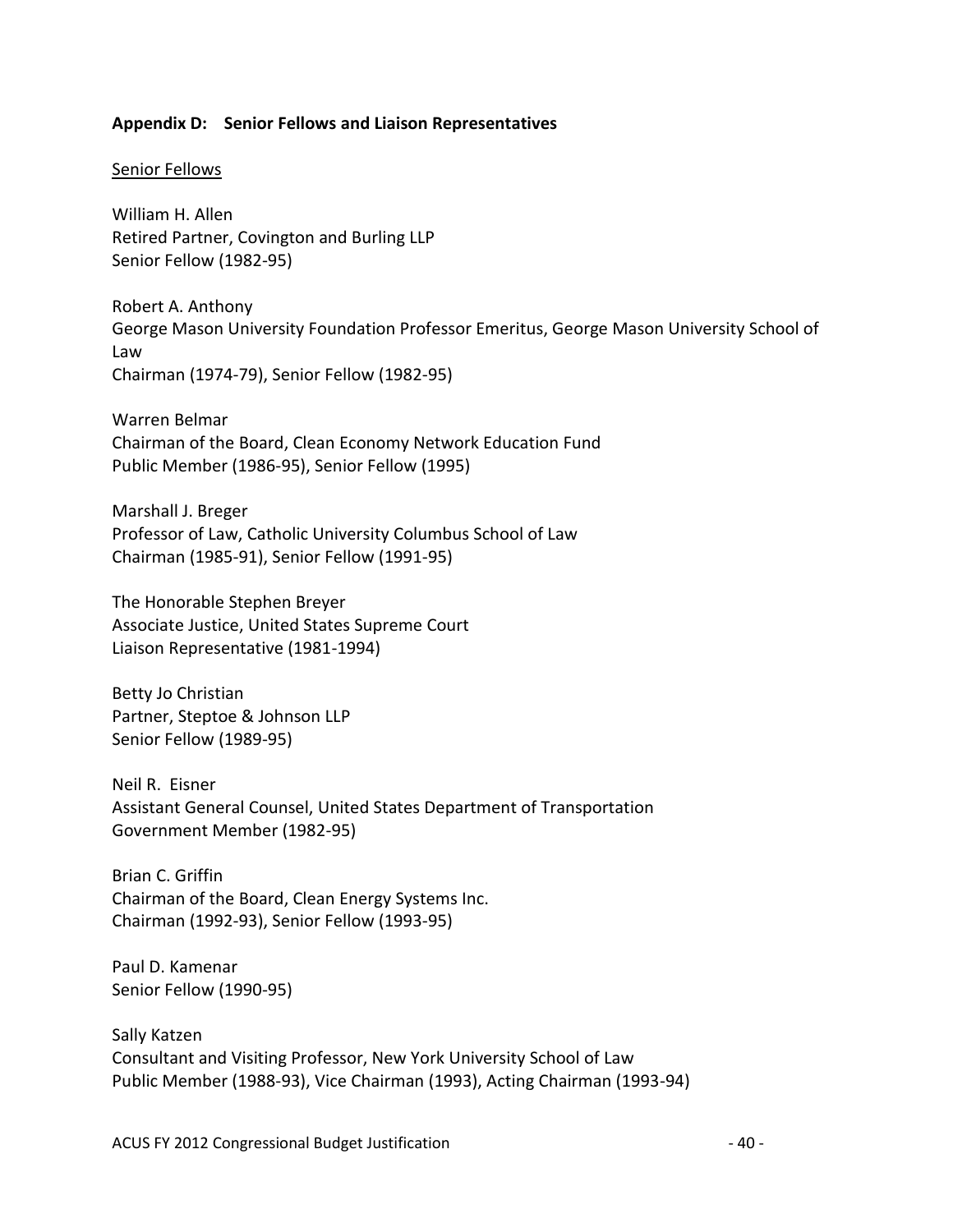Richard J. Leighton Partner, Keller and Heckman LLP Senior Fellow (1991-95)

Malcolm S. Mason Senior Fellow (1984-95)

Alan B. Morrison Lerner Family Associate Dean for Public Interest and Public Service Law The George Washington University Law School Senior Fellow (1989-95)

Sallyanne Payton William W. Cook Professor of Law, University of Michigan Law School Senior Fellow (1988-95)

The Honorable Antonin G. Scalia Associate Justice, United States Supreme Court Chairman (1972-74), Public Member (1978-82), Senior Fellow (1982-95)

The Honorable Loren A. Smith Senior Judge, United States Court of Federal Claims Chairman (1981-85), Senior Fellow (1985-95)

Peter L. Strauss Betts Professor of Law, Columbia Law School Senior Fellow (1991-95)

Edward L. Weidenfeld Founder, The Weidenfeld Law Firm, P.C. Senior Fellow (1992-95)

Richard E. Wiley Partner, Wiley Rein LLP, Senior Fellow (1984-95)

Liaison Representatives

ABA Section of Administrative Law and Regulatory Practice William V. Luneburg, Immediate Past Chair

ABA National Conference of the Administrative Law Judiciary Judge Thomas Snook, Chair

ACUS FY 2012 Congressional Budget Justification  $-41$  -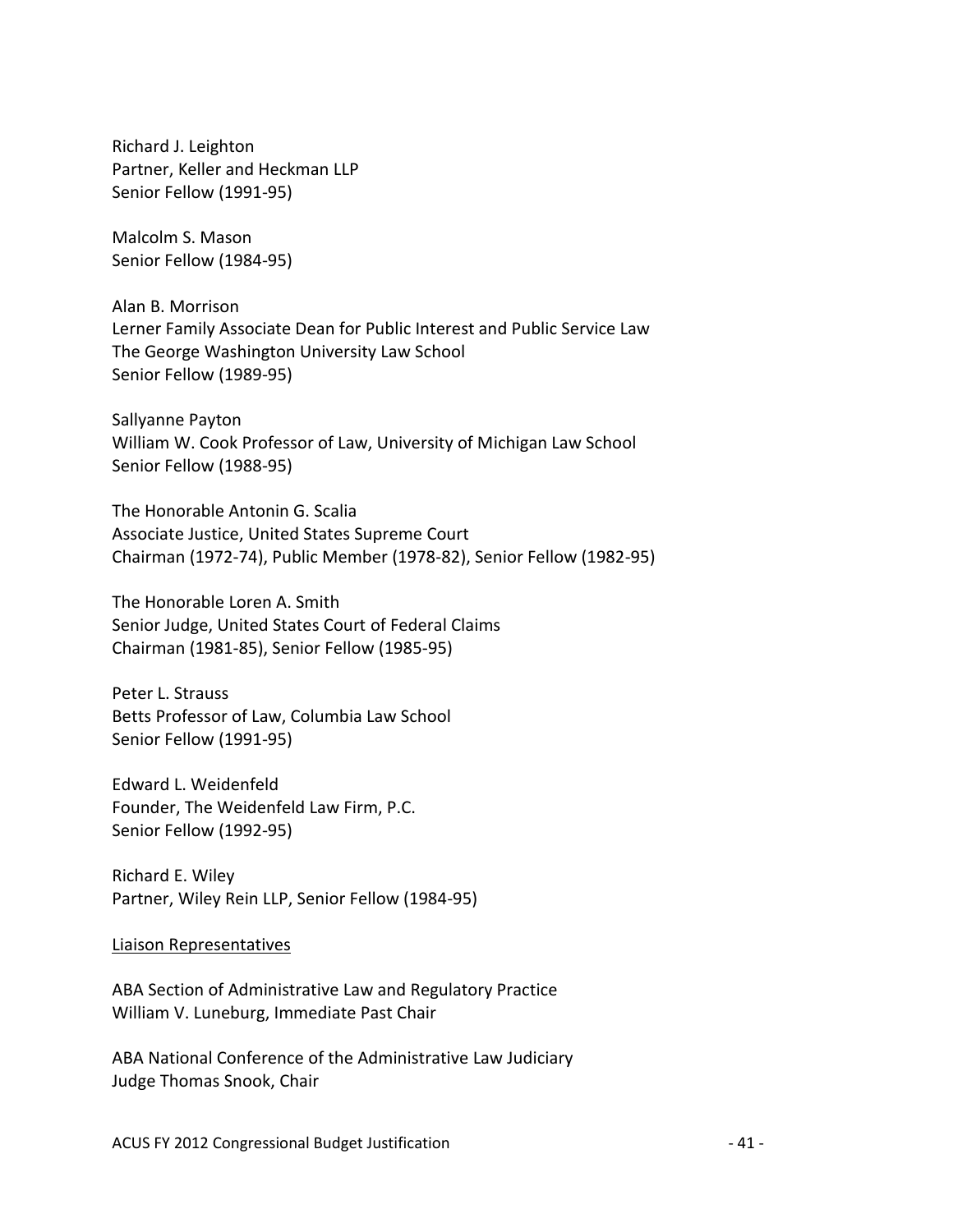Administrative Office of the U.S. Courts Jill Sayenga, Deputy Director

Council of the Inspectors General on Integrity and Efficiency Dan Levinson, Inspector General, Department of Health and Human Services

Council on Environmental Quality Vacant

Executive Office for Immigration Review Edward Kelly, Chief of Staff, Office of the Chief Immigration Judge

Federal Administrative Law Judges Conference Judge Daniel Solomon, President

Federal Aviation Administration Rebecca MacPherson, Assistant Chief Counsel for Regulation

Federal Labor Relations Authority Judge Charles Center, Chief Administrative Law Judge

Federal Mediation and Conciliation Service Allison Beck, Deputy Director for National and International Programs

Judicial Conference of the United States Jeffrey P. Minear, Counselor to the Chief Justice

Government Accountability Office Lynn Gibson, Acting General Counsel

National Academy of Public Administration Vacant

National Aeronautics and Space Administration Vacant

National Center for State Courts Mary C. McQueen, President

National Highway Traffic Safety Administration Vacant